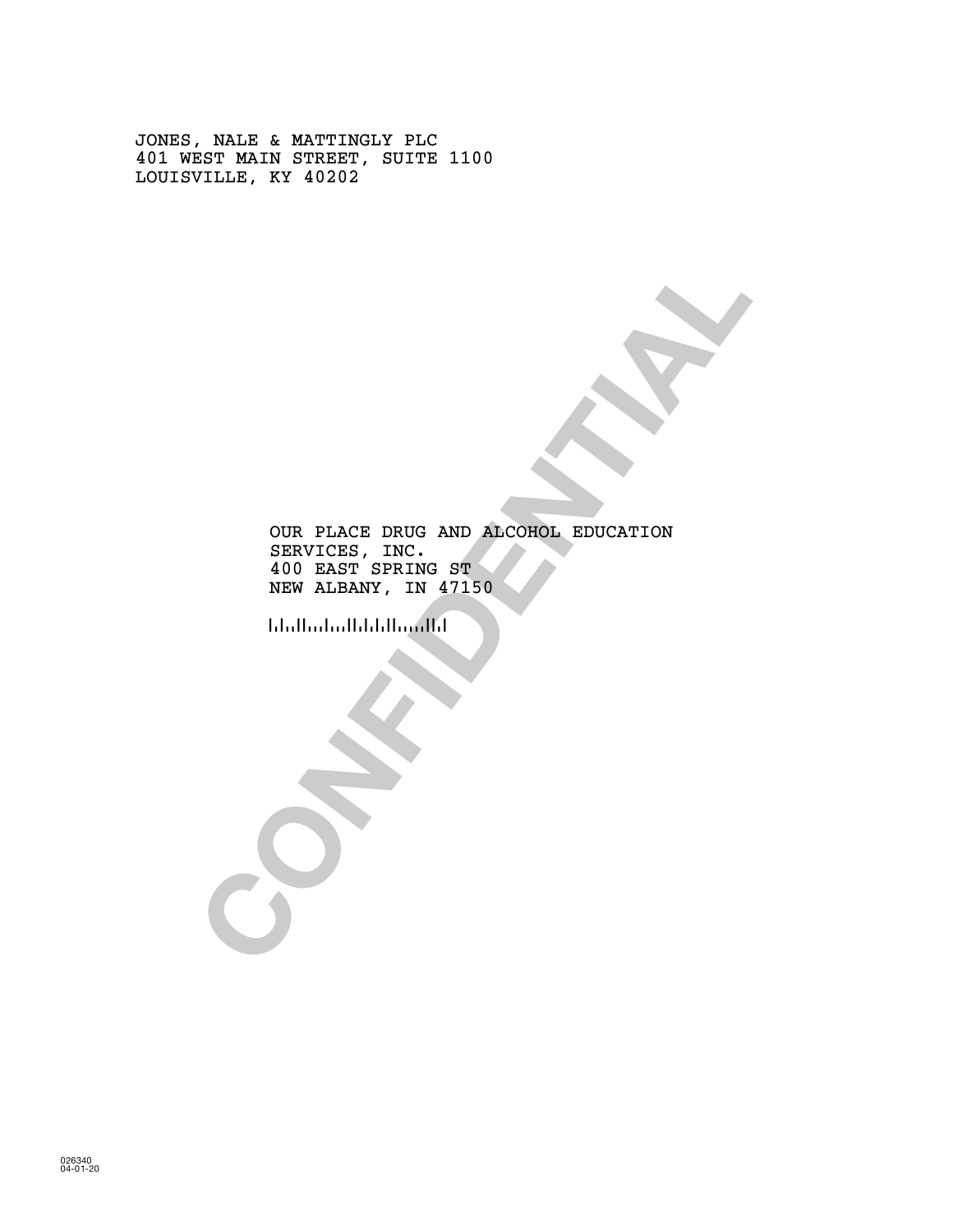**Caution:** Forms printed from within Adobe Acrobat may not meet IRS or state taxing agency specifications. When using Acrobat, select the "Actual Size" in the Adobe "Print" dialog.

> **CONFIDENCE** CLIENT'S COPY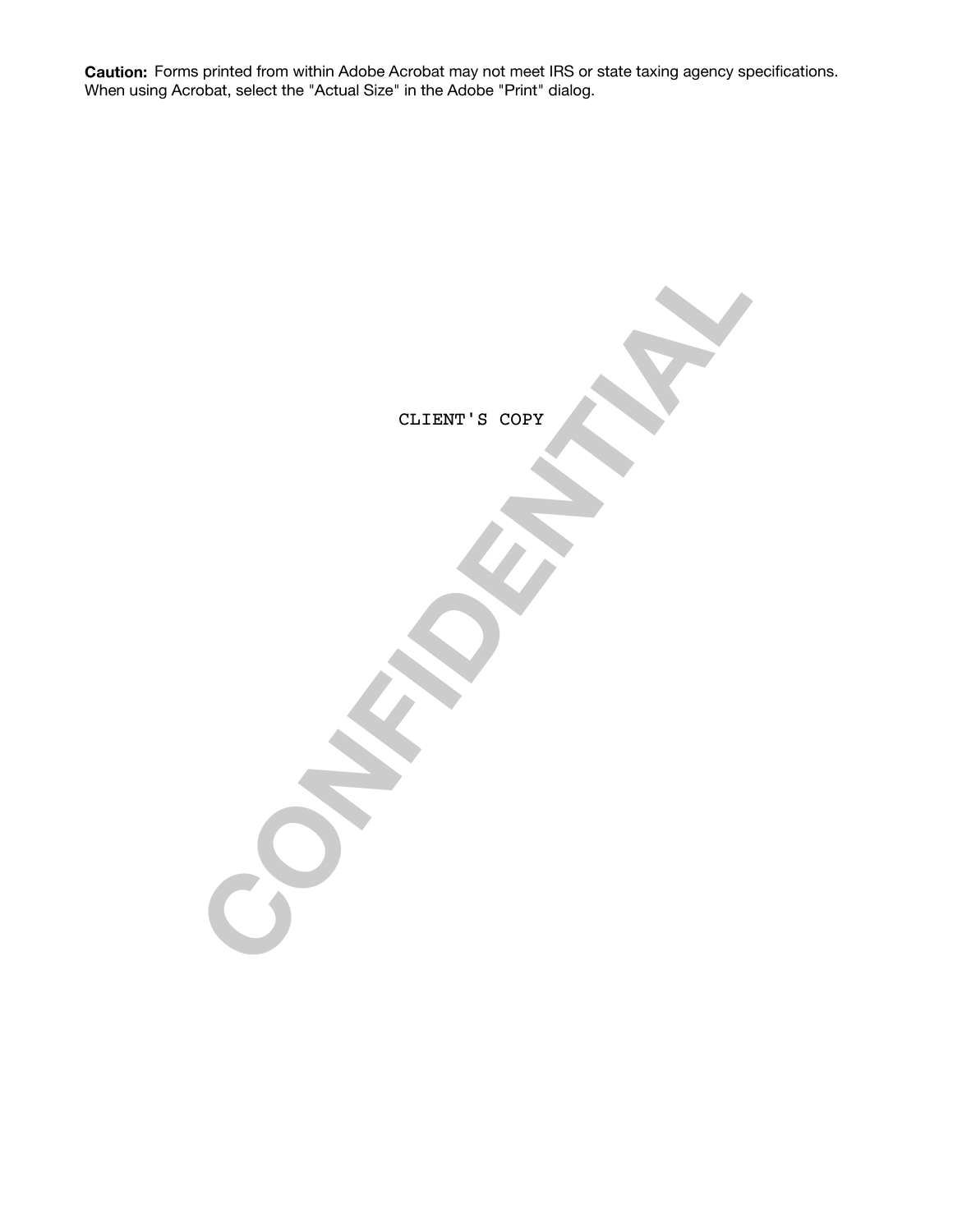

Jones, Nale & Mattingly PLC

OUR PLACE DRUG AND ALCOHOL EDUCATION SERVICES, INC. 400 EAST SPRING ST NEW ALBANY, IN 47150

DEAR MERIBETH:

ENCLOSED IS THE ORGANIZATION'S 2020 EXEMPT ORGANIZATION RETURN.

SPECIFIC FILING INSTRUCTIONS ARE AS FOLLOWS.

FORM 990 RETURN:

LACE DRUG AND ALCOHOL EDUCATION<br>CES, INC.<br>LEANY, IN 47150<br>MERIBETH:<br>LEANY, IN 47150<br>MERIBETH:<br>M.<br>TEC FILING INSTRUCTIONS ARE AS FOLLOWS.<br>PTC FILING INSTRUCTIONS ARE AS FOLLOWS.<br>RETURN HAS QUALIFIED FOR ELECTRONIC FILING. A THIS RETURN HAS QUALIFIED FOR ELECTRONIC FILING. AFTER YOU HAVE REVIEWED THE RETURN FOR COMPLETENESS AND ACCURACY, PLEASE SIGN, DATE AND RETURN FORM 8879-EO TO OUR OFFICE. WE WILL TRANSMIT THE RETURN ELECTRONICALLY TO THE IRS AND NO FURTHER ACTION IS REQUIRED. RETURN FORM 8879-EO TO US BY MAY 16, 2022.

A COPY OF THE RETURN IS ENCLOSED FOR YOUR FILES. WE SUGGEST THAT YOU RETAIN THIS COPY INDEFINITELY.

SINCERELY,

JONATHON D. EADE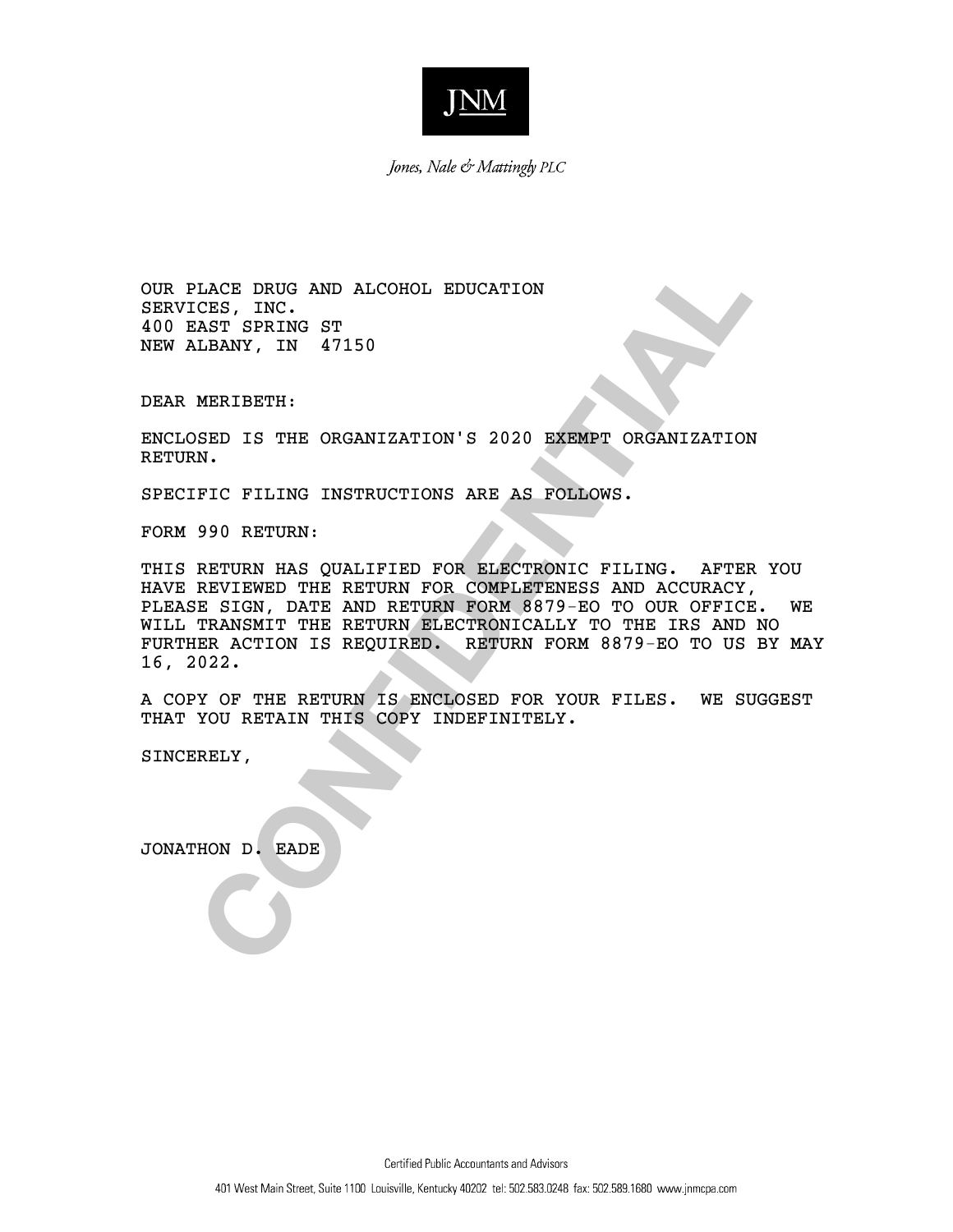| Form 8879-EO                                                               | <b>IRS e-file Signature Authorization</b><br>for an Exempt Organization                                                                                                                                                                                                                                                                                                                                                                                                                                                                                                                                                                                                                                                                                                                                                                                                                                                                                                                                                                                                                                                                                                                                                                                                                                                                                                                                                            |                            | OMB No. 1545-0047                                 |
|----------------------------------------------------------------------------|------------------------------------------------------------------------------------------------------------------------------------------------------------------------------------------------------------------------------------------------------------------------------------------------------------------------------------------------------------------------------------------------------------------------------------------------------------------------------------------------------------------------------------------------------------------------------------------------------------------------------------------------------------------------------------------------------------------------------------------------------------------------------------------------------------------------------------------------------------------------------------------------------------------------------------------------------------------------------------------------------------------------------------------------------------------------------------------------------------------------------------------------------------------------------------------------------------------------------------------------------------------------------------------------------------------------------------------------------------------------------------------------------------------------------------|----------------------------|---------------------------------------------------|
|                                                                            | For calendar year 2020, or fiscal year beginning $JUL$ $1$ , 2020, and ending $JUN$ $30$ , 20 $21$                                                                                                                                                                                                                                                                                                                                                                                                                                                                                                                                                                                                                                                                                                                                                                                                                                                                                                                                                                                                                                                                                                                                                                                                                                                                                                                                 |                            |                                                   |
|                                                                            | Do not send to the IRS. Keep for your records.                                                                                                                                                                                                                                                                                                                                                                                                                                                                                                                                                                                                                                                                                                                                                                                                                                                                                                                                                                                                                                                                                                                                                                                                                                                                                                                                                                                     |                            | 2020                                              |
| Department of the Treasury<br>Internal Revenue Service                     | Go to www.irs.gov/Form8879EO for the latest information.                                                                                                                                                                                                                                                                                                                                                                                                                                                                                                                                                                                                                                                                                                                                                                                                                                                                                                                                                                                                                                                                                                                                                                                                                                                                                                                                                                           |                            |                                                   |
| Name of exempt organization or person subject to tax                       |                                                                                                                                                                                                                                                                                                                                                                                                                                                                                                                                                                                                                                                                                                                                                                                                                                                                                                                                                                                                                                                                                                                                                                                                                                                                                                                                                                                                                                    |                            | Taxpayer identification number                    |
|                                                                            | OUR PLACE DRUG AND ALCOHOL EDUCATION                                                                                                                                                                                                                                                                                                                                                                                                                                                                                                                                                                                                                                                                                                                                                                                                                                                                                                                                                                                                                                                                                                                                                                                                                                                                                                                                                                                               |                            |                                                   |
| SERVICES, INC.                                                             |                                                                                                                                                                                                                                                                                                                                                                                                                                                                                                                                                                                                                                                                                                                                                                                                                                                                                                                                                                                                                                                                                                                                                                                                                                                                                                                                                                                                                                    |                            | * * _ * * * * * * *                               |
| Name and title of officer or person subject to tax                         |                                                                                                                                                                                                                                                                                                                                                                                                                                                                                                                                                                                                                                                                                                                                                                                                                                                                                                                                                                                                                                                                                                                                                                                                                                                                                                                                                                                                                                    |                            |                                                   |
| MERIBETH ADAMS-WOLF                                                        |                                                                                                                                                                                                                                                                                                                                                                                                                                                                                                                                                                                                                                                                                                                                                                                                                                                                                                                                                                                                                                                                                                                                                                                                                                                                                                                                                                                                                                    |                            |                                                   |
| EXECUTIVE DIRECTOR                                                         |                                                                                                                                                                                                                                                                                                                                                                                                                                                                                                                                                                                                                                                                                                                                                                                                                                                                                                                                                                                                                                                                                                                                                                                                                                                                                                                                                                                                                                    |                            |                                                   |
| Part I                                                                     | Type of Return and Return Information (Whole Dollars Only)                                                                                                                                                                                                                                                                                                                                                                                                                                                                                                                                                                                                                                                                                                                                                                                                                                                                                                                                                                                                                                                                                                                                                                                                                                                                                                                                                                         |                            |                                                   |
|                                                                            | Check the box for the return for which you are using this Form 8879-EO and enter the applicable amount, if any, from the return. If you<br>check the box on line 1a, 2a, 3a, 4a, 5a, 6a, or 7a below, and the amount on that line for the return being filed with this form was<br>blank, then leave line 1b, 2b, 3b, 4b, 5b, 6b, or 7b, whichever is applicable, blank (do not enter -0-). But, if you entered -0- on the<br>return, then enter -0- on the applicable line below. Do not complete more than one line in Part I.                                                                                                                                                                                                                                                                                                                                                                                                                                                                                                                                                                                                                                                                                                                                                                                                                                                                                                   |                            |                                                   |
| 1a Form 990 check here $\blacktriangleright \lfloor \underline{X} \rfloor$ | <b>b</b> Total revenue, if any (Form 990, Part VIII, column (A), line 12) <b>10</b> 10 10 20 18 4 318.                                                                                                                                                                                                                                                                                                                                                                                                                                                                                                                                                                                                                                                                                                                                                                                                                                                                                                                                                                                                                                                                                                                                                                                                                                                                                                                             |                            |                                                   |
| 2a Form 990-EZ check here $\blacktriangleright$                            |                                                                                                                                                                                                                                                                                                                                                                                                                                                                                                                                                                                                                                                                                                                                                                                                                                                                                                                                                                                                                                                                                                                                                                                                                                                                                                                                                                                                                                    |                            |                                                   |
| 3a Form 1120-POL check here                                                | ▶                                                                                                                                                                                                                                                                                                                                                                                                                                                                                                                                                                                                                                                                                                                                                                                                                                                                                                                                                                                                                                                                                                                                                                                                                                                                                                                                                                                                                                  | 3b                         | <u> 1990 - John Stone, amerikansk politiker</u>   |
| 4a Form 990-PF check here                                                  | b Tax based on investment income (Form 990-PF, Part VI, line 5) 4b                                                                                                                                                                                                                                                                                                                                                                                                                                                                                                                                                                                                                                                                                                                                                                                                                                                                                                                                                                                                                                                                                                                                                                                                                                                                                                                                                                 |                            |                                                   |
| 5a Form 8868 check here                                                    | ▶                                                                                                                                                                                                                                                                                                                                                                                                                                                                                                                                                                                                                                                                                                                                                                                                                                                                                                                                                                                                                                                                                                                                                                                                                                                                                                                                                                                                                                  |                            | <u> 1990 - John Stone, amerikansk politiker</u>   |
| 6a Form 990-T check here                                                   | b Total tax (Form 990-T, Part III, line 4) <b>Container the Contract of School</b> 6b<br>▶                                                                                                                                                                                                                                                                                                                                                                                                                                                                                                                                                                                                                                                                                                                                                                                                                                                                                                                                                                                                                                                                                                                                                                                                                                                                                                                                         |                            |                                                   |
| 7a Form 4720 check here<br>Part II                                         | ▶<br>Declaration and Signature Authorization of Officer or Person Subject to Tax                                                                                                                                                                                                                                                                                                                                                                                                                                                                                                                                                                                                                                                                                                                                                                                                                                                                                                                                                                                                                                                                                                                                                                                                                                                                                                                                                   |                            |                                                   |
|                                                                            | Under penalties of perjury, I declare that $\lfloor \frac{X}{1} \rfloor$ I am an officer of the above organization or $\lfloor \frac{1}{1} \rfloor$ am a person subject to tax with respect to                                                                                                                                                                                                                                                                                                                                                                                                                                                                                                                                                                                                                                                                                                                                                                                                                                                                                                                                                                                                                                                                                                                                                                                                                                     |                            |                                                   |
|                                                                            | (EIN) and that I have examined a copy and that I have examined a copy<br>(name of organization) example and the state of the state of the state of the state of the state of the state of the state of the state of the state of the state of the state of the state of the state of the state of the s                                                                                                                                                                                                                                                                                                                                                                                                                                                                                                                                                                                                                                                                                                                                                                                                                                                                                                                                                                                                                                                                                                                            |                            |                                                   |
| PIN: check one box only                                                    | true, correct, and complete. I further declare that the amount in Part I above is the amount shown on the copy of the electronic return.<br>I consent to allow my intermediate service provider, transmitter, or electronic return originator (ERO) to send the return to the IRS and<br>to receive from the IRS (a) an acknowledgement of receipt or reason for rejection of the transmission, (b) the reason for any delay in<br>processing the return or refund, and (c) the date of any refund. If applicable, I authorize the U.S. Treasury and its designated Financial<br>Agent to initiate an electronic funds withdrawal (direct debit) entry to the financial institution account indicated in the tax preparation<br>software for payment of the federal taxes owed on this return, and the financial institution to debit the entry to this account. To revoke<br>a payment, I must contact the U.S. Treasury Financial Agent at 1-888-353-4537 no later than 2 business days prior to the payment<br>(settlement) date. I also authorize the financial institutions involved in the processing of the electronic payment of taxes to receive<br>confidential information necessary to answer inquiries and resolve issues related to the payment. I have selected a personal<br>identification number (PIN) as my signature for the electronic return and, if applicable, the consent to electronic funds withdrawal. |                            |                                                   |
|                                                                            | $X$   authorize JONES, NALE & MATTINGLY PLC<br>to enter my PIN                                                                                                                                                                                                                                                                                                                                                                                                                                                                                                                                                                                                                                                                                                                                                                                                                                                                                                                                                                                                                                                                                                                                                                                                                                                                                                                                                                     |                            | 30978                                             |
|                                                                            | <b>ERO</b> firm name                                                                                                                                                                                                                                                                                                                                                                                                                                                                                                                                                                                                                                                                                                                                                                                                                                                                                                                                                                                                                                                                                                                                                                                                                                                                                                                                                                                                               |                            | Enter five numbers, but<br>do not enter all zeros |
|                                                                            | as my signature on the tax year 2020 electronically filed return. If I have indicated within this return that a copy of the return is being filed with<br>a state agency(ies) regulating charities as part of the IRS Fed/State program, I also authorize the aforementioned ERO to enter my<br>PIN on the return's disclosure consent screen.<br>As an officer or person subject to tax with respect to the organization, I will enter my PIN as my signature on the tax year 2020                                                                                                                                                                                                                                                                                                                                                                                                                                                                                                                                                                                                                                                                                                                                                                                                                                                                                                                                                |                            |                                                   |
|                                                                            | electronically filed return. If I have indicated within this return that a copy of the return is being filed with a state agency(ies)<br>regulating charities as part of the IRS Fed/State program, I will enter my PIN on the return's disclosure consent screen.                                                                                                                                                                                                                                                                                                                                                                                                                                                                                                                                                                                                                                                                                                                                                                                                                                                                                                                                                                                                                                                                                                                                                                 |                            |                                                   |
| Signature of officer or person subject to tax<br><b>Part III</b>           | <b>Certification and Authentication</b>                                                                                                                                                                                                                                                                                                                                                                                                                                                                                                                                                                                                                                                                                                                                                                                                                                                                                                                                                                                                                                                                                                                                                                                                                                                                                                                                                                                            | Date $\blacktriangleright$ |                                                   |
|                                                                            | <b>ERO's EFIN/PIN.</b> Enter your six-digit electronic filing identification                                                                                                                                                                                                                                                                                                                                                                                                                                                                                                                                                                                                                                                                                                                                                                                                                                                                                                                                                                                                                                                                                                                                                                                                                                                                                                                                                       |                            |                                                   |
|                                                                            | 61105822123<br>number (EFIN) followed by your five-digit self-selected PIN.<br>Do not enter all zeros                                                                                                                                                                                                                                                                                                                                                                                                                                                                                                                                                                                                                                                                                                                                                                                                                                                                                                                                                                                                                                                                                                                                                                                                                                                                                                                              |                            |                                                   |
| IRS e-file Providers for Business Returns.                                 | I certify that the above numeric entry is my PIN, which is my signature on the 2020 electronically filed return indicated above. I confirm<br>that I am submitting this return in accordance with the requirements of Pub. 4163, Modernized e-File (MeF) Information for Authorized                                                                                                                                                                                                                                                                                                                                                                                                                                                                                                                                                                                                                                                                                                                                                                                                                                                                                                                                                                                                                                                                                                                                                |                            |                                                   |
| ERO's signature $\blacktriangleright$                                      | Date $\blacktriangleright$                                                                                                                                                                                                                                                                                                                                                                                                                                                                                                                                                                                                                                                                                                                                                                                                                                                                                                                                                                                                                                                                                                                                                                                                                                                                                                                                                                                                         |                            |                                                   |
|                                                                            | <b>ERO Must Retain This Form - See Instructions</b><br>Do Not Submit This Form to the IRS Unless Requested To Do So                                                                                                                                                                                                                                                                                                                                                                                                                                                                                                                                                                                                                                                                                                                                                                                                                                                                                                                                                                                                                                                                                                                                                                                                                                                                                                                |                            |                                                   |

**For Paperwork Reduction Act Notice, see instructions.** LHA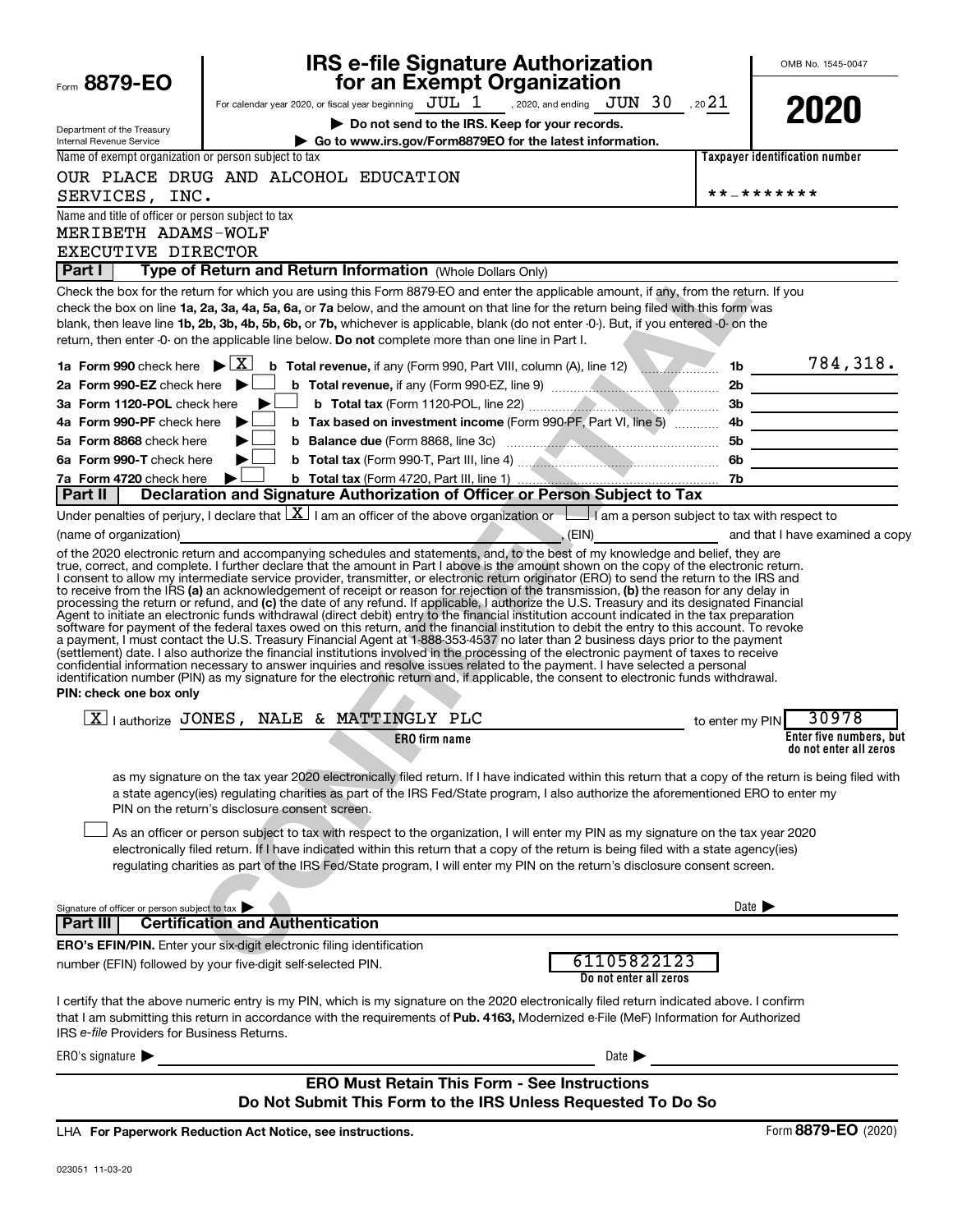# (Rev. January 2020) **Cxempt Organization Return** Manuary 2020) and the settern **Canadian Exempt Organization Return 8868 Application for Automatic Extension of Time To File an**

Department of the Treasury Internal Revenue Service

**| File a separate application for each return.**

**| Go to www.irs.gov/Form8868 for the latest information.**

**Electronic filing (e-file).** You can electronically file Form 8868 to request a 6-month automatic extension of time to file any of the filing of this form, visit www.irs.gov/e-file-providers/e-file-for-charities-and-non-profits. forms listed below with the exception of Form 8870, Information Return for Transfers Associated With Certain Personal Benefit Contracts, for which an extension request must be sent to the IRS in paper format (see instructions). For more details on the electronic

# **Automatic 6-Month Extension of Time.** Only submit original (no copies needed).

|                                                           | Automatic o-month Exteribion of Time. Only Submit Onginal (no copies heeded).                                                                                                                                                                                                                                                                                                                                                                                                                                         |                 |                                                                                                                                             |                                                             |                                              |              |  |  |  |
|-----------------------------------------------------------|-----------------------------------------------------------------------------------------------------------------------------------------------------------------------------------------------------------------------------------------------------------------------------------------------------------------------------------------------------------------------------------------------------------------------------------------------------------------------------------------------------------------------|-----------------|---------------------------------------------------------------------------------------------------------------------------------------------|-------------------------------------------------------------|----------------------------------------------|--------------|--|--|--|
|                                                           | All corporations required to file an income tax return other than Form 990-T (including 1120-C filers), partnerships, REMICs, and trusts                                                                                                                                                                                                                                                                                                                                                                              |                 |                                                                                                                                             |                                                             |                                              |              |  |  |  |
|                                                           | must use Form 7004 to request an extension of time to file income tax returns.                                                                                                                                                                                                                                                                                                                                                                                                                                        |                 |                                                                                                                                             |                                                             |                                              |              |  |  |  |
| Type or<br>print                                          | Name of exempt organization or other filer, see instructions.<br>OUR PLACE DRUG AND ALCOHOL EDUCATION<br>SERVICES, INC.                                                                                                                                                                                                                                                                                                                                                                                               |                 |                                                                                                                                             | Taxpayer identification number (TIN)<br>* * _ * * * * * * * |                                              |              |  |  |  |
| File by the<br>due date for<br>filing your<br>return. See | Number, street, and room or suite no. If a P.O. box, see instructions.<br>400 EAST SPRING ST                                                                                                                                                                                                                                                                                                                                                                                                                          |                 |                                                                                                                                             |                                                             |                                              |              |  |  |  |
| instructions.                                             | City, town or post office, state, and ZIP code. For a foreign address, see instructions.<br>NEW ALBANY, IN<br>47150                                                                                                                                                                                                                                                                                                                                                                                                   |                 |                                                                                                                                             |                                                             |                                              |              |  |  |  |
|                                                           | Enter the Return Code for the return that this application is for (file a separate application for each return)                                                                                                                                                                                                                                                                                                                                                                                                       |                 |                                                                                                                                             |                                                             |                                              | 0<br>$\perp$ |  |  |  |
| Application                                               |                                                                                                                                                                                                                                                                                                                                                                                                                                                                                                                       | Return          | Application                                                                                                                                 |                                                             |                                              | Return       |  |  |  |
| Is For                                                    |                                                                                                                                                                                                                                                                                                                                                                                                                                                                                                                       | Code            | Is For                                                                                                                                      |                                                             |                                              | Code         |  |  |  |
|                                                           | Form 990 or Form 990-EZ                                                                                                                                                                                                                                                                                                                                                                                                                                                                                               | 01              | Form 990-T (corporation)                                                                                                                    |                                                             |                                              | 07           |  |  |  |
| Form 990-BL                                               |                                                                                                                                                                                                                                                                                                                                                                                                                                                                                                                       | 02              | Form 1041-A                                                                                                                                 |                                                             |                                              | 08           |  |  |  |
|                                                           | Form 4720 (individual)                                                                                                                                                                                                                                                                                                                                                                                                                                                                                                | 03              | Form 4720 (other than individual)                                                                                                           |                                                             |                                              | 09           |  |  |  |
| Form 990-PF                                               |                                                                                                                                                                                                                                                                                                                                                                                                                                                                                                                       | 04 <sup>4</sup> | Form 5227                                                                                                                                   |                                                             |                                              | 10           |  |  |  |
|                                                           | Form 990-T (sec. 401(a) or 408(a) trust)                                                                                                                                                                                                                                                                                                                                                                                                                                                                              | 05              | Form 6069                                                                                                                                   |                                                             |                                              | 11           |  |  |  |
|                                                           | Form 990-T (trust other than above)<br><b>KAREN KEELER</b>                                                                                                                                                                                                                                                                                                                                                                                                                                                            | 06              | Form 8870                                                                                                                                   |                                                             |                                              | 12           |  |  |  |
| $box \blacktriangleright$<br>1                            | Telephone No. $\triangleright$ 812-945-3400<br>If this is for a Group Return, enter the organization's four digit Group Exemption Number (GEN) [If this is for the whole group, check this<br>. If it is for part of the group, check this box $\blacktriangleright$<br>I request an automatic 6-month extension of time until<br>the organization named above. The extension is for the organization's return for:<br>calendar year<br>or<br>$\blacktriangleright$ $\boxed{\text{X}}$ tax year beginning JUL 1, 2020 |                 | Fax No.<br>and attach a list with the names and TINs of all members the extension is for.<br>MAY 16, 2022<br>, and ending $JUN 30$ , $2021$ |                                                             | , to file the exempt organization return for |              |  |  |  |
| 2                                                         | Initial return<br>Final return<br>If the tax year entered in line 1 is for less than 12 months, check reason:<br>Change in accounting period                                                                                                                                                                                                                                                                                                                                                                          |                 |                                                                                                                                             |                                                             |                                              |              |  |  |  |
| За                                                        | If this application is for Forms 990-BL, 990-PF, 990-T, 4720, or 6069, enter the tentative tax, less                                                                                                                                                                                                                                                                                                                                                                                                                  |                 |                                                                                                                                             |                                                             |                                              |              |  |  |  |
|                                                           | any nonrefundable credits. See instructions.                                                                                                                                                                                                                                                                                                                                                                                                                                                                          | За              | \$                                                                                                                                          | 0.                                                          |                                              |              |  |  |  |
| b                                                         | If this application is for Forms 990-PF, 990-T, 4720, or 6069, enter any refundable credits and                                                                                                                                                                                                                                                                                                                                                                                                                       |                 |                                                                                                                                             |                                                             |                                              |              |  |  |  |
|                                                           | estimated tax payments made. Include any prior year overpayment allowed as a credit.                                                                                                                                                                                                                                                                                                                                                                                                                                  |                 |                                                                                                                                             | 3b                                                          | \$                                           | 0.           |  |  |  |
| c                                                         | <b>Balance due.</b> Subtract line 3b from line 3a. Include your payment with this form, if required, by                                                                                                                                                                                                                                                                                                                                                                                                               |                 |                                                                                                                                             |                                                             |                                              |              |  |  |  |
|                                                           | using EFTPS (Electronic Federal Tax Payment System). See instructions.                                                                                                                                                                                                                                                                                                                                                                                                                                                |                 |                                                                                                                                             | Зc                                                          |                                              | О.           |  |  |  |
| instructions.                                             | Caution: If you are going to make an electronic funds withdrawal (direct debit) with this Form 8868, see Form 8453-EO and Form 8879-EO for payment                                                                                                                                                                                                                                                                                                                                                                    |                 |                                                                                                                                             |                                                             |                                              |              |  |  |  |
|                                                           |                                                                                                                                                                                                                                                                                                                                                                                                                                                                                                                       |                 |                                                                                                                                             |                                                             |                                              |              |  |  |  |

LHA For Privacy Act and Paperwork Reduction Act Notice, see instructions. **8868** CREV. 1-2020)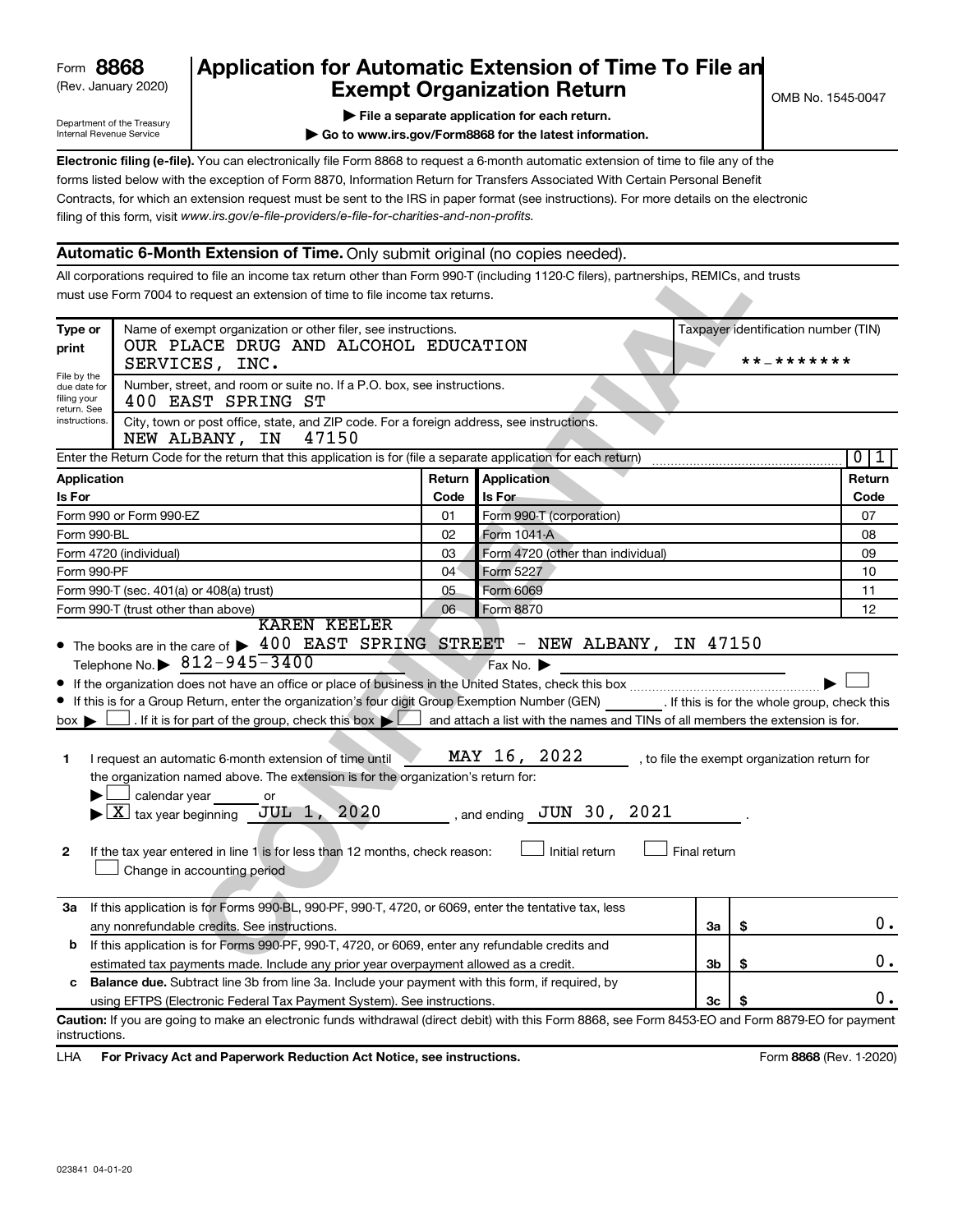|                         |                   |                                                        |                                                                                                                                                                            | EXTENDED TO MAY 16, 2022                                                    |                 |                                                       |                         |                                                         |
|-------------------------|-------------------|--------------------------------------------------------|----------------------------------------------------------------------------------------------------------------------------------------------------------------------------|-----------------------------------------------------------------------------|-----------------|-------------------------------------------------------|-------------------------|---------------------------------------------------------|
|                         |                   |                                                        |                                                                                                                                                                            | <b>Return of Organization Exempt From Income Tax</b>                        |                 |                                                       |                         | OMB No. 1545-0047                                       |
|                         |                   | 990                                                    | Under section 501(c), 527, or 4947(a)(1) of the Internal Revenue Code (except private foundations)                                                                         |                                                                             |                 |                                                       |                         |                                                         |
|                         |                   |                                                        |                                                                                                                                                                            | Do not enter social security numbers on this form as it may be made public. |                 |                                                       |                         | <b>Open to Public</b>                                   |
|                         |                   | Department of the Treasury<br>Internal Revenue Service |                                                                                                                                                                            | Go to www.irs.gov/Form990 for instructions and the latest information.      |                 |                                                       |                         | Inspection                                              |
|                         |                   |                                                        | A For the 2020 calendar year, or tax year beginning $JUL$ 1, $2020$                                                                                                        |                                                                             |                 | and ending $JUN$ 30, $2021$                           |                         |                                                         |
|                         | <b>B</b> Check if |                                                        | <b>C</b> Name of organization                                                                                                                                              |                                                                             |                 | D Employer identification number                      |                         |                                                         |
|                         | applicable:       |                                                        | OUR PLACE DRUG AND ALCOHOL EDUCATION                                                                                                                                       |                                                                             |                 |                                                       |                         |                                                         |
|                         | Address<br>change |                                                        | SERVICES, INC.                                                                                                                                                             |                                                                             |                 |                                                       |                         |                                                         |
|                         | Name<br>change    |                                                        | Doing business as                                                                                                                                                          |                                                                             |                 | * * _ * * * * * * *                                   |                         |                                                         |
|                         | Initial<br>return |                                                        | Number and street (or P.O. box if mail is not delivered to street address)                                                                                                 |                                                                             | Room/suite      | E Telephone number                                    |                         |                                                         |
|                         | Final<br>return/  |                                                        | 400 EAST SPRING ST                                                                                                                                                         |                                                                             |                 | $812 - 945 - 3400$                                    |                         |                                                         |
|                         | termin-<br>ated   |                                                        | City or town, state or province, country, and ZIP or foreign postal code                                                                                                   |                                                                             |                 | G Gross receipts \$                                   |                         | 784, 318.                                               |
|                         | Amended<br>return |                                                        | 47150<br>NEW ALBANY, IN                                                                                                                                                    |                                                                             |                 | H(a) is this a group return                           |                         |                                                         |
|                         | Applica-<br>tion  |                                                        | F Name and address of principal officer: MERIBETH ADAMS-WOLF                                                                                                               |                                                                             |                 | for subordinates?                                     |                         | $\sqrt{}$ Yes $\sqrt{ \ \overline{\text{X}}}$ No        |
|                         | pending           |                                                        | 400 EAST SPRING STREET, NEW ALBANY, IN                                                                                                                                     |                                                                             |                 | $4715$ H(b) Are all subordinates included? $\Box$ Yes |                         | No                                                      |
|                         |                   |                                                        | Tax-exempt status: $X \overline{X}$ 501(c)(3) 501(c)(                                                                                                                      | $\sqrt{\bullet}$ (insert no.)  <br>4947(a)(1) or                            | 527             |                                                       |                         | If "No," attach a list. See instructions                |
|                         |                   |                                                        | J Website: WWW.OURPLACEINC.ORG                                                                                                                                             |                                                                             |                 | $H(c)$ Group exemption number $\blacktriangleright$   |                         |                                                         |
|                         |                   |                                                        | K Form of organization: $X$ Corporation<br>Trust                                                                                                                           | Other $\blacktriangleright$<br>Association                                  |                 |                                                       |                         | L Year of formation: 1986 M State of legal domicile: IN |
|                         | Part I            | Summary                                                |                                                                                                                                                                            |                                                                             |                 |                                                       |                         |                                                         |
|                         | 1.                |                                                        | Briefly describe the organization's mission or most significant activities: TO PROVIDE DRUG AND ALCOHOL                                                                    |                                                                             |                 |                                                       |                         |                                                         |
| Governance              |                   |                                                        | PREVENTION, INTERVENTION, AND EDUCATIONAL SERVICES TO THOSE AT RISK.                                                                                                       |                                                                             |                 |                                                       |                         |                                                         |
|                         | 2                 |                                                        | Check this box $\blacktriangleright$ $\Box$ if the organization discontinued its operations or disposed of more than 25% of its net assets.                                |                                                                             |                 |                                                       |                         |                                                         |
|                         | 3                 |                                                        | Number of voting members of the governing body (Part VI, line 1a)                                                                                                          |                                                                             |                 |                                                       | $\mathbf{3}$            | 15                                                      |
|                         | 4                 |                                                        | Number of independent voting members of the governing body (Part VI, line 1b)                                                                                              |                                                                             |                 |                                                       | $\overline{\mathbf{4}}$ | $\overline{15}$                                         |
|                         | 5                 |                                                        |                                                                                                                                                                            | $\overline{5}$                                                              | $\overline{18}$ |                                                       |                         |                                                         |
| <b>Activities &amp;</b> | 6                 |                                                        |                                                                                                                                                                            |                                                                             |                 |                                                       | $6\phantom{a}$          | 0                                                       |
|                         |                   |                                                        |                                                                                                                                                                            |                                                                             |                 |                                                       | 7a                      | σ.                                                      |
|                         |                   |                                                        |                                                                                                                                                                            |                                                                             |                 |                                                       | 7 <sub>b</sub>          | σ.                                                      |
|                         |                   |                                                        |                                                                                                                                                                            |                                                                             |                 | <b>Prior Year</b>                                     |                         | <b>Current Year</b>                                     |
|                         | 8                 |                                                        |                                                                                                                                                                            |                                                                             |                 | 776,986.                                              |                         | 762, 307.                                               |
| Revenue                 | 9                 |                                                        | Program service revenue (Part VIII, line 2g)                                                                                                                               |                                                                             |                 | 12,860.                                               |                         | 21,937.                                                 |
|                         | 10                |                                                        | Investment income (Part VIII, column (A), lines 3, 4, and 7d)                                                                                                              |                                                                             |                 |                                                       | 51.                     | 74.                                                     |
|                         | 11                |                                                        |                                                                                                                                                                            |                                                                             |                 | 15,507.                                               |                         | 0.                                                      |
|                         | 12                |                                                        | Total revenue - add lines 8 through 11 (must equal Part VIII, column (A), line 12)                                                                                         |                                                                             |                 | 805, 404.                                             |                         | 784,318.                                                |
|                         | 13                |                                                        | Grants and similar amounts paid (Part IX, column (A), lines 1-3)                                                                                                           |                                                                             |                 |                                                       | 0.                      | о.                                                      |
|                         |                   |                                                        | 14 Benefits paid to or for members (Part IX, column (A), line 4)                                                                                                           |                                                                             |                 |                                                       | $\overline{0}$ .        | Ο.                                                      |
|                         |                   |                                                        | 15 Salaries, other compensation, employee benefits (Part IX, column (A), lines 5-10)                                                                                       |                                                                             |                 |                                                       | $\overline{0}$ .        | 621,667.                                                |
| Expenses                |                   |                                                        | 15 Salaries, other components,<br>16a Professional fundraising fees (Part IX, column (A), line 11e)<br>23, 020.                                                            |                                                                             |                 |                                                       | $\overline{0}$ .        | $\overline{0}$ .                                        |
|                         |                   |                                                        |                                                                                                                                                                            |                                                                             |                 |                                                       |                         |                                                         |
|                         |                   |                                                        |                                                                                                                                                                            |                                                                             |                 |                                                       | 0.                      | 248,658.                                                |
|                         | 18                |                                                        | Total expenses. Add lines 13-17 (must equal Part IX, column (A), line 25)                                                                                                  |                                                                             |                 |                                                       | $\overline{0}$ .        | 870, 325.                                               |
|                         | 19                |                                                        |                                                                                                                                                                            |                                                                             |                 | 805,404.                                              |                         | $-86,007.$                                              |
|                         |                   |                                                        |                                                                                                                                                                            |                                                                             |                 | <b>Beginning of Current Year</b>                      |                         | <b>End of Year</b>                                      |
| Net Assets or           | 20                |                                                        | Total assets (Part X, line 16)                                                                                                                                             |                                                                             |                 | 482,508.                                              |                         | 418,525.                                                |
|                         | 21                |                                                        | Total liabilities (Part X, line 26).                                                                                                                                       |                                                                             |                 | 194, 206.                                             |                         | 216, 230.                                               |
|                         | 22                |                                                        |                                                                                                                                                                            |                                                                             |                 | 288, 302.                                             |                         | 202, 295.                                               |
|                         | Part II           | <b>Signature Block</b>                                 |                                                                                                                                                                            |                                                                             |                 |                                                       |                         |                                                         |
|                         |                   |                                                        | Under penalties of perjury, I declare that I have examined this return, including accompanying schedules and statements, and to the best of my knowledge and belief, it is |                                                                             |                 |                                                       |                         |                                                         |
|                         |                   |                                                        | true, correct, and complete. Declaration of preparer (other than officer) is based on all information of which preparer has any knowledge.                                 |                                                                             |                 |                                                       |                         |                                                         |
|                         |                   |                                                        |                                                                                                                                                                            |                                                                             |                 |                                                       |                         |                                                         |
| Sign                    |                   |                                                        | Signature of officer                                                                                                                                                       |                                                                             |                 | Date                                                  |                         |                                                         |
| Here                    |                   |                                                        | MERIBETH ADAMS-WOLF, EXECUTIVE DIRECTOR                                                                                                                                    |                                                                             |                 |                                                       |                         |                                                         |
|                         |                   |                                                        | Type or print name and title                                                                                                                                               |                                                                             |                 |                                                       |                         |                                                         |
|                         |                   | Print/Type preparer's name                             |                                                                                                                                                                            | Preparer's signature                                                        |                 | Date                                                  | Check                   | PTIN                                                    |
| <b>Paid</b>             |                   |                                                        | חמב ח החמדים המחד                                                                                                                                                          |                                                                             |                 | if                                                    |                         | P01254533                                               |

|                                                                                                          | Print/Type preparer's name                      | Preparer's signature         | Dale | PHN<br>Check                         |  |  |  |
|----------------------------------------------------------------------------------------------------------|-------------------------------------------------|------------------------------|------|--------------------------------------|--|--|--|
| Paid                                                                                                     | <b>JONATHON D. EADE</b>                         |                              |      | P01254533<br>self-emploved           |  |  |  |
| Preparer                                                                                                 | JONES, NALE & MATTINGLY PLC<br>Firm's name      |                              |      | ** <del>_*******</del><br>Firm's EIN |  |  |  |
| Use Only                                                                                                 | Firm's address 101 WEST MAIN STREET, SUITE 1100 |                              |      |                                      |  |  |  |
|                                                                                                          | LOUISVILLE, KY 40202                            | I Phone no. $(502)$ 583-0248 |      |                                      |  |  |  |
| x<br>Yes<br><b>No</b><br>May the IRS discuss this return with the preparer shown above? See instructions |                                                 |                              |      |                                      |  |  |  |

032001 12-23-20 LHA **For Paperwork Reduction Act Notice, see the separate instructions.** Form 990 (2020)

**990**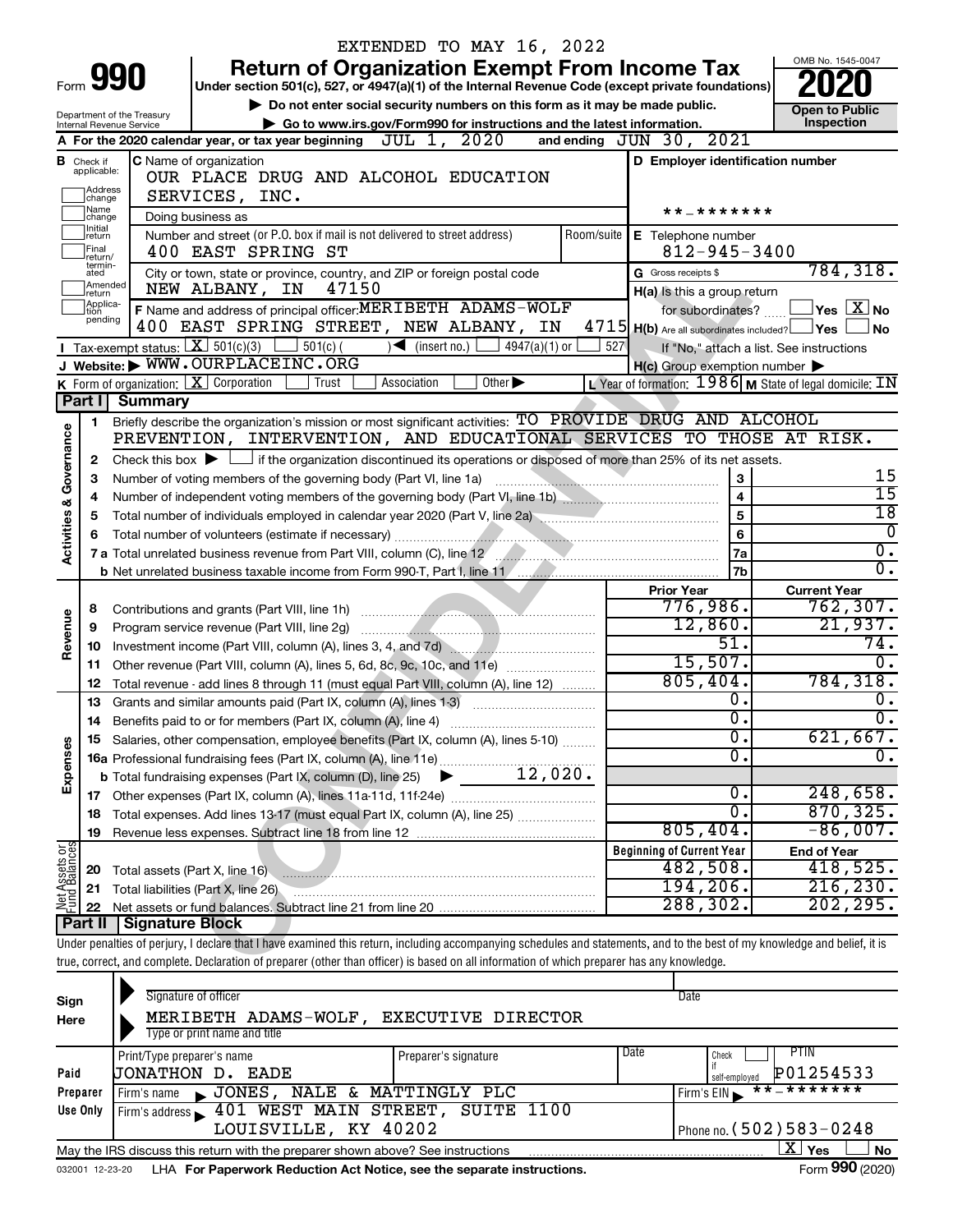|                      | OUR PLACE DRUG AND ALCOHOL EDUCATION                                                                                                         |         |
|----------------------|----------------------------------------------------------------------------------------------------------------------------------------------|---------|
|                      | * * _ * * * * * * *<br>SERVICES, INC.<br>Form 990 (2020)                                                                                     | Page 2  |
|                      | <b>Part III   Statement of Program Service Accomplishments</b>                                                                               |         |
|                      |                                                                                                                                              |         |
| $\blacktriangleleft$ | Briefly describe the organization's mission:<br>TO PROVIDE EDUCATION, PREVENTION, INTERVENTION, AND TREATMENT SERVICES                       |         |
|                      | FOR INDIVIDUALS OF ALL AGES, FAMILIES, ORGANIZATIONS, AND COMMUNITIES                                                                        |         |
|                      | WHO ARE PRESENTLY OR POTENTIALLY IMPACTED BY ALCOHOL, TOBACCO, OR                                                                            |         |
|                      | OTHER DRUG ABUSE.                                                                                                                            |         |
| $\overline{2}$       | Did the organization undertake any significant program services during the year which were not listed on the                                 |         |
|                      | $\Box$ Yes $[\overline{\mathrm{X}}]$ No                                                                                                      |         |
|                      | If "Yes," describe these new services on Schedule O.                                                                                         |         |
| 3                    | $\Box$ Yes $\Box X$ No<br>Did the organization cease conducting, or make significant changes in how it conducts, any program services?       |         |
|                      | If "Yes," describe these changes on Schedule O.                                                                                              |         |
| 4                    | Describe the organization's program service accomplishments for each of its three largest program services, as measured by expenses.         |         |
|                      | Section 501(c)(3) and 501(c)(4) organizations are required to report the amount of grants and allocations to others, the total expenses, and |         |
|                      | revenue, if any, for each program service reported.                                                                                          |         |
|                      | 793, 107. including grants of \$<br>) (Expenses \$<br>(Revenue \$<br>4a (Code:                                                               | 21,937. |
|                      | ADOLESCENTS AND CHILDREN ARE SERVED THROUGH PROGRAMS FOR DRUG AND                                                                            |         |
|                      | ALCOHOL EDUCATION IN THE SOUTHERN INDIANA AND THE LOUISVILLE METRO                                                                           |         |
|                      | AREA.                                                                                                                                        |         |
|                      |                                                                                                                                              |         |
|                      |                                                                                                                                              |         |
|                      |                                                                                                                                              |         |
|                      |                                                                                                                                              |         |
|                      |                                                                                                                                              |         |
|                      |                                                                                                                                              |         |
|                      |                                                                                                                                              |         |
|                      |                                                                                                                                              |         |
| 4b                   | (Code: ) (Expenses \$<br>including grants of \$<br>$\left($ Revenue \$                                                                       |         |
|                      |                                                                                                                                              |         |
|                      |                                                                                                                                              |         |
|                      |                                                                                                                                              |         |
|                      |                                                                                                                                              |         |
|                      |                                                                                                                                              |         |
|                      |                                                                                                                                              |         |
|                      |                                                                                                                                              |         |
|                      |                                                                                                                                              |         |
|                      |                                                                                                                                              |         |
|                      |                                                                                                                                              |         |
|                      |                                                                                                                                              |         |
| 4c                   | (Code: ) (Expenses \$<br>(Revenue \$                                                                                                         |         |
|                      | including grants of $$$                                                                                                                      |         |
|                      |                                                                                                                                              |         |
|                      |                                                                                                                                              |         |
|                      |                                                                                                                                              |         |
|                      |                                                                                                                                              |         |
|                      |                                                                                                                                              |         |
|                      |                                                                                                                                              |         |
|                      |                                                                                                                                              |         |
|                      |                                                                                                                                              |         |
|                      |                                                                                                                                              |         |
|                      |                                                                                                                                              |         |
|                      |                                                                                                                                              |         |
|                      | 4d Other program services (Describe on Schedule O.)                                                                                          |         |
|                      | (Expenses \$<br>(Revenue \$<br>including grants of \$<br>793,107.                                                                            |         |
|                      | 4e Total program service expenses ><br><b>000</b>                                                                                            |         |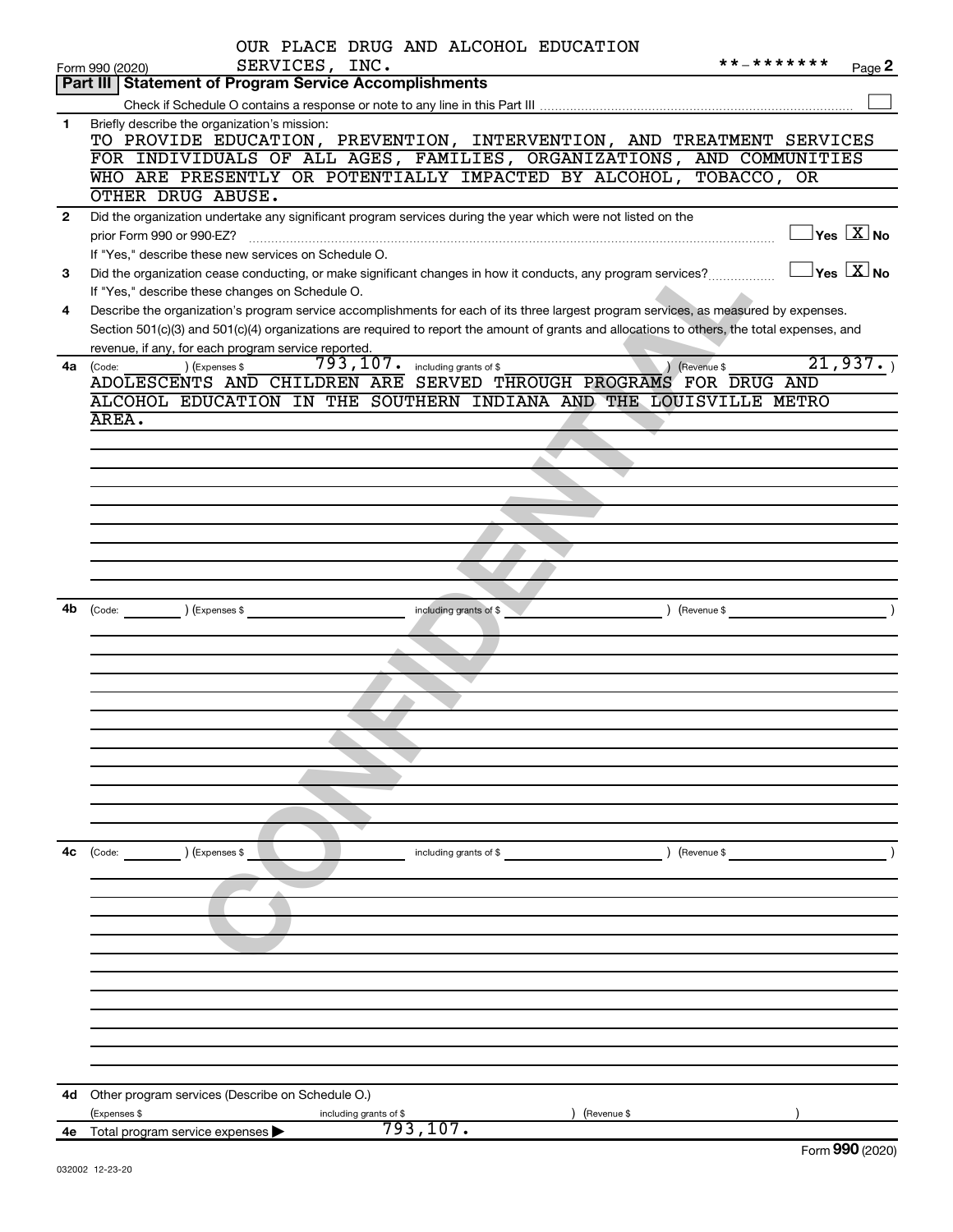**Part IV Checklist of Required Schedules**

|     |                                                                                                                                         |                 | Yes | No                      |
|-----|-----------------------------------------------------------------------------------------------------------------------------------------|-----------------|-----|-------------------------|
| 1.  | Is the organization described in section 501(c)(3) or 4947(a)(1) (other than a private foundation)?                                     |                 |     |                         |
|     | If "Yes," complete Schedule A                                                                                                           | 1               | х   |                         |
| 2   |                                                                                                                                         | $\mathbf{2}$    |     | $\overline{\mathbf{X}}$ |
| 3   | Did the organization engage in direct or indirect political campaign activities on behalf of or in opposition to candidates for         |                 |     |                         |
|     | public office? If "Yes," complete Schedule C, Part I                                                                                    | 3               |     | x                       |
| 4   | Section 501(c)(3) organizations. Did the organization engage in lobbying activities, or have a section 501(h) election in effect        | 4               |     | x                       |
| 5   | Is the organization a section 501(c)(4), 501(c)(5), or 501(c)(6) organization that receives membership dues, assessments, or            |                 |     |                         |
|     |                                                                                                                                         | 5               |     | x                       |
| 6   | Did the organization maintain any donor advised funds or any similar funds or accounts for which donors have the right to               |                 |     |                         |
|     | provide advice on the distribution or investment of amounts in such funds or accounts? If "Yes," complete Schedule D, Part I            | 6               |     | x                       |
| 7   | Did the organization receive or hold a conservation easement, including easements to preserve open space,                               |                 |     |                         |
|     |                                                                                                                                         | $\overline{7}$  |     | x                       |
| 8   | Did the organization maintain collections of works of art, historical treasures, or other similar assets? If "Yes," complete            |                 |     |                         |
|     | Schedule D, Part III                                                                                                                    | 8               |     | x                       |
| 9   | Did the organization report an amount in Part X, line 21, for escrow or custodial account liability, serve as a custodian for           |                 |     |                         |
|     | amounts not listed in Part X; or provide credit counseling, debt management, credit repair, or debt negotiation services?               |                 |     |                         |
|     |                                                                                                                                         | 9               |     | x                       |
| 10  | Did the organization, directly or through a related organization, hold assets in donor-restricted endowments                            |                 |     |                         |
|     |                                                                                                                                         | 10              |     | x                       |
| 11  | If the organization's answer to any of the following questions is "Yes," then complete Schedule D, Parts VI, VII, VIII, IX, or X        |                 |     |                         |
|     | as applicable.                                                                                                                          |                 |     |                         |
|     | a Did the organization report an amount for land, buildings, and equipment in Part X, line 10? If "Yes," complete Schedule D,           |                 | X   |                         |
|     | Part VI<br>Did the organization report an amount for investments - other securities in Part X, line 12, that is 5% or more of its total | 11a             |     |                         |
| b   | assets reported in Part X, line 16? If "Yes," complete Schedule D, Part VII <b>Communisties</b> reported in Part X, line                | 11b             |     | x                       |
|     | c Did the organization report an amount for investments - program related in Part X, line 13, that is 5% or more of its total           |                 |     |                         |
|     |                                                                                                                                         | 11c             |     | х                       |
|     | d Did the organization report an amount for other assets in Part X, line 15, that is 5% or more of its total assets reported in         |                 |     |                         |
|     |                                                                                                                                         | 11d             |     | x                       |
| е   | Did the organization report an amount for other liabilities in Part X, line 25? If "Yes," complete Schedule D, Part X manu-             | 11e             |     | $\overline{\mathtt{x}}$ |
| f   | Did the organization's separate or consolidated financial statements for the tax year include a footnote that addresses                 |                 |     |                         |
|     | the organization's liability for uncertain tax positions under FIN 48 (ASC 740)? If "Yes," complete Schedule D, Part X                  | 11f             | X   |                         |
|     | 12a Did the organization obtain separate, independent audited financial statements for the tax year? If "Yes," complete                 |                 |     |                         |
|     |                                                                                                                                         | 12a             | х   |                         |
|     | <b>b</b> Was the organization included in consolidated, independent audited financial statements for the tax year?                      |                 |     |                         |
|     | If "Yes," and if the organization answered "No" to line 12a, then completing Schedule D, Parts XI and XII is optional                   | 12 <sub>b</sub> |     | х                       |
| 13  |                                                                                                                                         | 13              |     | $\overline{\textbf{X}}$ |
| 14a |                                                                                                                                         | 14a             |     | $\overline{\mathbf{X}}$ |
| b   | Did the organization have aggregate revenues or expenses of more than \$10,000 from grantmaking, fundraising, business,                 |                 |     |                         |
|     | investment, and program service activities outside the United States, or aggregate foreign investments valued at \$100,000              |                 |     |                         |
|     |                                                                                                                                         | 14b             |     | x                       |
| 15  | Did the organization report on Part IX, column (A), line 3, more than \$5,000 of grants or other assistance to or for any               |                 |     | x                       |
| 16  | Did the organization report on Part IX, column (A), line 3, more than \$5,000 of aggregate grants or other assistance to                | 15              |     |                         |
|     |                                                                                                                                         | 16              |     | x                       |
| 17  | Did the organization report a total of more than \$15,000 of expenses for professional fundraising services on Part IX,                 |                 |     |                         |
|     |                                                                                                                                         | 17              |     | x                       |
| 18  | Did the organization report more than \$15,000 total of fundraising event gross income and contributions on Part VIII, lines            |                 |     |                         |
|     |                                                                                                                                         | 18              |     | x                       |
| 19  | Did the organization report more than \$15,000 of gross income from gaming activities on Part VIII, line 9a? If "Yes,"                  |                 |     |                         |
|     |                                                                                                                                         | 19              |     | x                       |
| 20a |                                                                                                                                         | <b>20a</b>      |     | $\overline{\mathtt{x}}$ |
| b   |                                                                                                                                         | 20 <sub>b</sub> |     |                         |
| 21  | Did the organization report more than \$5,000 of grants or other assistance to any domestic organization or                             |                 |     |                         |
|     |                                                                                                                                         | 21              |     | x                       |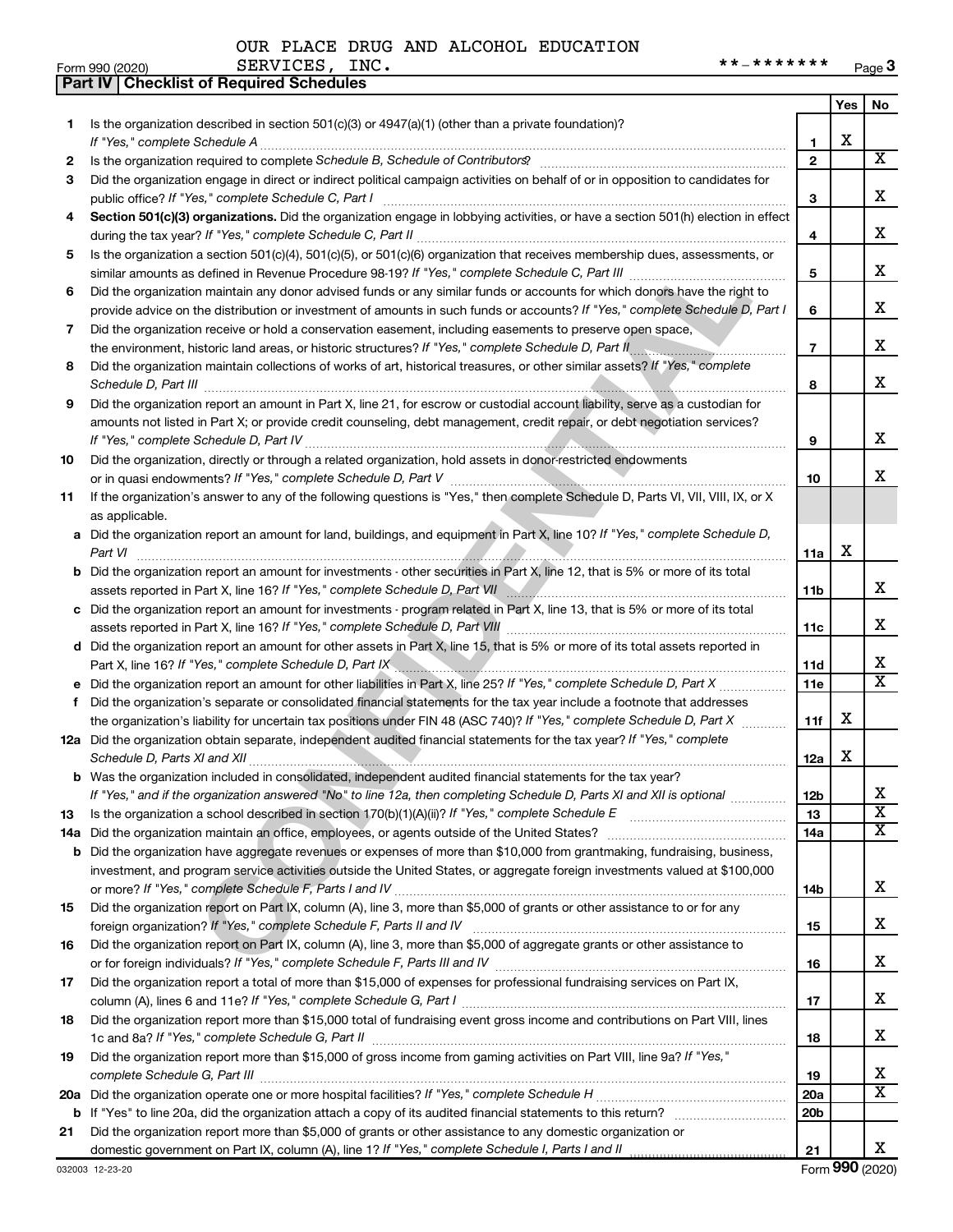| Form 990 (2020) | INC.<br><b>SERVICES</b> | **_*******<br>$P_{\text{aqe}}$ 4 |
|-----------------|-------------------------|----------------------------------|
|-----------------|-------------------------|----------------------------------|

|        | <b>Part IV   Checklist of Required Schedules (continued)</b>                                                                                                                           |                 |     |                         |
|--------|----------------------------------------------------------------------------------------------------------------------------------------------------------------------------------------|-----------------|-----|-------------------------|
|        |                                                                                                                                                                                        |                 | Yes | No                      |
| 22     | Did the organization report more than \$5,000 of grants or other assistance to or for domestic individuals on                                                                          |                 |     |                         |
|        |                                                                                                                                                                                        | 22              |     | X                       |
| 23     | Did the organization answer "Yes" to Part VII, Section A, line 3, 4, or 5 about compensation of the organization's current                                                             |                 |     |                         |
|        | and former officers, directors, trustees, key employees, and highest compensated employees? If "Yes," complete                                                                         |                 |     |                         |
|        |                                                                                                                                                                                        | 23              |     | х                       |
|        | Schedule J <b>Execute Schedule J Execute Schedule J</b><br>24a Did the organization have a tax-exempt bond issue with an outstanding principal amount of more than \$100,000 as of the |                 |     |                         |
|        |                                                                                                                                                                                        |                 |     |                         |
|        | last day of the year, that was issued after December 31, 2002? If "Yes," answer lines 24b through 24d and complete                                                                     |                 |     | X                       |
|        |                                                                                                                                                                                        | 24a             |     |                         |
|        |                                                                                                                                                                                        | 24 <sub>b</sub> |     |                         |
|        | c Did the organization maintain an escrow account other than a refunding escrow at any time during the year to defease                                                                 |                 |     |                         |
|        |                                                                                                                                                                                        | 24c             |     |                         |
|        |                                                                                                                                                                                        | 24d             |     |                         |
|        | 25a Section 501(c)(3), 501(c)(4), and 501(c)(29) organizations. Did the organization engage in an excess benefit                                                                       |                 |     |                         |
|        | transaction with a disqualified person during the year? If "Yes," complete Schedule L, Part I                                                                                          | 25a             |     | x                       |
|        | <b>b</b> Is the organization aware that it engaged in an excess benefit transaction with a disqualified person in a prior year, and                                                    |                 |     |                         |
|        | that the transaction has not been reported on any of the organization's prior Forms 990 or 990 EZ? If "Yes," complete                                                                  |                 |     |                         |
|        | Schedule L, Part I                                                                                                                                                                     | 25b             |     | х                       |
| 26     | Did the organization report any amount on Part X, line 5 or 22, for receivables from or payables to any current                                                                        |                 |     |                         |
|        | or former officer, director, trustee, key employee, creator or founder, substantial contributor, or 35%                                                                                |                 |     |                         |
|        | controlled entity or family member of any of these persons? If "Yes," complete Schedule L, Part II                                                                                     | 26              |     | X                       |
| 27     | Did the organization provide a grant or other assistance to any current or former officer, director, trustee, key employee,                                                            |                 |     |                         |
|        | creator or founder, substantial contributor or employee thereof, a grant selection committee member, or to a 35% controlled                                                            |                 |     |                         |
|        |                                                                                                                                                                                        |                 |     | х                       |
|        | entity (including an employee thereof) or family member of any of these persons? If "Yes," complete Schedule L, Part III.                                                              | 27              |     |                         |
| 28     | Was the organization a party to a business transaction with one of the following parties (see Schedule L, Part IV                                                                      |                 |     |                         |
|        | instructions, for applicable filing thresholds, conditions, and exceptions):                                                                                                           |                 |     |                         |
| а      | A current or former officer, director, trustee, key employee, creator or founder, or substantial contributor? If                                                                       |                 |     |                         |
|        |                                                                                                                                                                                        | 28a             |     | х                       |
|        |                                                                                                                                                                                        | 28 <sub>b</sub> |     | $\overline{\texttt{x}}$ |
|        | c A 35% controlled entity of one or more individuals and/or organizations described in lines 28a or 28b?!f                                                                             |                 |     |                         |
|        |                                                                                                                                                                                        | 28c             |     | х                       |
| 29     |                                                                                                                                                                                        | 29              |     | $\overline{\text{x}}$   |
| 30     | Did the organization receive contributions of art, historical treasures, or other similar assets, or qualified conservation                                                            |                 |     |                         |
|        |                                                                                                                                                                                        | 30              |     | х                       |
| 31     | Did the organization liquidate, terminate, or dissolve and cease operations? If "Yes," complete Schedule N, Part I                                                                     | 31              |     | X                       |
| 32     | Did the organization sell, exchange, dispose of, or transfer more than 25% of its net assets? If "Yes," complete                                                                       |                 |     |                         |
|        |                                                                                                                                                                                        | 32              |     | Χ                       |
| 33     | Did the organization own 100% of an entity disregarded as separate from the organization under Regulations                                                                             |                 |     |                         |
|        |                                                                                                                                                                                        | 33              |     | x                       |
| 34     | Was the organization related to any tax-exempt or taxable entity? If "Yes," complete Schedule R, Part II, III, or IV, and                                                              |                 |     |                         |
|        | Part V, line 1                                                                                                                                                                         | 34              |     | х                       |
|        |                                                                                                                                                                                        | 35a             |     | $\overline{\text{X}}$   |
|        |                                                                                                                                                                                        |                 |     |                         |
|        | b If "Yes" to line 35a, did the organization receive any payment from or engage in any transaction with a controlled entity                                                            |                 |     |                         |
|        |                                                                                                                                                                                        | 35b             |     |                         |
| 36     | Section 501(c)(3) organizations. Did the organization make any transfers to an exempt non-charitable related organization?                                                             |                 |     | x                       |
|        |                                                                                                                                                                                        | 36              |     |                         |
| 37     | Did the organization conduct more than 5% of its activities through an entity that is not a related organization                                                                       |                 |     |                         |
|        |                                                                                                                                                                                        | 37              |     | х                       |
| 38     | Did the organization complete Schedule O and provide explanations in Schedule O for Part VI, lines 11b and 19?                                                                         |                 |     |                         |
|        |                                                                                                                                                                                        | 38              | х   |                         |
| Part V |                                                                                                                                                                                        |                 |     |                         |
|        |                                                                                                                                                                                        |                 |     |                         |
|        |                                                                                                                                                                                        |                 | Yes | No                      |
|        | 1a                                                                                                                                                                                     |                 |     |                         |
|        | 1b                                                                                                                                                                                     |                 |     |                         |
|        | c Did the organization comply with backup withholding rules for reportable payments to vendors and reportable gaming                                                                   |                 |     |                         |
|        |                                                                                                                                                                                        | 1c              | X   |                         |
|        |                                                                                                                                                                                        |                 | ההה |                         |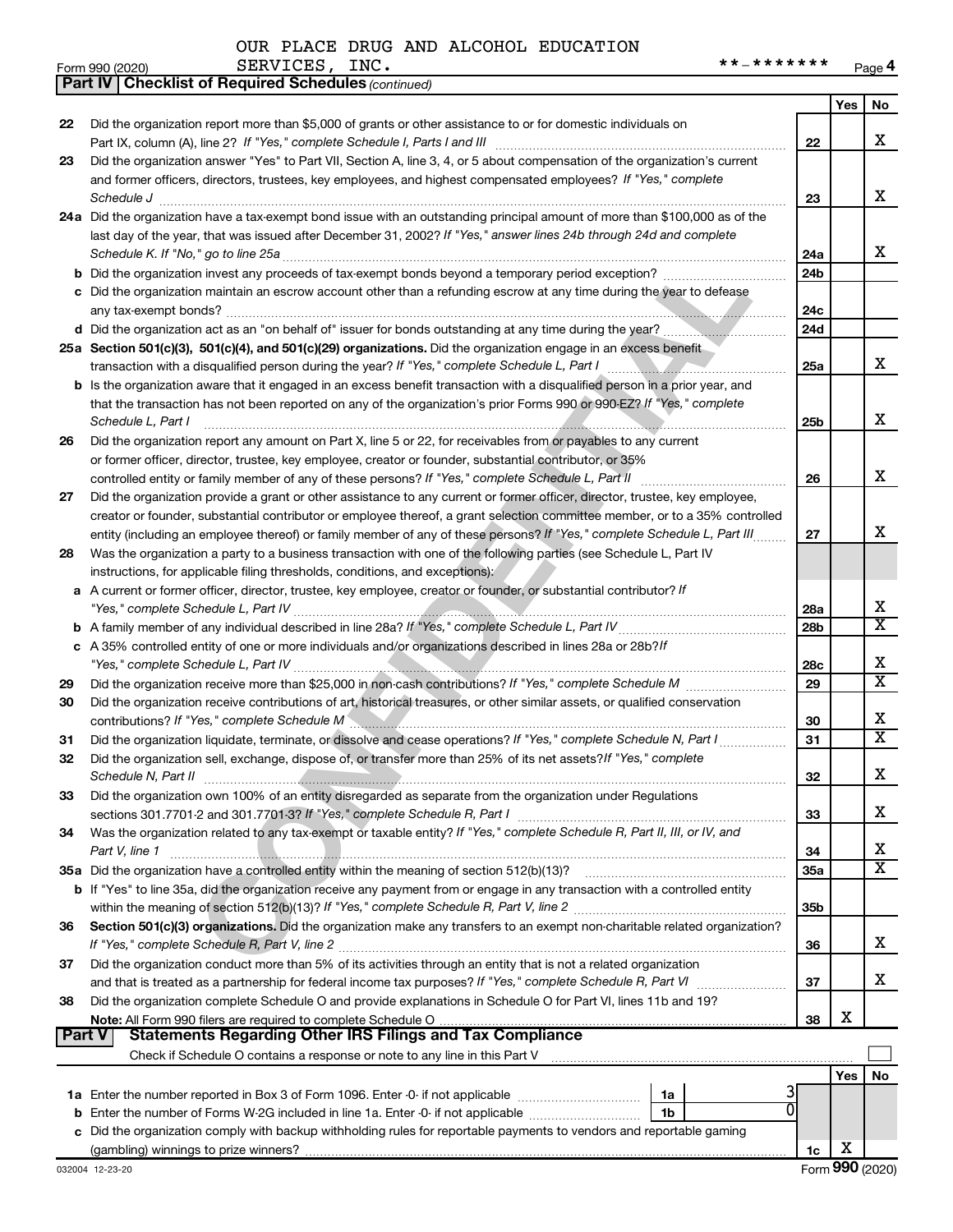| OUR PLACE DRUG AND ALCOHOL EDUCATION |  |  |  |  |  |  |
|--------------------------------------|--|--|--|--|--|--|
|--------------------------------------|--|--|--|--|--|--|

| Part V                                                                                                                                  | Statements Regarding Other IRS Filings and Tax Compliance (continued)                                                                                        |                |     |                         |  |  |  |
|-----------------------------------------------------------------------------------------------------------------------------------------|--------------------------------------------------------------------------------------------------------------------------------------------------------------|----------------|-----|-------------------------|--|--|--|
|                                                                                                                                         |                                                                                                                                                              |                | Yes | No                      |  |  |  |
|                                                                                                                                         | 2a Enter the number of employees reported on Form W-3, Transmittal of Wage and Tax Statements,                                                               |                |     |                         |  |  |  |
|                                                                                                                                         | 18<br>filed for the calendar year ending with or within the year covered by this return<br>2a                                                                |                |     |                         |  |  |  |
| b                                                                                                                                       |                                                                                                                                                              | 2 <sub>b</sub> | X   |                         |  |  |  |
|                                                                                                                                         |                                                                                                                                                              |                |     |                         |  |  |  |
|                                                                                                                                         | 3a Did the organization have unrelated business gross income of \$1,000 or more during the year?                                                             | За             |     | х                       |  |  |  |
| b                                                                                                                                       |                                                                                                                                                              |                |     |                         |  |  |  |
|                                                                                                                                         | 4a At any time during the calendar year, did the organization have an interest in, or a signature or other authority over, a                                 |                |     |                         |  |  |  |
|                                                                                                                                         | financial account in a foreign country (such as a bank account, securities account, or other financial account)?                                             | 4a             |     | x                       |  |  |  |
|                                                                                                                                         | <b>b</b> If "Yes," enter the name of the foreign country $\blacktriangleright$                                                                               |                |     |                         |  |  |  |
|                                                                                                                                         | See instructions for filing requirements for FinCEN Form 114, Report of Foreign Bank and Financial Accounts (FBAR).                                          |                |     |                         |  |  |  |
| 5a                                                                                                                                      |                                                                                                                                                              | 5a             |     | х                       |  |  |  |
| b                                                                                                                                       |                                                                                                                                                              | 5b             |     | $\overline{\textbf{X}}$ |  |  |  |
| с                                                                                                                                       |                                                                                                                                                              | 5с             |     |                         |  |  |  |
|                                                                                                                                         | 6a Does the organization have annual gross receipts that are normally greater than \$100,000, and did the organization solicit                               |                |     |                         |  |  |  |
|                                                                                                                                         |                                                                                                                                                              | 6a             |     | x                       |  |  |  |
| b                                                                                                                                       | If "Yes," did the organization include with every solicitation an express statement that such contributions or gifts                                         |                |     |                         |  |  |  |
|                                                                                                                                         | were not tax deductible?                                                                                                                                     | 6b             |     |                         |  |  |  |
| 7                                                                                                                                       | Organizations that may receive deductible contributions under section 170(c).                                                                                |                |     |                         |  |  |  |
| a                                                                                                                                       | Did the organization receive a payment in excess of \$75 made partly as a contribution and partly for goods and services provided to the payor?              | 7a             |     | x                       |  |  |  |
| b                                                                                                                                       | If "Yes," did the organization notify the donor of the value of the goods or services provided?                                                              | 7b             |     |                         |  |  |  |
|                                                                                                                                         | Did the organization sell, exchange, or otherwise dispose of tangible personal property for which it was required                                            |                |     |                         |  |  |  |
|                                                                                                                                         |                                                                                                                                                              | 7c             |     | x                       |  |  |  |
| d                                                                                                                                       | 7d                                                                                                                                                           |                |     |                         |  |  |  |
| е                                                                                                                                       | Did the organization receive any funds, directly or indirectly, to pay premiums on a personal benefit contract?                                              | 7е<br>7f       |     |                         |  |  |  |
| f                                                                                                                                       |                                                                                                                                                              |                |     |                         |  |  |  |
|                                                                                                                                         | If the organization received a contribution of qualified intellectual property, did the organization file Form 8899 as required?                             |                |     |                         |  |  |  |
| If the organization received a contribution of cars, boats, airplanes, or other vehicles, did the organization file a Form 1098-C?<br>h |                                                                                                                                                              |                |     |                         |  |  |  |
| Sponsoring organizations maintaining donor advised funds. Did a donor advised fund maintained by the<br>8                               |                                                                                                                                                              |                |     |                         |  |  |  |
|                                                                                                                                         | sponsoring organization have excess business holdings at any time during the year?                                                                           |                |     |                         |  |  |  |
| Sponsoring organizations maintaining donor advised funds.<br>9                                                                          |                                                                                                                                                              |                |     |                         |  |  |  |
| Did the sponsoring organization make any taxable distributions under section 4966?<br>а                                                 |                                                                                                                                                              |                |     |                         |  |  |  |
| b                                                                                                                                       |                                                                                                                                                              | 9b             |     |                         |  |  |  |
| 10                                                                                                                                      | Section 501(c)(7) organizations. Enter:                                                                                                                      |                |     |                         |  |  |  |
| а                                                                                                                                       | 10a                                                                                                                                                          |                |     |                         |  |  |  |
|                                                                                                                                         | 10 <sub>b</sub><br>Gross receipts, included on Form 990, Part VIII, line 12, for public use of club facilities                                               |                |     |                         |  |  |  |
| 11                                                                                                                                      | Section 501(c)(12) organizations. Enter:                                                                                                                     |                |     |                         |  |  |  |
| а                                                                                                                                       | 11a                                                                                                                                                          |                |     |                         |  |  |  |
|                                                                                                                                         | Gross income from other sources (Do not net amounts due or paid to other sources against                                                                     |                |     |                         |  |  |  |
|                                                                                                                                         | amounts due or received from them.)<br>11b<br>12a Section 4947(a)(1) non-exempt charitable trusts. Is the organization filing Form 990 in lieu of Form 1041? | 12a            |     |                         |  |  |  |
|                                                                                                                                         | b If "Yes," enter the amount of tax-exempt interest received or accrued during the year<br>12 <sub>b</sub>                                                   |                |     |                         |  |  |  |
| 13                                                                                                                                      | Section 501(c)(29) qualified nonprofit health insurance issuers.                                                                                             |                |     |                         |  |  |  |
| a                                                                                                                                       | Is the organization licensed to issue qualified health plans in more than one state?                                                                         | 13a            |     |                         |  |  |  |
|                                                                                                                                         | Note: See the instructions for additional information the organization must report on Schedule O.                                                            |                |     |                         |  |  |  |
| b                                                                                                                                       | Enter the amount of reserves the organization is required to maintain by the states in which the                                                             |                |     |                         |  |  |  |
|                                                                                                                                         | 13b                                                                                                                                                          |                |     |                         |  |  |  |
| с                                                                                                                                       | 13c                                                                                                                                                          |                |     |                         |  |  |  |
| 14a                                                                                                                                     | Did the organization receive any payments for indoor tanning services during the tax year?                                                                   | 14a            |     | x                       |  |  |  |
|                                                                                                                                         | <b>b</b> If "Yes," has it filed a Form 720 to report these payments? If "No," provide an explanation on Schedule O                                           | 14b            |     |                         |  |  |  |
| 15                                                                                                                                      | Is the organization subject to the section 4960 tax on payment(s) of more than \$1,000,000 in remuneration or                                                |                |     |                         |  |  |  |
|                                                                                                                                         |                                                                                                                                                              | 15             |     | x.                      |  |  |  |
|                                                                                                                                         | If "Yes," see instructions and file Form 4720, Schedule N.                                                                                                   |                |     |                         |  |  |  |
| 16                                                                                                                                      | Is the organization an educational institution subject to the section 4968 excise tax on net investment income?                                              | 16             |     | х                       |  |  |  |
|                                                                                                                                         | If "Yes," complete Form 4720, Schedule O.                                                                                                                    |                |     |                         |  |  |  |

Form (2020) **990**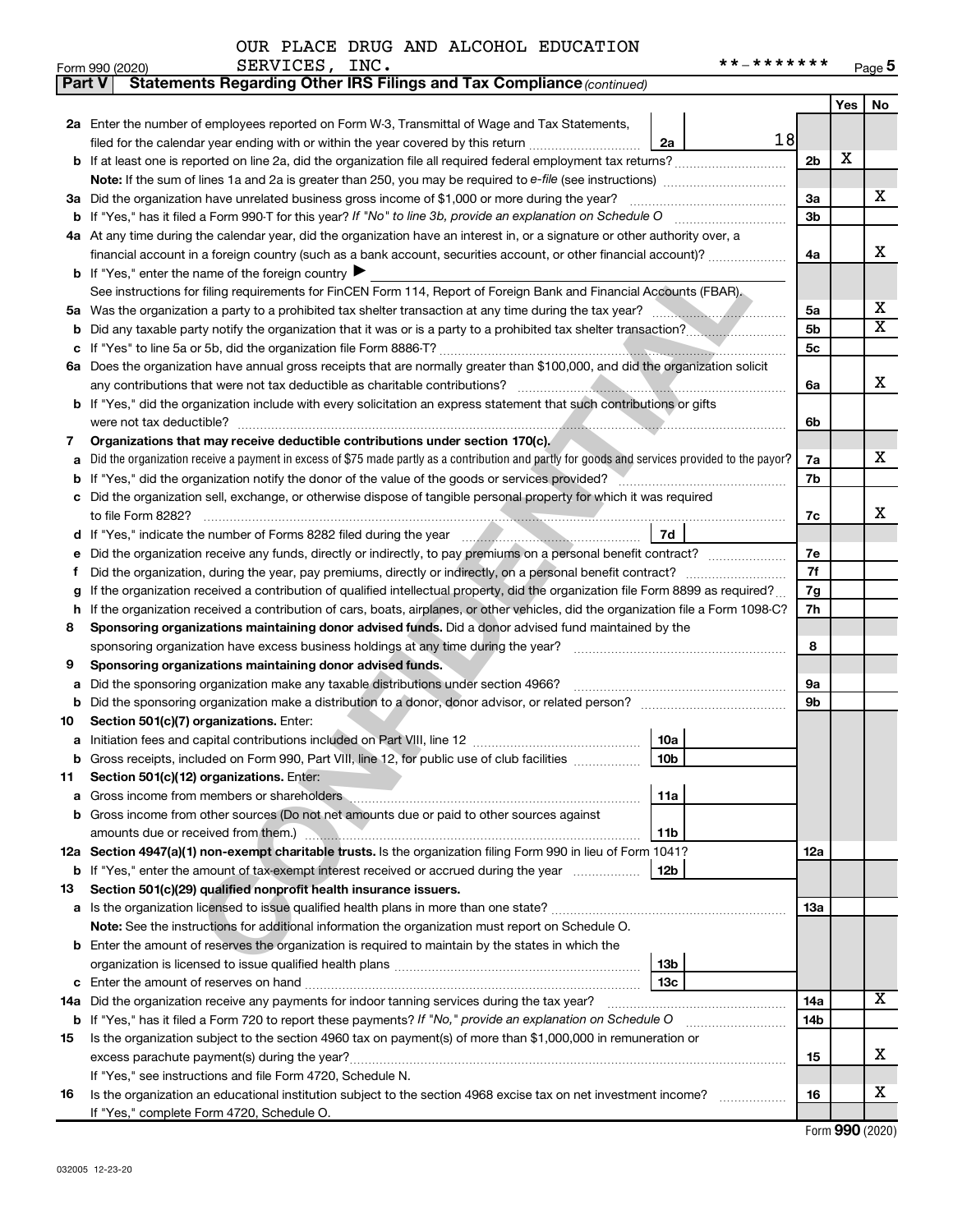|                 |          |      |  | OUR PLACE DRUG AND ALCOHOL EDUCATION |            |      |
|-----------------|----------|------|--|--------------------------------------|------------|------|
| Form 990 (2020) | SERVICES | INC. |  |                                      | **_******* | Page |

**Part VI Governance, Management, and Disclosure** 

*For each "Yes" response to lines 2 through 7b below, and for a "No" response*

|    | to line 8a, 8b, or 10b below, describe the circumstances, processes, or changes on Schedule O. See instructions.                                                                                               |                 |                         |                         |
|----|----------------------------------------------------------------------------------------------------------------------------------------------------------------------------------------------------------------|-----------------|-------------------------|-------------------------|
|    | Check if Schedule O contains a response or note to any line in this Part VI                                                                                                                                    |                 |                         | $\overline{\mathbf{x}}$ |
|    | <b>Section A. Governing Body and Management</b>                                                                                                                                                                |                 |                         |                         |
|    |                                                                                                                                                                                                                |                 | Yes                     | No                      |
|    | 15<br>1a Enter the number of voting members of the governing body at the end of the tax year<br>1a                                                                                                             |                 |                         |                         |
|    | If there are material differences in voting rights among members of the governing body, or if the governing                                                                                                    |                 |                         |                         |
|    | body delegated broad authority to an executive committee or similar committee, explain on Schedule O.                                                                                                          |                 |                         |                         |
| b  | 15<br>Enter the number of voting members included on line 1a, above, who are independent<br>1b                                                                                                                 |                 |                         |                         |
| 2  | Did any officer, director, trustee, or key employee have a family relationship or a business relationship with any other                                                                                       |                 |                         |                         |
|    |                                                                                                                                                                                                                | $\mathbf{2}$    |                         | х                       |
| 3  | Did the organization delegate control over management duties customarily performed by or under the direct supervision                                                                                          |                 |                         |                         |
|    |                                                                                                                                                                                                                | 3               |                         | х                       |
| 4  | Did the organization make any significant changes to its governing documents since the prior Form 990 was filed?                                                                                               | 4               |                         | $\overline{\mathbf{x}}$ |
| 5  | Did the organization become aware during the year of a significant diversion of the organization's assets?                                                                                                     | 5               |                         | $\overline{\mathbf{x}}$ |
| 6  |                                                                                                                                                                                                                | 6               |                         | $\overline{\mathbf{x}}$ |
|    | 7a Did the organization have members, stockholders, or other persons who had the power to elect or appoint one or                                                                                              |                 |                         |                         |
|    |                                                                                                                                                                                                                | 7a              |                         | х                       |
|    | b Are any governance decisions of the organization reserved to (or subject to approval by) members, stockholders, or                                                                                           |                 |                         |                         |
|    | persons other than the governing body?                                                                                                                                                                         | 7b              |                         | x                       |
| 8  | Did the organization contemporaneously document the meetings held or written actions undertaken during the year by the following:                                                                              |                 |                         |                         |
| a  | The governing body?                                                                                                                                                                                            | 8а              | х                       |                         |
| b  |                                                                                                                                                                                                                | 8b              | $\overline{\mathbf{x}}$ |                         |
| 9  | Is there any officer, director, trustee, or key employee listed in Part VII, Section A, who cannot be reached at the                                                                                           |                 |                         |                         |
|    | organization's mailing address? If "Yes," provide the names and addresses on Schedule O                                                                                                                        | 9               |                         | x                       |
|    | <b>Section B. Policies</b> (This Section B requests information about policies not required by the Internal Revenue Code.)                                                                                     |                 |                         |                         |
|    |                                                                                                                                                                                                                |                 | Yes                     | No                      |
|    |                                                                                                                                                                                                                | 10a             |                         | x                       |
|    | b If "Yes," did the organization have written policies and procedures governing the activities of such chapters, affiliates,                                                                                   |                 |                         |                         |
|    | and branches to ensure their operations are consistent with the organization's exempt purposes? www.www.www.www.                                                                                               | 10 <sub>b</sub> |                         |                         |
|    | 11a Has the organization provided a complete copy of this Form 990 to all members of its governing body before filing the form?                                                                                | 11a             | х                       |                         |
|    | <b>b</b> Describe in Schedule O the process, if any, used by the organization to review this Form 990.                                                                                                         |                 |                         |                         |
|    |                                                                                                                                                                                                                | 12a             | х                       |                         |
|    | <b>b</b> Were officers, directors, or trustees, and key employees required to disclose annually interests that could give rise to conflicts?                                                                   | 12 <sub>b</sub> | $\overline{\textbf{x}}$ |                         |
|    | c Did the organization regularly and consistently monitor and enforce compliance with the policy? If "Yes," describe                                                                                           |                 |                         |                         |
|    | in Schedule O how this was done<br>the contract of the contract of the contract of the contract of the contract of the contract of the contract of                                                             | 12c             | х                       |                         |
| 13 |                                                                                                                                                                                                                | 13              | $\overline{\textbf{x}}$ |                         |
| 14 |                                                                                                                                                                                                                | 14              | $\overline{\textbf{x}}$ |                         |
| 15 | Did the process for determining compensation of the following persons include a review and approval by independent                                                                                             |                 |                         |                         |
|    | persons, comparability data, and contemporaneous substantiation of the deliberation and decision?                                                                                                              |                 |                         |                         |
| a  | The organization's CEO, Executive Director, or top management official manufacture content of the organization's CEO, Executive Director, or top management official manufacture content of the organization's | 15a             | х                       |                         |
|    |                                                                                                                                                                                                                | 15b             |                         | х                       |
|    | If "Yes" to line 15a or 15b, describe the process in Schedule O (see instructions).                                                                                                                            |                 |                         |                         |
|    | 16a Did the organization invest in, contribute assets to, or participate in a joint venture or similar arrangement with a                                                                                      |                 |                         |                         |
|    | taxable entity during the year?                                                                                                                                                                                | 16a             |                         | х                       |
|    | b If "Yes," did the organization follow a written policy or procedure requiring the organization to evaluate its participation                                                                                 |                 |                         |                         |
|    | in joint venture arrangements under applicable federal tax law, and take steps to safeguard the organization's                                                                                                 |                 |                         |                         |
|    | exempt status with respect to such arrangements?                                                                                                                                                               | 16b             |                         |                         |
|    | <b>Section C. Disclosure</b>                                                                                                                                                                                   |                 |                         |                         |
| 17 | List the states with which a copy of this Form 990 is required to be filed $\blacktriangleright\text{IN}$                                                                                                      |                 |                         |                         |
| 18 | Section 6104 requires an organization to make its Forms 1023 (1024 or 1024-A, if applicable), 990, and 990-T (Section 501(c)(3)s only) available                                                               |                 |                         |                         |
|    | for public inspection. Indicate how you made these available. Check all that apply.                                                                                                                            |                 |                         |                         |
|    | $\lfloor x \rfloor$ Upon request<br>Own website<br>Another's website<br>Other (explain on Schedule O)                                                                                                          |                 |                         |                         |
| 19 | Describe on Schedule O whether (and if so, how) the organization made its governing documents, conflict of interest policy, and financial                                                                      |                 |                         |                         |
|    | statements available to the public during the tax year.                                                                                                                                                        |                 |                         |                         |
| 20 | State the name, address, and telephone number of the person who possesses the organization's books and records<br>KAREN KEELER - 812-945-3400                                                                  |                 |                         |                         |

|  |  |  |  |  | 400 EAST SPRING STREET, NEW ALBANY, IN 47150 |  |  |
|--|--|--|--|--|----------------------------------------------|--|--|
|--|--|--|--|--|----------------------------------------------|--|--|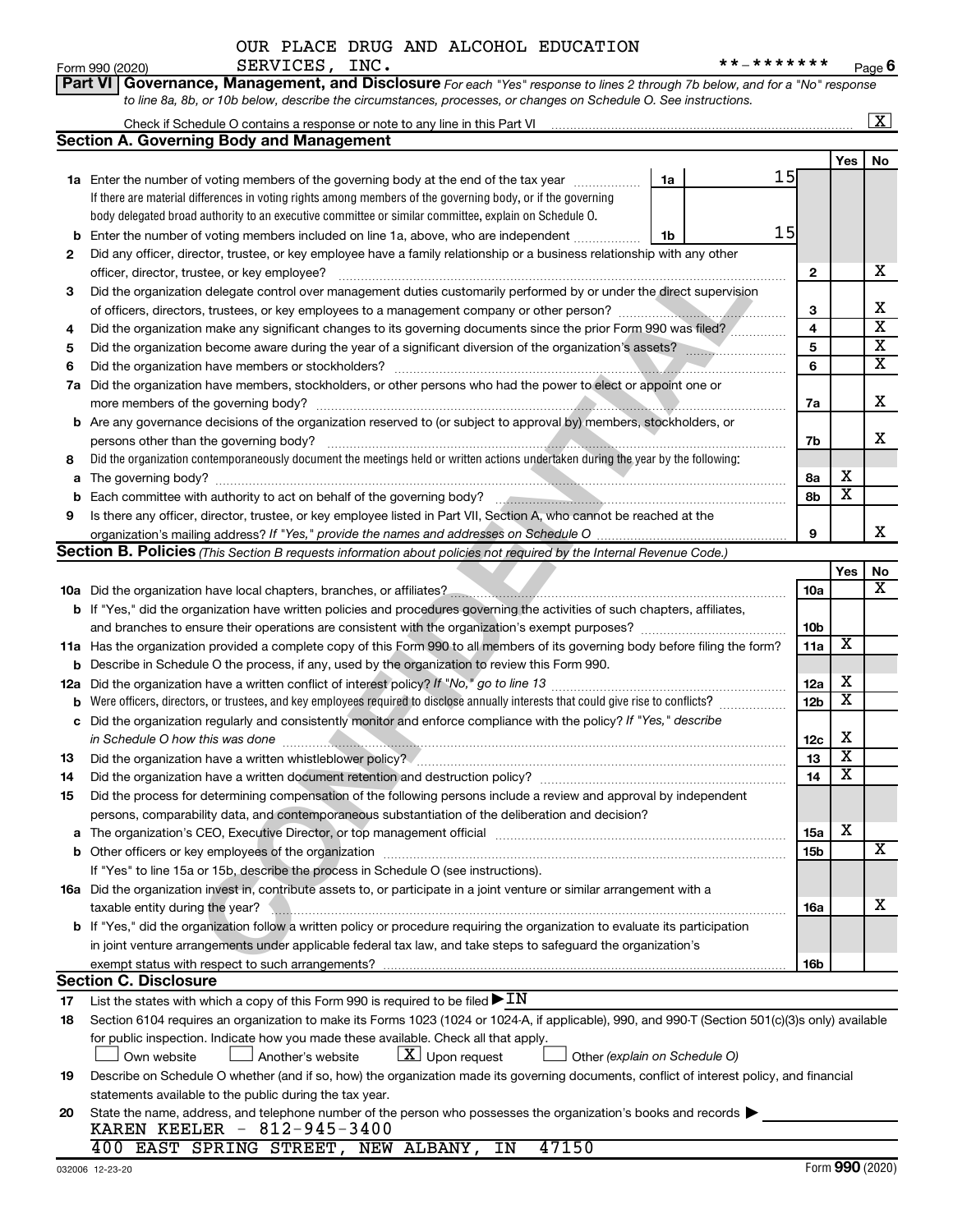|  |  | OUR PLACE DRUG AND ALCOHOL EDUCATION |
|--|--|--------------------------------------|
|  |  |                                      |

 $\Box$ 

|  | Part VII Compensation of Officers, Directors, Trustees, Key Employees, Highest Compensated |  |  |  |  |
|--|--------------------------------------------------------------------------------------------|--|--|--|--|
|  | <b>Employees, and Independent Contractors</b>                                              |  |  |  |  |

Check if Schedule O contains a response or note to any line in this Part VII

**Section A. Officers, Directors, Trustees, Key Employees, and Highest Compensated Employees**

**1a**  Complete this table for all persons required to be listed. Report compensation for the calendar year ending with or within the organization's tax year.  $\bullet$  List all of the organization's current officers, directors, trustees (whether individuals or organizations), regardless of amount of compensation.

Enter -0- in columns (D), (E), and (F) if no compensation was paid.

**•** List all of the organization's current key employees, if any. See instructions for definition of "key employee."

• List the organization's five *current* highest compensated employees (other than an officer, director, trustee, or key employee) who received reportable compensation (Box 5 of Form W-2 and/or Box 7 of Form 1099-MISC) of more than \$100,000 from the organization and any related organizations.

| • List all of the organization's former officers, key employees, and highest compensated employees who received more than \$100,000 of                                                                                            |                      |                                |                       |             |              |                                                              |        |                                 |                 |                             |
|-----------------------------------------------------------------------------------------------------------------------------------------------------------------------------------------------------------------------------------|----------------------|--------------------------------|-----------------------|-------------|--------------|--------------------------------------------------------------|--------|---------------------------------|-----------------|-----------------------------|
| reportable compensation from the organization and any related organizations.<br>• List all of the organization's former directors or trustees that received, in the capacity as a former director or trustee of the organization, |                      |                                |                       |             |              |                                                              |        |                                 |                 |                             |
| more than \$10,000 of reportable compensation from the organization and any related organizations.                                                                                                                                |                      |                                |                       |             |              |                                                              |        |                                 |                 |                             |
| See instructions for the order in which to list the persons above.                                                                                                                                                                |                      |                                |                       |             |              |                                                              |        |                                 |                 |                             |
| Check this box if neither the organization nor any related organization compensated any current officer, director, or trustee.                                                                                                    |                      |                                |                       |             |              |                                                              |        |                                 |                 |                             |
| (A)                                                                                                                                                                                                                               | (B)                  |                                |                       |             | (C)          |                                                              |        | (D)                             | (E)             | (F)                         |
| Name and title                                                                                                                                                                                                                    | Average              |                                |                       | Position    |              |                                                              |        | Reportable                      | Reportable      | Estimated                   |
|                                                                                                                                                                                                                                   | hours per            |                                |                       |             |              | (do not check more than one<br>box, unless person is both an |        | compensation                    | compensation    | amount of                   |
|                                                                                                                                                                                                                                   | week                 |                                |                       |             |              | officer and a director/trustee)                              |        | from                            | from related    | other                       |
|                                                                                                                                                                                                                                   | (list any            |                                |                       |             |              |                                                              |        | the                             | organizations   | compensation                |
|                                                                                                                                                                                                                                   | hours for<br>related |                                |                       |             |              |                                                              |        | organization<br>(W-2/1099-MISC) | (W-2/1099-MISC) | from the                    |
|                                                                                                                                                                                                                                   | organizations        | Individual trustee or director | Institutional trustee |             |              | Highest compensated<br>employee                              |        |                                 |                 | organization<br>and related |
|                                                                                                                                                                                                                                   | below                |                                |                       |             | Key employee |                                                              |        |                                 |                 | organizations               |
|                                                                                                                                                                                                                                   | line)                |                                |                       | Officer     |              |                                                              | Former |                                 |                 |                             |
| MERIBETH ADAMS-WOLF<br>(1)                                                                                                                                                                                                        | 40.00                |                                |                       |             |              |                                                              |        |                                 |                 |                             |
| EXECUTIVE DIRECTOR                                                                                                                                                                                                                |                      | $\mathbf X$                    |                       | X           |              |                                                              |        | 73,464.                         | 0               | 0.                          |
| (2)<br>SHANNON JOHNSON                                                                                                                                                                                                            | 1.00                 |                                |                       |             |              |                                                              |        |                                 |                 |                             |
| <b>DIRECTOR</b>                                                                                                                                                                                                                   |                      | X                              |                       |             |              |                                                              |        | 0.                              | 0               | $\boldsymbol{0}$ .          |
| (3)<br>LYNETTA MATHIS, MSW                                                                                                                                                                                                        | 1.00                 |                                |                       |             |              |                                                              |        |                                 |                 |                             |
| <b>DIRECTOR</b>                                                                                                                                                                                                                   |                      | X                              |                       |             |              |                                                              |        | 0.                              | 0               | $\boldsymbol{0}$ .          |
| (4)<br>KEVIN RAGLAND                                                                                                                                                                                                              | 1.00                 |                                |                       |             |              |                                                              |        |                                 |                 |                             |
| PRESIDENT                                                                                                                                                                                                                         |                      | X                              |                       | X           |              |                                                              |        | 0.                              | 0               | $\boldsymbol{0}$ .          |
| (5)<br>ZYNTHIA MCCRITE                                                                                                                                                                                                            | 1.00                 |                                |                       |             |              |                                                              |        |                                 |                 |                             |
| <b>DIRECTOR</b>                                                                                                                                                                                                                   |                      | $\mathbf x$                    |                       |             |              |                                                              |        | 0.                              | 0               | $\boldsymbol{0}$ .          |
| (6)<br>KEITH RAGLAND                                                                                                                                                                                                              | 1.00                 |                                |                       |             |              |                                                              |        |                                 |                 |                             |
| <b>DIRECTOR</b>                                                                                                                                                                                                                   |                      | X                              |                       |             |              |                                                              |        | 0.                              | 0               | $\boldsymbol{0}$ .          |
| (7)<br>MELANIE DOUGLAS                                                                                                                                                                                                            | 1.00                 | X                              |                       |             |              |                                                              |        | 0.                              | 0               | $\boldsymbol{0}$ .          |
| <b>DIRECTOR</b><br>(8)<br>SARA GLASS                                                                                                                                                                                              | 1.00                 |                                |                       |             |              |                                                              |        |                                 |                 |                             |
| <b>DIRECTOR</b>                                                                                                                                                                                                                   |                      | X                              |                       |             |              |                                                              |        | 0.                              | 0               | $\boldsymbol{0}$ .          |
| (9)<br><b>JENNY BRANSON</b>                                                                                                                                                                                                       | 1.00                 |                                |                       |             |              |                                                              |        |                                 |                 |                             |
| SECRETARY                                                                                                                                                                                                                         |                      | X                              |                       | $\mathbf X$ |              |                                                              |        | 0.                              | 0               | $\boldsymbol{0}$ .          |
| (10) MIGUEL MONROY                                                                                                                                                                                                                | 1.00                 |                                |                       |             |              |                                                              |        |                                 |                 |                             |
| VICE PRESIDENT                                                                                                                                                                                                                    |                      | X                              |                       | $\mathbf X$ |              |                                                              |        | $\mathbf 0$ .                   | 0               | $\boldsymbol{0}$ .          |
| (11) BRANDON WISEHEART                                                                                                                                                                                                            | 1.00                 |                                |                       |             |              |                                                              |        |                                 |                 |                             |
| <b>DIRECTOR</b>                                                                                                                                                                                                                   |                      | X                              |                       |             |              |                                                              |        | $\mathbf 0$                     | 0               | $\mathbf 0$ .               |
| (12) ALLIE GILLENWATER                                                                                                                                                                                                            | 1.00                 |                                |                       |             |              |                                                              |        |                                 |                 |                             |
| <b>DIRECTOR</b>                                                                                                                                                                                                                   |                      | Χ                              |                       |             |              |                                                              |        | Ο.                              | 0.              | $\mathbf 0$ .               |
| (13) JASON KELLER                                                                                                                                                                                                                 | 1.00                 |                                |                       |             |              |                                                              |        |                                 |                 |                             |
| DIRECTOR                                                                                                                                                                                                                          |                      | X                              |                       |             |              |                                                              |        | 0.                              | $\mathbf 0$ .   | 0.                          |
| (14) PATRICK CASPER                                                                                                                                                                                                               | 1.00                 |                                |                       |             |              |                                                              |        |                                 |                 |                             |
| <b>DIRECTOR</b>                                                                                                                                                                                                                   |                      | X                              |                       |             |              |                                                              |        | 0.                              | $\mathbf 0$ .   | 0.                          |
| (15) JACOB LYONS                                                                                                                                                                                                                  | 1.00                 |                                |                       |             |              |                                                              |        |                                 |                 |                             |
| TREASURER                                                                                                                                                                                                                         |                      | X                              |                       | X           |              |                                                              |        | 0.                              | $\mathbf 0$ .   | 0.                          |
|                                                                                                                                                                                                                                   |                      |                                |                       |             |              |                                                              |        |                                 |                 |                             |
|                                                                                                                                                                                                                                   |                      |                                |                       |             |              |                                                              |        |                                 |                 |                             |
|                                                                                                                                                                                                                                   |                      |                                |                       |             |              |                                                              |        |                                 |                 |                             |
|                                                                                                                                                                                                                                   |                      |                                |                       |             |              |                                                              |        |                                 |                 |                             |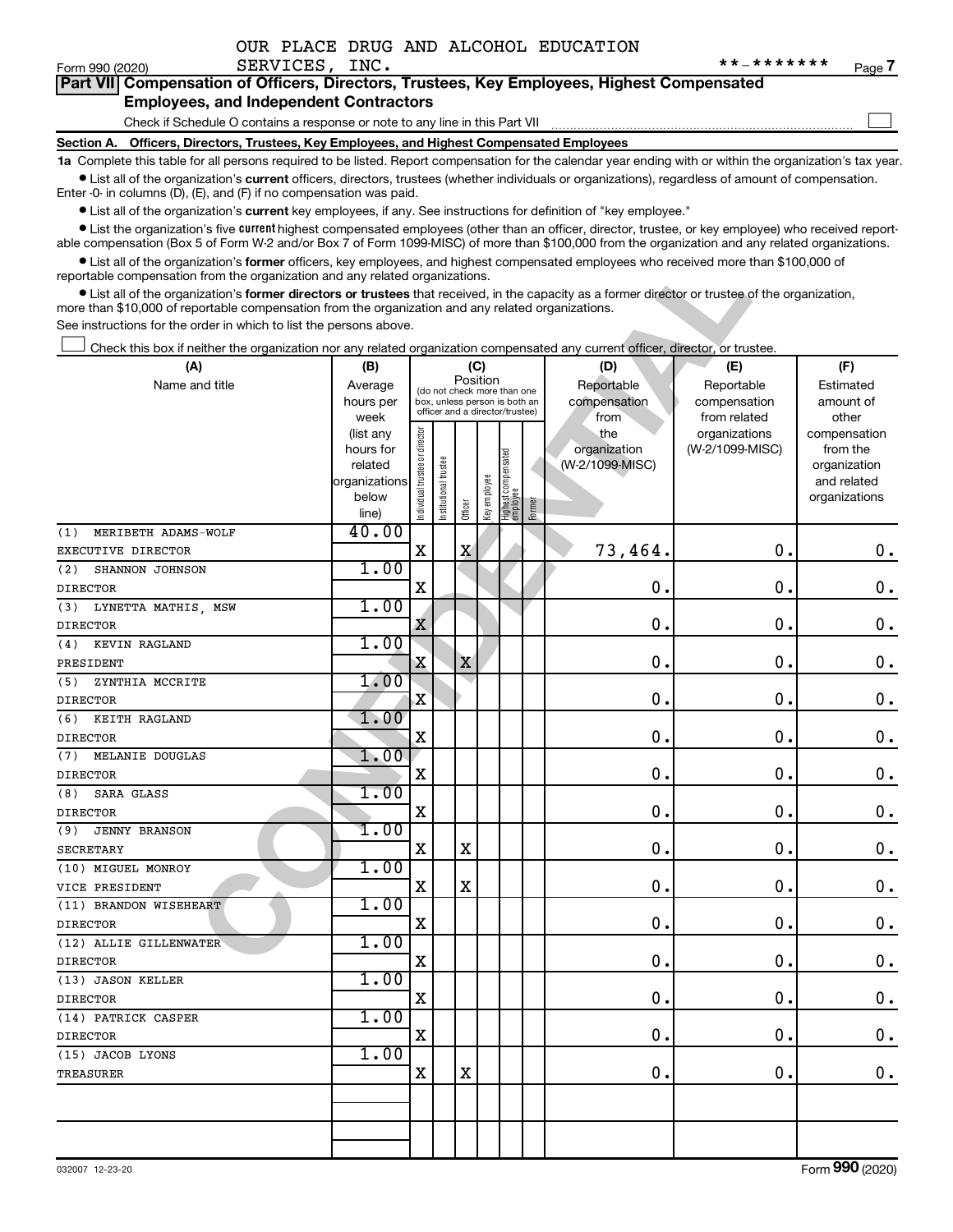|                 | SERVICES, INC.<br>Form 990 (2020)                                                                                                                                                                                                                      |                                                                                                                                                                                                                                                                                           |  |             |                 |  |                                                                                                 | OUR PLACE DRUG AND ALCOHOL EDUCATION                                     | * * _ * * * * * * *                               |                           |                     |                                        | Page 8                               |
|-----------------|--------------------------------------------------------------------------------------------------------------------------------------------------------------------------------------------------------------------------------------------------------|-------------------------------------------------------------------------------------------------------------------------------------------------------------------------------------------------------------------------------------------------------------------------------------------|--|-------------|-----------------|--|-------------------------------------------------------------------------------------------------|--------------------------------------------------------------------------|---------------------------------------------------|---------------------------|---------------------|----------------------------------------|--------------------------------------|
| <b>Part VII</b> | Section A. Officers, Directors, Trustees, Key Employees, and Highest Compensated Employees (continued)                                                                                                                                                 |                                                                                                                                                                                                                                                                                           |  |             |                 |  |                                                                                                 |                                                                          |                                                   |                           |                     |                                        |                                      |
|                 | (A)<br>Name and title                                                                                                                                                                                                                                  | (B)<br>Average<br>hours per<br>week                                                                                                                                                                                                                                                       |  |             | (C)<br>Position |  | (do not check more than one<br>box, unless person is both an<br>officer and a director/trustee) | (D)<br>Reportable<br>compensation<br>from                                | (E)<br>Reportable<br>compensation<br>from related |                           |                     | (F)<br>Estimated<br>amount of<br>other |                                      |
|                 |                                                                                                                                                                                                                                                        | (list any<br>Individual trustee or director<br>the<br>organizations<br>hours for<br>(W-2/1099-MISC)<br>organization<br>  Highest compensated<br>  employee<br>related<br>Institutional trustee<br>(W-2/1099-MISC)<br>organizations<br>Key employee<br>below<br>Former<br>Officer<br>line) |  |             |                 |  |                                                                                                 | compensation<br>from the<br>organization<br>and related<br>organizations |                                                   |                           |                     |                                        |                                      |
|                 |                                                                                                                                                                                                                                                        |                                                                                                                                                                                                                                                                                           |  |             |                 |  |                                                                                                 |                                                                          |                                                   |                           |                     |                                        |                                      |
|                 |                                                                                                                                                                                                                                                        |                                                                                                                                                                                                                                                                                           |  |             |                 |  |                                                                                                 |                                                                          |                                                   |                           |                     |                                        |                                      |
|                 |                                                                                                                                                                                                                                                        |                                                                                                                                                                                                                                                                                           |  |             |                 |  |                                                                                                 |                                                                          |                                                   |                           |                     |                                        |                                      |
|                 |                                                                                                                                                                                                                                                        |                                                                                                                                                                                                                                                                                           |  |             |                 |  |                                                                                                 |                                                                          |                                                   |                           |                     |                                        |                                      |
|                 |                                                                                                                                                                                                                                                        |                                                                                                                                                                                                                                                                                           |  |             |                 |  |                                                                                                 |                                                                          |                                                   |                           |                     |                                        |                                      |
|                 |                                                                                                                                                                                                                                                        |                                                                                                                                                                                                                                                                                           |  |             |                 |  |                                                                                                 |                                                                          |                                                   |                           |                     |                                        |                                      |
|                 |                                                                                                                                                                                                                                                        |                                                                                                                                                                                                                                                                                           |  |             |                 |  |                                                                                                 |                                                                          |                                                   |                           |                     |                                        |                                      |
|                 |                                                                                                                                                                                                                                                        |                                                                                                                                                                                                                                                                                           |  |             |                 |  |                                                                                                 |                                                                          |                                                   |                           |                     |                                        |                                      |
|                 | 1b Subtotal                                                                                                                                                                                                                                            |                                                                                                                                                                                                                                                                                           |  |             |                 |  |                                                                                                 | 73,464.                                                                  |                                                   | $\overline{\mathbf{0}}$ . |                     |                                        | $\overline{0}$ .                     |
|                 | c Total from continuation sheets to Part VII, Section A                                                                                                                                                                                                |                                                                                                                                                                                                                                                                                           |  |             |                 |  |                                                                                                 | $\overline{0}$ .<br>73,464.                                              |                                                   | $\overline{0}$ .<br>0.    |                     |                                        | $\overline{0}$ .<br>$\overline{0}$ . |
| 2               | Total number of individuals (including but not limited to those listed above) who received more than \$100,000 of reportable<br>compensation from the organization $\blacktriangleright$                                                               |                                                                                                                                                                                                                                                                                           |  |             |                 |  |                                                                                                 |                                                                          |                                                   |                           |                     |                                        | $\mathbf 0$                          |
|                 |                                                                                                                                                                                                                                                        |                                                                                                                                                                                                                                                                                           |  |             |                 |  |                                                                                                 |                                                                          |                                                   |                           |                     | Yes                                    | No                                   |
| З               | Did the organization list any former officer, director, trustee, key employee, or highest compensated employee on<br>line 1a? If "Yes," complete Schedule J for such individual                                                                        |                                                                                                                                                                                                                                                                                           |  |             |                 |  |                                                                                                 |                                                                          |                                                   |                           | 3                   |                                        | Χ                                    |
| 4               | For any individual listed on line 1a, is the sum of reportable compensation and other compensation from the organization                                                                                                                               |                                                                                                                                                                                                                                                                                           |  |             |                 |  |                                                                                                 |                                                                          |                                                   |                           |                     |                                        |                                      |
|                 | and related organizations greater than \$150,000? If "Yes," complete Schedule J for such individual                                                                                                                                                    |                                                                                                                                                                                                                                                                                           |  |             |                 |  |                                                                                                 |                                                                          |                                                   |                           | 4                   |                                        | х                                    |
| 5               | Did any person listed on line 1a receive or accrue compensation from any unrelated organization or individual for services                                                                                                                             |                                                                                                                                                                                                                                                                                           |  |             |                 |  |                                                                                                 |                                                                          |                                                   |                           | 5                   |                                        | x                                    |
|                 | <b>Section B. Independent Contractors</b>                                                                                                                                                                                                              |                                                                                                                                                                                                                                                                                           |  |             |                 |  |                                                                                                 |                                                                          |                                                   |                           |                     |                                        |                                      |
| 1               | Complete this table for your five highest compensated independent contractors that received more than \$100,000 of compensation from<br>the organization. Report compensation for the calendar year ending with or within the organization's tax year. |                                                                                                                                                                                                                                                                                           |  |             |                 |  |                                                                                                 |                                                                          |                                                   |                           |                     |                                        |                                      |
|                 | (A)<br>Name and business address                                                                                                                                                                                                                       |                                                                                                                                                                                                                                                                                           |  | <b>NONE</b> |                 |  |                                                                                                 | (B)<br>Description of services                                           |                                                   |                           | (C)<br>Compensation |                                        |                                      |
|                 |                                                                                                                                                                                                                                                        |                                                                                                                                                                                                                                                                                           |  |             |                 |  |                                                                                                 |                                                                          |                                                   |                           |                     |                                        |                                      |
|                 |                                                                                                                                                                                                                                                        |                                                                                                                                                                                                                                                                                           |  |             |                 |  |                                                                                                 |                                                                          |                                                   |                           |                     |                                        |                                      |
|                 |                                                                                                                                                                                                                                                        |                                                                                                                                                                                                                                                                                           |  |             |                 |  |                                                                                                 |                                                                          |                                                   |                           |                     |                                        |                                      |
|                 |                                                                                                                                                                                                                                                        |                                                                                                                                                                                                                                                                                           |  |             |                 |  |                                                                                                 |                                                                          |                                                   |                           |                     |                                        |                                      |
|                 |                                                                                                                                                                                                                                                        |                                                                                                                                                                                                                                                                                           |  |             |                 |  |                                                                                                 |                                                                          |                                                   |                           |                     |                                        |                                      |
| 2               | Total number of independent contractors (including but not limited to those listed above) who received more than<br>\$100,000 of compensation from the organization                                                                                    |                                                                                                                                                                                                                                                                                           |  |             |                 |  | 0                                                                                               |                                                                          |                                                   |                           |                     |                                        |                                      |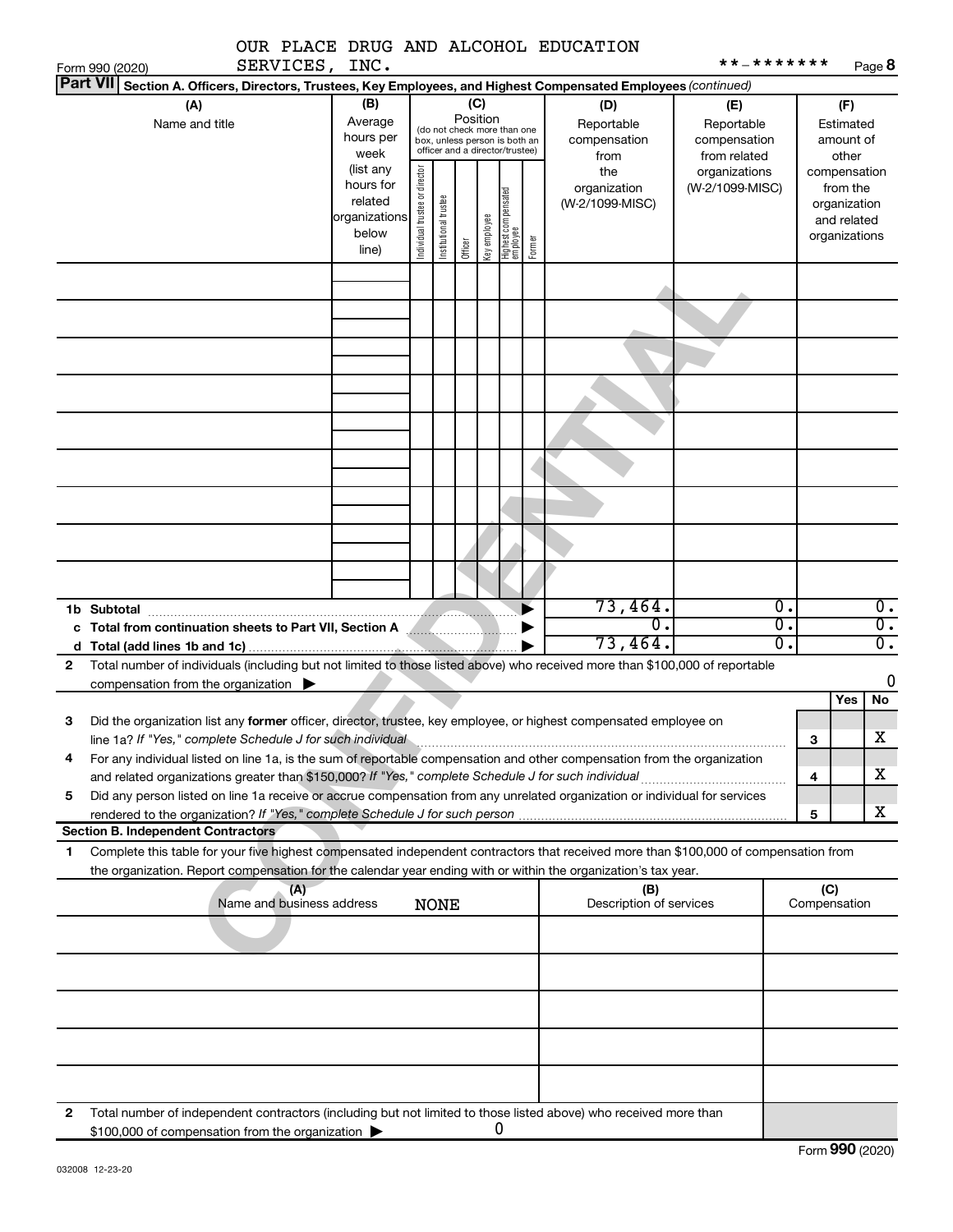|                                                           | <b>Part VIII</b> |             | <b>Statement of Revenue</b>                                                                                                                                                                                                                                                                                                                                                         |                       |                |                                                        |                  |                                                                 |
|-----------------------------------------------------------|------------------|-------------|-------------------------------------------------------------------------------------------------------------------------------------------------------------------------------------------------------------------------------------------------------------------------------------------------------------------------------------------------------------------------------------|-----------------------|----------------|--------------------------------------------------------|------------------|-----------------------------------------------------------------|
|                                                           |                  |             |                                                                                                                                                                                                                                                                                                                                                                                     |                       |                |                                                        |                  |                                                                 |
|                                                           |                  |             |                                                                                                                                                                                                                                                                                                                                                                                     |                       | Total revenue  | Related or exempt<br>function revenue business revenue | Unrelated        | (D)<br>Revenue excluded<br>from tax under<br>sections 512 - 514 |
| Contributions, Gifts, Grants<br>and Other Similar Amounts |                  | b<br>е<br>g | <b>1 a</b> Federated campaigns<br>1a<br>1 <sub>b</sub><br>Membership dues<br>1c<br>c Fundraising events<br>d Related organizations<br>1d<br>$\overline{\phantom{a}}$<br>Government grants (contributions)<br>1e<br>f All other contributions, gifts, grants, and<br>similar amounts not included above<br>1f<br>Noncash contributions included in lines 1a-1f<br>$1g$ $\frac{1}{3}$ | 736,762.<br>25,545.   | 762,307.       |                                                        |                  |                                                                 |
|                                                           |                  |             |                                                                                                                                                                                                                                                                                                                                                                                     | <b>Business Code</b>  |                |                                                        |                  |                                                                 |
| Program Service<br>Revenue                                | 2a               | b<br>с<br>d | PROGRAM SERVICE FEES<br>the control of the control of the control of the control of                                                                                                                                                                                                                                                                                                 | 900099                | 21,937.        | 21,937.                                                |                  |                                                                 |
|                                                           |                  | е           |                                                                                                                                                                                                                                                                                                                                                                                     |                       |                |                                                        |                  |                                                                 |
|                                                           |                  | f.          | All other program service revenue                                                                                                                                                                                                                                                                                                                                                   |                       |                |                                                        |                  |                                                                 |
|                                                           | 3                |             | Investment income (including dividends, interest, and                                                                                                                                                                                                                                                                                                                               |                       | 21,937.<br>74. |                                                        |                  | 74.                                                             |
|                                                           | 4                |             | Income from investment of tax-exempt bond proceeds                                                                                                                                                                                                                                                                                                                                  |                       |                |                                                        |                  |                                                                 |
|                                                           | 5                |             |                                                                                                                                                                                                                                                                                                                                                                                     |                       |                |                                                        |                  |                                                                 |
|                                                           | 6а               | b           | (i) Real<br>Gross rents<br>6a<br>Less: rental expenses<br>6b                                                                                                                                                                                                                                                                                                                        | (ii) Personal         |                |                                                        |                  |                                                                 |
|                                                           |                  | с           | 6c<br>Rental income or (loss)<br>d Net rental income or (loss)                                                                                                                                                                                                                                                                                                                      |                       |                |                                                        |                  |                                                                 |
|                                                           |                  |             | (i) Securities<br>7 a Gross amount from sales of                                                                                                                                                                                                                                                                                                                                    | (ii) Other            |                |                                                        |                  |                                                                 |
| Revenue                                                   |                  |             | assets other than inventory<br>7a<br><b>b</b> Less: cost or other basis<br>and sales expenses<br>7b                                                                                                                                                                                                                                                                                 |                       |                |                                                        |                  |                                                                 |
|                                                           |                  |             | 7c<br>c Gain or (loss)                                                                                                                                                                                                                                                                                                                                                              |                       |                |                                                        |                  |                                                                 |
| $\tilde{\epsilon}$                                        |                  |             | 8 a Gross income from fundraising events (not<br>including \$<br>of<br>contributions reported on line 1c). See                                                                                                                                                                                                                                                                      | ▶                     |                |                                                        |                  |                                                                 |
|                                                           |                  |             | 8a<br>8b<br><b>b</b> Less: direct expenses <b>b</b> Less: direct expenses <b>b</b><br>c Net income or (loss) from fundraising events                                                                                                                                                                                                                                                | .                     |                |                                                        |                  |                                                                 |
|                                                           |                  |             | 9 a Gross income from gaming activities. See<br>l 9a<br>9 <sub>b</sub>                                                                                                                                                                                                                                                                                                              |                       |                |                                                        |                  |                                                                 |
|                                                           |                  |             | c Net income or (loss) from gaming activities                                                                                                                                                                                                                                                                                                                                       | ▶                     |                |                                                        |                  |                                                                 |
|                                                           |                  |             | 10 a Gross sales of inventory, less returns                                                                                                                                                                                                                                                                                                                                         |                       |                |                                                        |                  |                                                                 |
|                                                           |                  |             | <b>HObl</b><br><b>b</b> Less: cost of goods sold<br>c Net income or (loss) from sales of inventory                                                                                                                                                                                                                                                                                  |                       |                |                                                        |                  |                                                                 |
|                                                           |                  |             |                                                                                                                                                                                                                                                                                                                                                                                     | <b>Business Code</b>  |                |                                                        |                  |                                                                 |
| Miscellaneous<br>Revenue                                  | 11 a             |             | <u> 1989 - Johann Barbara, martin a</u>                                                                                                                                                                                                                                                                                                                                             |                       |                |                                                        |                  |                                                                 |
|                                                           |                  | b           | the control of the control of the control of the control of the control of                                                                                                                                                                                                                                                                                                          |                       |                |                                                        |                  |                                                                 |
|                                                           |                  | с           | the control of the control of the control of                                                                                                                                                                                                                                                                                                                                        |                       |                |                                                        |                  |                                                                 |
|                                                           |                  |             |                                                                                                                                                                                                                                                                                                                                                                                     |                       |                |                                                        |                  |                                                                 |
|                                                           |                  |             |                                                                                                                                                                                                                                                                                                                                                                                     | $\blacktriangleright$ |                |                                                        |                  |                                                                 |
|                                                           | 12               |             | Total revenue. See instructions [101] [101] Total revenue See instructions [101] [101] Total Press, Table                                                                                                                                                                                                                                                                           | ▶                     | 784, 318.      | 21,937.                                                | $\overline{0}$ . | 74.                                                             |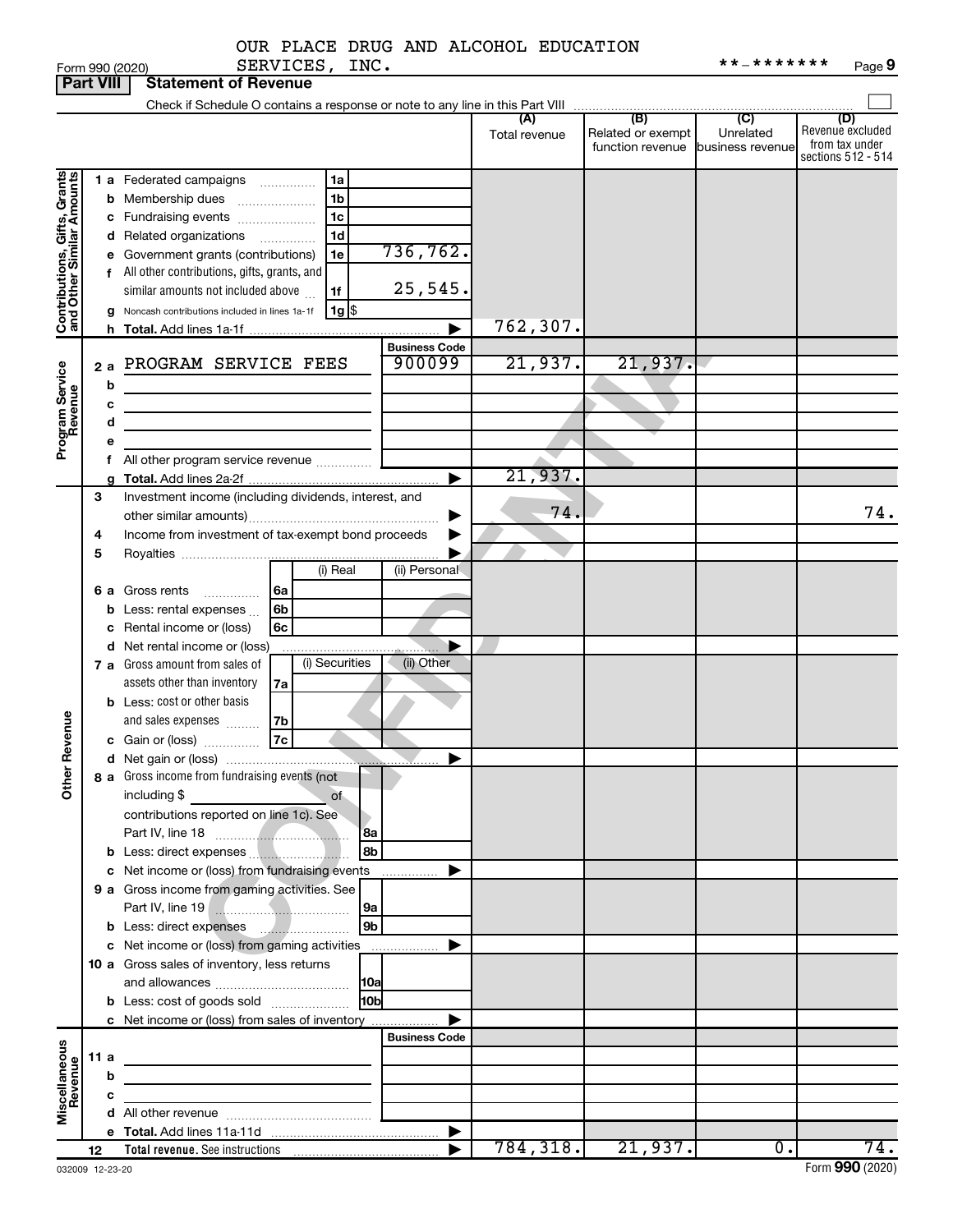Form 990 (2020) Page SERVICES, INC. \*\*-\*\*\*\*\*\*\* **Part IX Statement of Functional Expenses**

*Section 501(c)(3) and 501(c)(4) organizations must complete all columns. All other organizations must complete column (A).* Check if Schedule O contains a response or note to any line in this Part IX

|              | Do not include amounts reported on lines 6b,<br>7b, 8b, 9b, and 10b of Part VIII.                                     | (A)<br>Total expenses | (B)<br>Program service<br>expenses | (C)<br>Management and<br>general expenses | (D)<br>Fundraising<br>expenses |
|--------------|-----------------------------------------------------------------------------------------------------------------------|-----------------------|------------------------------------|-------------------------------------------|--------------------------------|
| 1            | Grants and other assistance to domestic organizations                                                                 |                       |                                    |                                           |                                |
|              | and domestic governments. See Part IV, line 21                                                                        |                       |                                    |                                           |                                |
| $\mathbf{2}$ | Grants and other assistance to domestic                                                                               |                       |                                    |                                           |                                |
|              | individuals. See Part IV, line 22                                                                                     |                       |                                    |                                           |                                |
| 3            | Grants and other assistance to foreign                                                                                |                       |                                    |                                           |                                |
|              | organizations, foreign governments, and foreign                                                                       |                       |                                    |                                           |                                |
|              | individuals. See Part IV, lines 15 and 16                                                                             |                       |                                    |                                           |                                |
| 4            | Benefits paid to or for members                                                                                       |                       |                                    |                                           |                                |
| 5            | Compensation of current officers, directors,                                                                          |                       |                                    |                                           |                                |
|              | trustees, and key employees                                                                                           |                       |                                    |                                           |                                |
| 6            | Compensation not included above to disqualified                                                                       |                       |                                    |                                           |                                |
|              | persons (as defined under section 4958(f)(1)) and                                                                     |                       |                                    |                                           |                                |
|              | persons described in section 4958(c)(3)(B)                                                                            |                       |                                    |                                           |                                |
| 7            | Other salaries and wages                                                                                              | 563, 354.             | 503,052.                           | 49,282.                                   | 11,020.                        |
| 8            | Pension plan accruals and contributions (include                                                                      |                       |                                    |                                           |                                |
|              | section 401(k) and 403(b) employer contributions)                                                                     |                       |                                    |                                           |                                |
| 9            | Other employee benefits                                                                                               | 12,145.               | 10,863.                            | 1,282.                                    |                                |
| 10           |                                                                                                                       | 46, 168.              | 41,295.                            | 4,873.                                    |                                |
| 11           | Fees for services (nonemployees):                                                                                     |                       |                                    |                                           |                                |
| a            |                                                                                                                       |                       |                                    |                                           |                                |
| b            |                                                                                                                       |                       |                                    |                                           |                                |
| с            |                                                                                                                       |                       |                                    |                                           |                                |
| d            |                                                                                                                       |                       |                                    |                                           |                                |
| е            | Professional fundraising services. See Part IV, line 17                                                               |                       |                                    |                                           |                                |
| f            | Investment management fees<br>Other. (If line 11g amount exceeds 10% of line 25,                                      |                       |                                    |                                           |                                |
| g            | column (A) amount, list line 11g expenses on Sch O.)                                                                  |                       |                                    |                                           |                                |
| 12           |                                                                                                                       |                       |                                    |                                           |                                |
| 13           |                                                                                                                       | 7,718.                | 7,264.                             | 454.                                      |                                |
| 14           |                                                                                                                       |                       |                                    |                                           |                                |
| 15           |                                                                                                                       |                       |                                    |                                           |                                |
| 16           |                                                                                                                       | 22, 392.              | 19,860                             | 2,532.                                    |                                |
| 17           |                                                                                                                       | 1,290.                | 1,290.                             |                                           |                                |
| 18           | Payments of travel or entertainment expenses                                                                          |                       |                                    |                                           |                                |
|              | for any federal, state, or local public officials                                                                     |                       |                                    |                                           |                                |
| 19           | Conferences, conventions, and meetings                                                                                |                       |                                    |                                           |                                |
| 20           | Interest                                                                                                              | 250.                  | 250.                               |                                           |                                |
| 21           |                                                                                                                       |                       |                                    |                                           |                                |
| 22           | Depreciation, depletion, and amortization                                                                             | 9,008.                | 8,061.                             | 947.                                      |                                |
| 23           | Insurance                                                                                                             | 14,031.               | 12,550.                            | 1,481.                                    |                                |
| 24           | Other expenses. Itemize expenses not covered<br>above (List miscellaneous expenses on line 24e. If                    |                       |                                    |                                           |                                |
|              | line 24e amount exceeds 10% of line 25, column (A)                                                                    |                       |                                    |                                           |                                |
|              | amount, list line 24e expenses on Schedule O.)                                                                        |                       |                                    |                                           |                                |
| a            | PROGRAM EXPENSE                                                                                                       | 79,714.               | 78, 714.                           |                                           | 1,000.                         |
| b            | PROFESSIONAL FEES                                                                                                     | 77,771.               | 73,424.                            | 4,347.                                    |                                |
|              | PRINTING AND PUBLICATIO                                                                                               | 17,130.<br>14,207.    | 17, 130.<br>14,207.                |                                           |                                |
| d            | <b>COPIER EXPENSES</b>                                                                                                | 5,147.                | 5,147.                             |                                           |                                |
|              | e All other expenses                                                                                                  | 870, 325.             | 793,107 <b>.</b>                   | 65,198.                                   | 12,020.                        |
| 25           | Total functional expenses. Add lines 1 through 24e<br><b>Joint costs.</b> Complete this line only if the organization |                       |                                    |                                           |                                |
| 26           | reported in column (B) joint costs from a combined                                                                    |                       |                                    |                                           |                                |
|              | educational campaign and fundraising solicitation.                                                                    |                       |                                    |                                           |                                |
|              | Check here $\blacktriangleright$<br>if following SOP 98-2 (ASC 958-720)                                               |                       |                                    |                                           |                                |
|              |                                                                                                                       |                       |                                    |                                           |                                |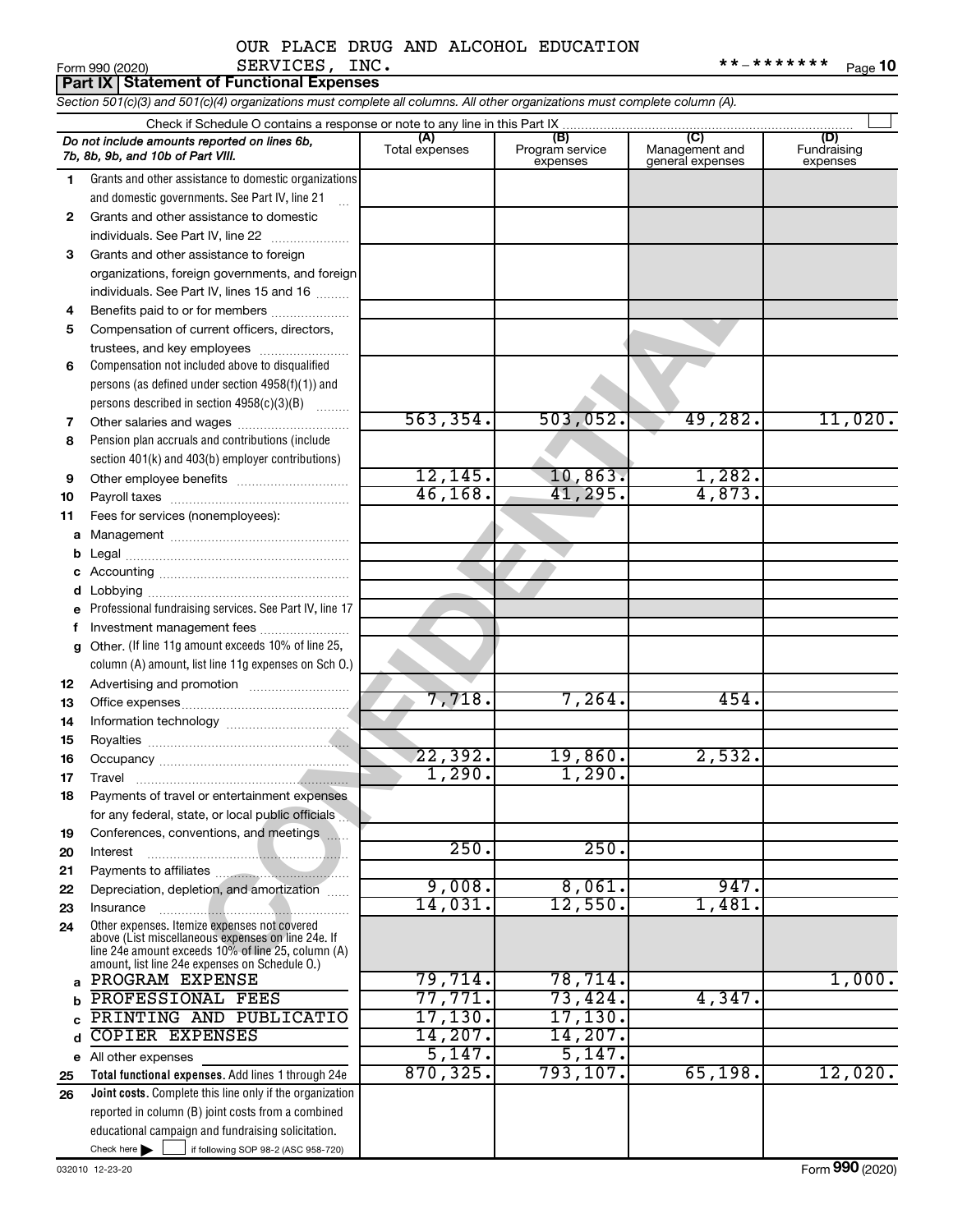|  |  |  | OUR PLACE DRUG AND ALCOHOL EDUCATION |
|--|--|--|--------------------------------------|
|  |  |  |                                      |

Form 990 (2020) Page **11**

|                             | <b>Part X</b> | <b>Balance Sheet</b>                                                                                                                                                                                                           |          |                      |                          |                  |                    |
|-----------------------------|---------------|--------------------------------------------------------------------------------------------------------------------------------------------------------------------------------------------------------------------------------|----------|----------------------|--------------------------|------------------|--------------------|
|                             |               |                                                                                                                                                                                                                                |          |                      |                          |                  |                    |
|                             |               |                                                                                                                                                                                                                                |          |                      | (A)<br>Beginning of year |                  | (B)<br>End of year |
|                             | 1             |                                                                                                                                                                                                                                |          |                      | 167, 145.                | 1                | 119,049.           |
|                             | 2             |                                                                                                                                                                                                                                |          |                      |                          | $\mathbf{2}$     |                    |
|                             | З             |                                                                                                                                                                                                                                |          |                      | 137,540.                 | 3                | 127,308.           |
|                             | 4             |                                                                                                                                                                                                                                |          |                      | 487.                     | 4                | 450.               |
|                             | 5             | Loans and other receivables from any current or former officer, director,                                                                                                                                                      |          |                      |                          |                  |                    |
|                             |               | trustee, key employee, creator or founder, substantial contributor, or 35%                                                                                                                                                     |          |                      |                          |                  |                    |
|                             |               |                                                                                                                                                                                                                                |          |                      |                          | 5                |                    |
|                             | 6             | Loans and other receivables from other disqualified persons (as defined                                                                                                                                                        |          |                      |                          |                  |                    |
|                             |               | under section 4958(f)(1)), and persons described in section $4958(c)(3)(B)$                                                                                                                                                    |          |                      |                          | 6                |                    |
|                             | 7             |                                                                                                                                                                                                                                |          |                      |                          | 7                |                    |
| Assets                      | 8             |                                                                                                                                                                                                                                |          |                      |                          | 8                |                    |
|                             | 9             | Prepaid expenses and deferred charges [11] matter continuum matter and referred charges [11] matter continuum matter continuum matter and continuum matter continuum matter and continuum matter continuum matter continuum ma |          |                      |                          | 9                |                    |
|                             |               | <b>10a</b> Land, buildings, and equipment: cost or other                                                                                                                                                                       |          |                      |                          |                  |                    |
|                             |               | basis. Complete Part VI of Schedule D    10a                                                                                                                                                                                   |          | 280,409.<br>108,691. |                          |                  |                    |
|                             |               | <b>b</b> Less: accumulated depreciation <b>contains 100</b>                                                                                                                                                                    | 177,336. | 10 <sub>c</sub>      | 171,718.                 |                  |                    |
|                             | 11            |                                                                                                                                                                                                                                |          | 11                   |                          |                  |                    |
|                             | 12            |                                                                                                                                                                                                                                |          | 12                   |                          |                  |                    |
|                             | 13            |                                                                                                                                                                                                                                |          | 13                   |                          |                  |                    |
|                             | 14            |                                                                                                                                                                                                                                |          |                      |                          | 14               |                    |
|                             | 15            |                                                                                                                                                                                                                                |          |                      |                          | 15               |                    |
|                             | 16            |                                                                                                                                                                                                                                |          |                      | 482,508.                 | 16               | 418,525.           |
|                             | 17            |                                                                                                                                                                                                                                |          |                      | 56,748.                  | 17               | 57,483.            |
|                             | 18            |                                                                                                                                                                                                                                |          | 18                   |                          |                  |                    |
|                             | 19            |                                                                                                                                                                                                                                |          |                      | 3,398.                   | 19               | 24,687.            |
|                             | 20            |                                                                                                                                                                                                                                |          |                      |                          | 20               |                    |
|                             | 21            | Escrow or custodial account liability. Complete Part IV of Schedule D                                                                                                                                                          |          |                      |                          | 21               |                    |
|                             | 22            | Loans and other payables to any current or former officer, director,                                                                                                                                                           |          |                      |                          |                  |                    |
|                             |               | trustee, key employee, creator or founder, substantial contributor, or 35%                                                                                                                                                     |          |                      |                          |                  |                    |
| Liabilities                 |               | controlled entity or family member of any of these persons                                                                                                                                                                     |          |                      |                          | 22               |                    |
|                             | 23            | Secured mortgages and notes payable to unrelated third parties                                                                                                                                                                 |          |                      |                          | 23               |                    |
|                             | 24            |                                                                                                                                                                                                                                |          |                      |                          | 24               |                    |
|                             | 25            | Other liabilities (including federal income tax, payables to related third                                                                                                                                                     |          |                      |                          |                  |                    |
|                             |               | parties, and other liabilities not included on lines 17-24). Complete Part X                                                                                                                                                   |          |                      |                          |                  |                    |
|                             |               | of Schedule D                                                                                                                                                                                                                  |          |                      | 134,060.                 | 25               | 134,060.           |
|                             | 26            | Total liabilities. Add lines 17 through 25                                                                                                                                                                                     |          |                      | 194,206.                 | 26               | 216, 230.          |
|                             |               | Organizations that follow FASB ASC 958, check here ▶ □                                                                                                                                                                         |          |                      |                          |                  |                    |
|                             |               | and complete lines 27, 28, 32, and 33.                                                                                                                                                                                         |          |                      |                          |                  |                    |
|                             | 27            | Net assets without donor restrictions                                                                                                                                                                                          |          |                      |                          | 27               |                    |
|                             | 28            |                                                                                                                                                                                                                                |          |                      |                          | 28               |                    |
|                             |               | Organizations that do not follow FASB ASC 958, check here $\triangleright \lfloor X \rfloor$                                                                                                                                   |          |                      |                          |                  |                    |
|                             |               | and complete lines 29 through 33.                                                                                                                                                                                              |          |                      |                          |                  |                    |
|                             | 29            |                                                                                                                                                                                                                                |          | 0.                   | 29                       | 0.               |                    |
| Net Assets or Fund Balances | 30            | Paid-in or capital surplus, or land, building, or equipment fund                                                                                                                                                               |          | $\overline{0}$ .     | 30                       | $\overline{0}$ . |                    |
|                             | 31            | Retained earnings, endowment, accumulated income, or other funds                                                                                                                                                               |          |                      | 288, 302.                | 31               | 202, 295.          |
|                             | 32            |                                                                                                                                                                                                                                |          |                      | 288, 302.                | 32               | 202, 295.          |
|                             | 33            |                                                                                                                                                                                                                                |          |                      | 482,508.                 | 33               | 418,525.           |

Form (2020) **990**

# SERVICES, INC.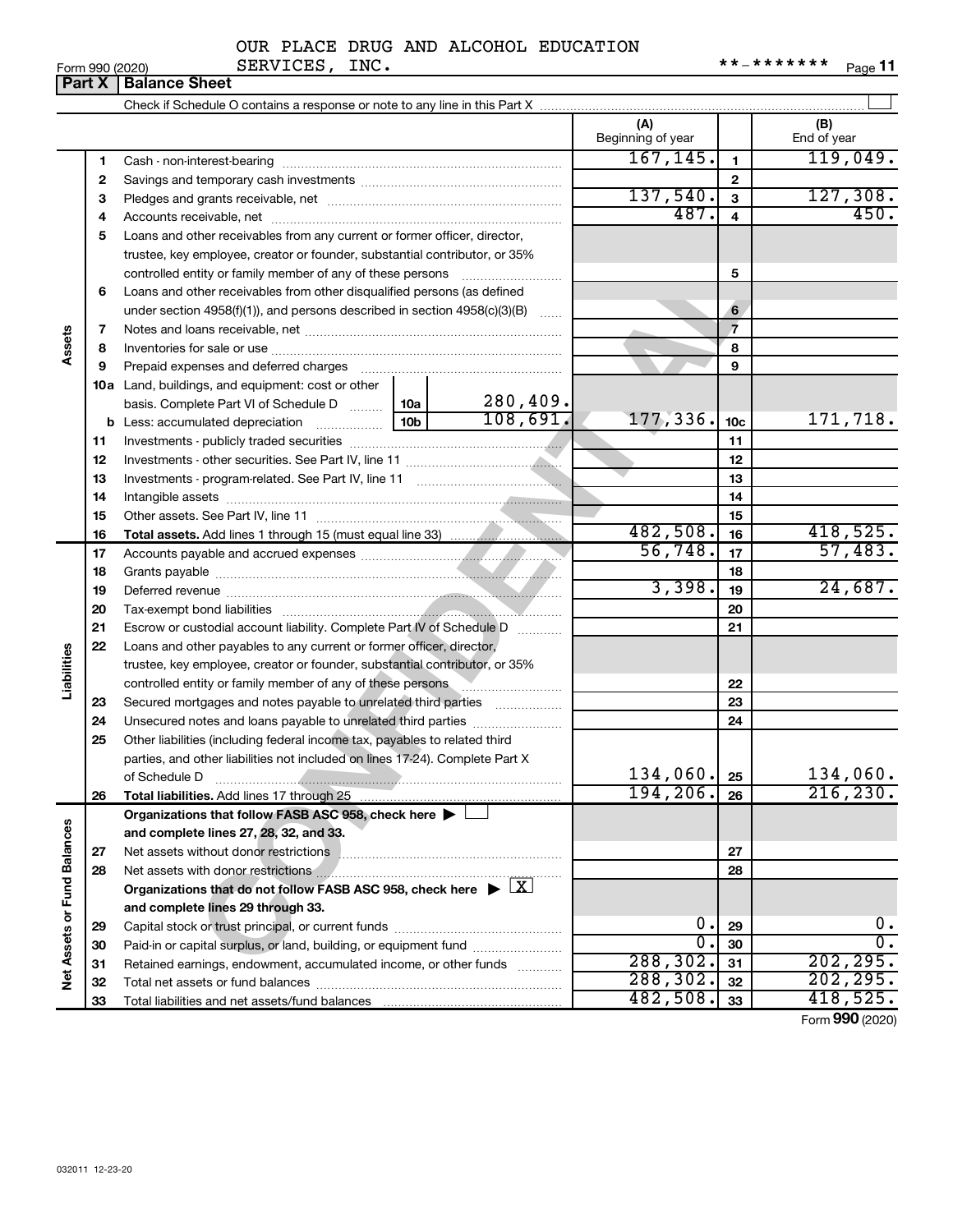|    | OUR PLACE DRUG AND ALCOHOL EDUCATION                                                                                                                                                                                                |                |     |                         |
|----|-------------------------------------------------------------------------------------------------------------------------------------------------------------------------------------------------------------------------------------|----------------|-----|-------------------------|
|    | SERVICES, INC.<br>Form 990 (2020)                                                                                                                                                                                                   | **_*******     |     | Page 12                 |
|    | Part XI<br><b>Reconciliation of Net Assets</b>                                                                                                                                                                                      |                |     |                         |
|    |                                                                                                                                                                                                                                     |                |     |                         |
|    |                                                                                                                                                                                                                                     |                |     |                         |
| 1  | 1.                                                                                                                                                                                                                                  |                |     | 784,318.<br>870, 325.   |
| 2  | $\overline{2}$                                                                                                                                                                                                                      |                |     |                         |
| 3  | $\mathbf{3}$                                                                                                                                                                                                                        |                |     | $-86,007.$<br>288, 302. |
| 4  | $\overline{\mathbf{4}}$                                                                                                                                                                                                             |                |     |                         |
| 5  | 5<br>Net unrealized gains (losses) on investments [11] matter in the contract of the state of the state of the state of the state of the state of the state of the state of the state of the state of the state of the state of the |                |     |                         |
| 6  | 6                                                                                                                                                                                                                                   |                |     |                         |
| 7  | $\overline{7}$                                                                                                                                                                                                                      |                |     |                         |
| 8  | 8<br>Prior period adjustments www.communication.communication.com/news/communication.com/news/communication.com/new                                                                                                                 |                |     | 0.                      |
| 9  | 9<br>Other changes in net assets or fund balances (explain on Schedule O) [11] [12] manuscription of the changes in net assets or fund balances (explain on Schedule O)                                                             |                |     |                         |
| 10 | Net assets or fund balances at end of year. Combine lines 3 through 9 (must equal Part X, line 32,                                                                                                                                  |                |     |                         |
|    | 10                                                                                                                                                                                                                                  |                |     | 202,295.                |
|    | Part XII Financial Statements and Reporting                                                                                                                                                                                         |                |     |                         |
|    |                                                                                                                                                                                                                                     |                | Yes | <b>No</b>               |
|    | $\boxed{\text{X}}$ Accrual                                                                                                                                                                                                          |                |     |                         |
| 1  | $\Box$ Other<br>Accounting method used to prepare the Form 990: $\Box$ Cash                                                                                                                                                         |                |     |                         |
|    | If the organization changed its method of accounting from a prior year or checked "Other," explain in Schedule O.                                                                                                                   | 2a             |     | х                       |
|    | If "Yes," check a box below to indicate whether the financial statements for the year were compiled or reviewed on a                                                                                                                |                |     |                         |
|    | separate basis, consolidated basis, or both:                                                                                                                                                                                        |                |     |                         |
|    | Separate basis<br>Consolidated basis<br>Both consolidated and separate basis                                                                                                                                                        |                |     |                         |
|    |                                                                                                                                                                                                                                     | 2 <sub>b</sub> | x   |                         |
|    | If "Yes," check a box below to indicate whether the financial statements for the year were audited on a separate basis,                                                                                                             |                |     |                         |
|    | consolidated basis, or both:                                                                                                                                                                                                        |                |     |                         |
|    | $\lfloor x \rfloor$ Separate basis<br><b>Consolidated basis</b><br>Both consolidated and separate basis                                                                                                                             |                |     |                         |
|    | c If "Yes" to line 2a or 2b, does the organization have a committee that assumes responsibility for oversight of the audit,                                                                                                         |                |     |                         |
|    |                                                                                                                                                                                                                                     | 2c             | х   |                         |
|    | If the organization changed either its oversight process or selection process during the tax year, explain on Schedule O.                                                                                                           |                |     |                         |
|    | 3a As a result of a federal award, was the organization required to undergo an audit or audits as set forth in the Single Audit                                                                                                     |                |     |                         |
|    |                                                                                                                                                                                                                                     | За             |     | x                       |
|    | b If "Yes," did the organization undergo the required audit or audits? If the organization did not undergo the required audit                                                                                                       |                |     |                         |
|    |                                                                                                                                                                                                                                     | 3b             |     |                         |
|    |                                                                                                                                                                                                                                     |                |     | Form 990 (2020)         |
|    |                                                                                                                                                                                                                                     |                |     |                         |
|    |                                                                                                                                                                                                                                     |                |     |                         |
|    |                                                                                                                                                                                                                                     |                |     |                         |
|    |                                                                                                                                                                                                                                     |                |     |                         |
|    |                                                                                                                                                                                                                                     |                |     |                         |
|    |                                                                                                                                                                                                                                     |                |     |                         |
|    |                                                                                                                                                                                                                                     |                |     |                         |
|    |                                                                                                                                                                                                                                     |                |     |                         |
|    |                                                                                                                                                                                                                                     |                |     |                         |
|    |                                                                                                                                                                                                                                     |                |     |                         |
|    |                                                                                                                                                                                                                                     |                |     |                         |
|    |                                                                                                                                                                                                                                     |                |     |                         |
|    |                                                                                                                                                                                                                                     |                |     |                         |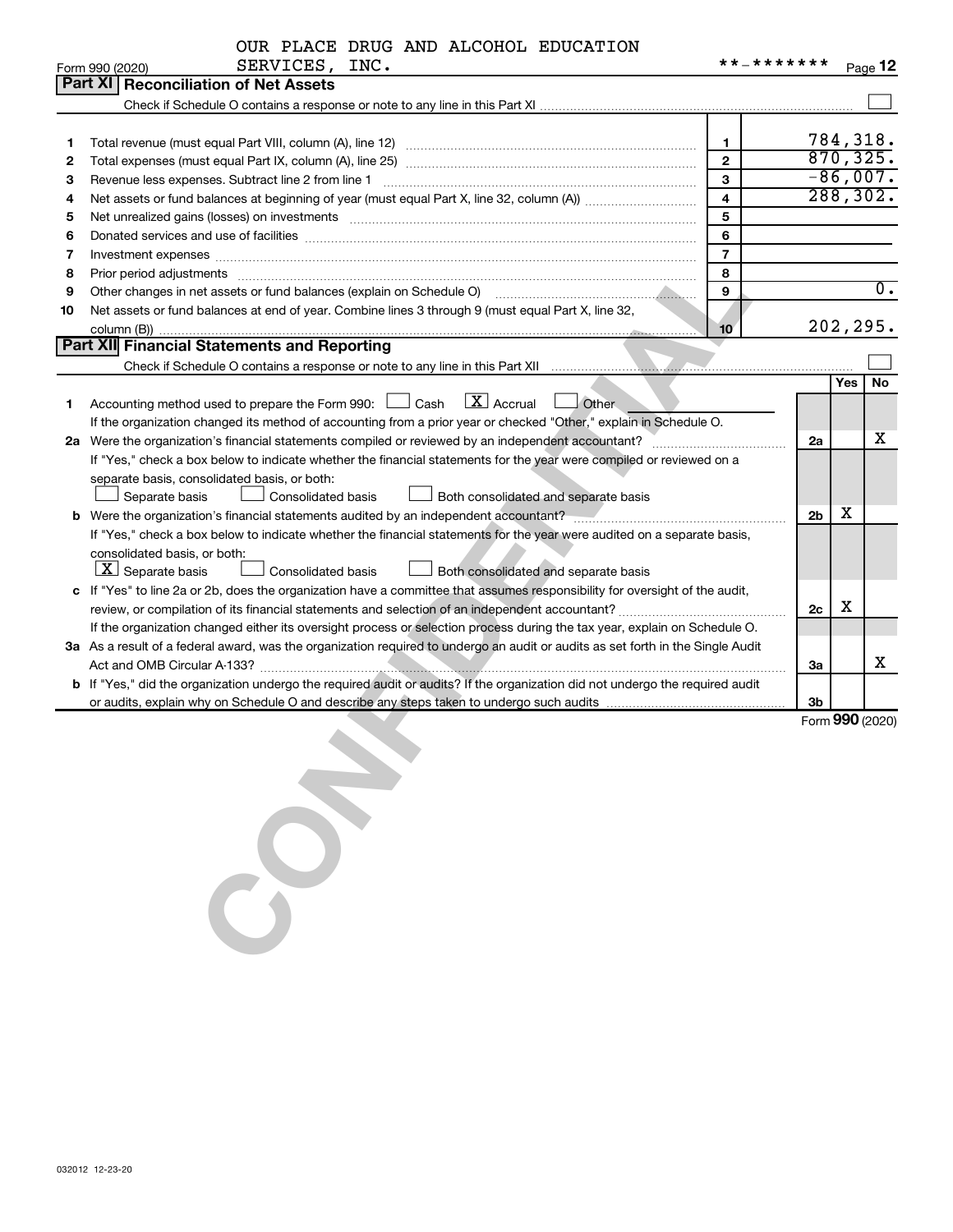| <b>SCHEDULE A</b>                                                                                                                                                               |                                                                                                                                                                                                                                                                 |                                                        |  | OMB No. 1545-0047                                                                                                                                                                                                               |  |  |                                                        |  |                                        |                                   |                                                      |  |                                                                                                                                              |  |
|---------------------------------------------------------------------------------------------------------------------------------------------------------------------------------|-----------------------------------------------------------------------------------------------------------------------------------------------------------------------------------------------------------------------------------------------------------------|--------------------------------------------------------|--|---------------------------------------------------------------------------------------------------------------------------------------------------------------------------------------------------------------------------------|--|--|--------------------------------------------------------|--|----------------------------------------|-----------------------------------|------------------------------------------------------|--|----------------------------------------------------------------------------------------------------------------------------------------------|--|
|                                                                                                                                                                                 |                                                                                                                                                                                                                                                                 | (Form 990 or 990-EZ)                                   |  | <b>Public Charity Status and Public Support</b><br>Complete if the organization is a section 501(c)(3) organization or a section                                                                                                |  |  |                                                        |  |                                        |                                   |                                                      |  |                                                                                                                                              |  |
|                                                                                                                                                                                 |                                                                                                                                                                                                                                                                 |                                                        |  |                                                                                                                                                                                                                                 |  |  |                                                        |  | 4947(a)(1) nonexempt charitable trust. |                                   |                                                      |  |                                                                                                                                              |  |
|                                                                                                                                                                                 |                                                                                                                                                                                                                                                                 | Department of the Treasury<br>Internal Revenue Service |  |                                                                                                                                                                                                                                 |  |  |                                                        |  | Attach to Form 990 or Form 990-EZ.     |                                   |                                                      |  | <b>Open to Public</b><br>Inspection                                                                                                          |  |
|                                                                                                                                                                                 |                                                                                                                                                                                                                                                                 | Name of the organization                               |  | Go to www.irs.gov/Form990 for instructions and the latest information.<br>OUR PLACE DRUG AND ALCOHOL EDUCATION                                                                                                                  |  |  |                                                        |  |                                        |                                   |                                                      |  | <b>Employer identification number</b>                                                                                                        |  |
|                                                                                                                                                                                 |                                                                                                                                                                                                                                                                 |                                                        |  | SERVICES, INC.                                                                                                                                                                                                                  |  |  |                                                        |  |                                        |                                   |                                                      |  | **_*******                                                                                                                                   |  |
|                                                                                                                                                                                 | Part I                                                                                                                                                                                                                                                          |                                                        |  | Reason for Public Charity Status. (All organizations must complete this part.) See instructions.                                                                                                                                |  |  |                                                        |  |                                        |                                   |                                                      |  |                                                                                                                                              |  |
|                                                                                                                                                                                 |                                                                                                                                                                                                                                                                 |                                                        |  | The organization is not a private foundation because it is: (For lines 1 through 12, check only one box.)                                                                                                                       |  |  |                                                        |  |                                        |                                   |                                                      |  |                                                                                                                                              |  |
| 1                                                                                                                                                                               |                                                                                                                                                                                                                                                                 |                                                        |  | A church, convention of churches, or association of churches described in <b>section 170(b)(1)(A)(i).</b>                                                                                                                       |  |  |                                                        |  |                                        |                                   |                                                      |  |                                                                                                                                              |  |
| 2                                                                                                                                                                               |                                                                                                                                                                                                                                                                 |                                                        |  | A school described in section 170(b)(1)(A)(ii). (Attach Schedule E (Form 990 or 990-EZ).)                                                                                                                                       |  |  |                                                        |  |                                        |                                   |                                                      |  |                                                                                                                                              |  |
| 3                                                                                                                                                                               |                                                                                                                                                                                                                                                                 |                                                        |  | A hospital or a cooperative hospital service organization described in section 170(b)(1)(A)(iii).                                                                                                                               |  |  |                                                        |  |                                        |                                   |                                                      |  |                                                                                                                                              |  |
| 4                                                                                                                                                                               |                                                                                                                                                                                                                                                                 |                                                        |  |                                                                                                                                                                                                                                 |  |  |                                                        |  |                                        |                                   |                                                      |  | A medical research organization operated in conjunction with a hospital described in section 170(b)(1)(A)(iii). Enter the hospital's name,   |  |
|                                                                                                                                                                                 |                                                                                                                                                                                                                                                                 | city, and state:                                       |  |                                                                                                                                                                                                                                 |  |  |                                                        |  |                                        |                                   |                                                      |  |                                                                                                                                              |  |
| An organization operated for the benefit of a college or university owned or operated by a governmental unit described in<br>5<br>section 170(b)(1)(A)(iv). (Complete Part II.) |                                                                                                                                                                                                                                                                 |                                                        |  |                                                                                                                                                                                                                                 |  |  |                                                        |  |                                        |                                   |                                                      |  |                                                                                                                                              |  |
|                                                                                                                                                                                 |                                                                                                                                                                                                                                                                 |                                                        |  |                                                                                                                                                                                                                                 |  |  |                                                        |  |                                        |                                   |                                                      |  |                                                                                                                                              |  |
| 6<br>$\overline{7}$                                                                                                                                                             | A federal, state, or local government or governmental unit described in section 170(b)(1)(A)(v).<br>$\mathbf{X}$<br>An organization that normally receives a substantial part of its support from a governmental unit or from the general public described in   |                                                        |  |                                                                                                                                                                                                                                 |  |  |                                                        |  |                                        |                                   |                                                      |  |                                                                                                                                              |  |
|                                                                                                                                                                                 | section 170(b)(1)(A)(vi). (Complete Part II.)                                                                                                                                                                                                                   |                                                        |  |                                                                                                                                                                                                                                 |  |  |                                                        |  |                                        |                                   |                                                      |  |                                                                                                                                              |  |
| 8                                                                                                                                                                               | A community trust described in section 170(b)(1)(A)(vi). (Complete Part II.)                                                                                                                                                                                    |                                                        |  |                                                                                                                                                                                                                                 |  |  |                                                        |  |                                        |                                   |                                                      |  |                                                                                                                                              |  |
| 9                                                                                                                                                                               |                                                                                                                                                                                                                                                                 |                                                        |  |                                                                                                                                                                                                                                 |  |  |                                                        |  |                                        |                                   |                                                      |  |                                                                                                                                              |  |
|                                                                                                                                                                                 | An agricultural research organization described in section 170(b)(1)(A)(ix) operated in conjunction with a land-grant college<br>or university or a non-land-grant college of agriculture (see instructions). Enter the name, city, and state of the college or |                                                        |  |                                                                                                                                                                                                                                 |  |  |                                                        |  |                                        |                                   |                                                      |  |                                                                                                                                              |  |
|                                                                                                                                                                                 | university:                                                                                                                                                                                                                                                     |                                                        |  |                                                                                                                                                                                                                                 |  |  |                                                        |  |                                        |                                   |                                                      |  |                                                                                                                                              |  |
| 10                                                                                                                                                                              |                                                                                                                                                                                                                                                                 |                                                        |  |                                                                                                                                                                                                                                 |  |  |                                                        |  |                                        |                                   |                                                      |  | An organization that normally receives (1) more than 33 1/3% of its support from contributions, membership fees, and gross receipts from     |  |
|                                                                                                                                                                                 |                                                                                                                                                                                                                                                                 |                                                        |  |                                                                                                                                                                                                                                 |  |  |                                                        |  |                                        |                                   |                                                      |  | activities related to its exempt functions, subject to certain exceptions; and (2) no more than 33 1/3% of its support from gross investment |  |
|                                                                                                                                                                                 | income and unrelated business taxable income (less section 511 tax) from businesses acquired by the organization after June 30, 1975.                                                                                                                           |                                                        |  |                                                                                                                                                                                                                                 |  |  |                                                        |  |                                        |                                   |                                                      |  |                                                                                                                                              |  |
|                                                                                                                                                                                 | See section 509(a)(2). (Complete Part III.)                                                                                                                                                                                                                     |                                                        |  |                                                                                                                                                                                                                                 |  |  |                                                        |  |                                        |                                   |                                                      |  |                                                                                                                                              |  |
| 11<br>12                                                                                                                                                                        | An organization organized and operated exclusively to test for public safety. See section 509(a)(4).<br>An organization organized and operated exclusively for the benefit of, to perform the functions of, or to carry out the purposes of one or              |                                                        |  |                                                                                                                                                                                                                                 |  |  |                                                        |  |                                        |                                   |                                                      |  |                                                                                                                                              |  |
|                                                                                                                                                                                 |                                                                                                                                                                                                                                                                 |                                                        |  |                                                                                                                                                                                                                                 |  |  |                                                        |  |                                        |                                   |                                                      |  | more publicly supported organizations described in section 509(a)(1) or section 509(a)(2). See section 509(a)(3). Check the box in           |  |
|                                                                                                                                                                                 |                                                                                                                                                                                                                                                                 |                                                        |  | lines 12a through 12d that describes the type of supporting organization and complete lines 12e, 12f, and 12g.                                                                                                                  |  |  |                                                        |  |                                        |                                   |                                                      |  |                                                                                                                                              |  |
| а                                                                                                                                                                               |                                                                                                                                                                                                                                                                 |                                                        |  | Type I. A supporting organization operated, supervised, or controlled by its supported organization(s), typically by giving                                                                                                     |  |  |                                                        |  |                                        |                                   |                                                      |  |                                                                                                                                              |  |
|                                                                                                                                                                                 |                                                                                                                                                                                                                                                                 |                                                        |  | the supported organization(s) the power to regularly appoint or elect a majority of the directors or trustees of the supporting                                                                                                 |  |  |                                                        |  |                                        |                                   |                                                      |  |                                                                                                                                              |  |
|                                                                                                                                                                                 |                                                                                                                                                                                                                                                                 |                                                        |  | organization. You must complete Part IV, Sections A and B.                                                                                                                                                                      |  |  |                                                        |  |                                        |                                   |                                                      |  |                                                                                                                                              |  |
| b                                                                                                                                                                               |                                                                                                                                                                                                                                                                 |                                                        |  | Type II. A supporting organization supervised or controlled in connection with its supported organization(s), by having                                                                                                         |  |  |                                                        |  |                                        |                                   |                                                      |  |                                                                                                                                              |  |
|                                                                                                                                                                                 |                                                                                                                                                                                                                                                                 |                                                        |  | control or management of the supporting organization vested in the same persons that control or manage the supported                                                                                                            |  |  |                                                        |  |                                        |                                   |                                                      |  |                                                                                                                                              |  |
|                                                                                                                                                                                 |                                                                                                                                                                                                                                                                 |                                                        |  | organization(s). You must complete Part IV, Sections A and C.                                                                                                                                                                   |  |  |                                                        |  |                                        |                                   |                                                      |  |                                                                                                                                              |  |
| с                                                                                                                                                                               |                                                                                                                                                                                                                                                                 |                                                        |  | Type III functionally integrated. A supporting organization operated in connection with, and functionally integrated with,                                                                                                      |  |  |                                                        |  |                                        |                                   |                                                      |  |                                                                                                                                              |  |
| d                                                                                                                                                                               |                                                                                                                                                                                                                                                                 |                                                        |  | its supported organization(s) (see instructions). You must complete Part IV, Sections A, D, and E.<br>Type III non-functionally integrated. A supporting organization operated in connection with its supported organization(s) |  |  |                                                        |  |                                        |                                   |                                                      |  |                                                                                                                                              |  |
|                                                                                                                                                                                 |                                                                                                                                                                                                                                                                 |                                                        |  | that is not functionally integrated. The organization generally must satisfy a distribution requirement and an attentiveness                                                                                                    |  |  |                                                        |  |                                        |                                   |                                                      |  |                                                                                                                                              |  |
|                                                                                                                                                                                 |                                                                                                                                                                                                                                                                 |                                                        |  | requirement (see instructions). You must complete Part IV, Sections A and D, and Part V.                                                                                                                                        |  |  |                                                        |  |                                        |                                   |                                                      |  |                                                                                                                                              |  |
| е                                                                                                                                                                               |                                                                                                                                                                                                                                                                 |                                                        |  | Check this box if the organization received a written determination from the IRS that it is a Type I, Type II, Type III                                                                                                         |  |  |                                                        |  |                                        |                                   |                                                      |  |                                                                                                                                              |  |
|                                                                                                                                                                                 |                                                                                                                                                                                                                                                                 |                                                        |  | functionally integrated, or Type III non-functionally integrated supporting organization.                                                                                                                                       |  |  |                                                        |  |                                        |                                   |                                                      |  |                                                                                                                                              |  |
|                                                                                                                                                                                 |                                                                                                                                                                                                                                                                 |                                                        |  | f Enter the number of supported organizations                                                                                                                                                                                   |  |  |                                                        |  |                                        |                                   |                                                      |  |                                                                                                                                              |  |
| g                                                                                                                                                                               |                                                                                                                                                                                                                                                                 |                                                        |  | Provide the following information about the supported organization(s).                                                                                                                                                          |  |  |                                                        |  |                                        | (iv) Is the organization listed   |                                                      |  |                                                                                                                                              |  |
|                                                                                                                                                                                 |                                                                                                                                                                                                                                                                 | (i) Name of supported<br>organization                  |  | (ii) EIN                                                                                                                                                                                                                        |  |  | (iii) Type of organization<br>(described on lines 1-10 |  | Yes                                    | in your governing document?<br>No | (v) Amount of monetary<br>support (see instructions) |  | (vi) Amount of other<br>support (see instructions)                                                                                           |  |
|                                                                                                                                                                                 |                                                                                                                                                                                                                                                                 |                                                        |  |                                                                                                                                                                                                                                 |  |  | above (see instructions))                              |  |                                        |                                   |                                                      |  |                                                                                                                                              |  |
|                                                                                                                                                                                 |                                                                                                                                                                                                                                                                 |                                                        |  |                                                                                                                                                                                                                                 |  |  |                                                        |  |                                        |                                   |                                                      |  |                                                                                                                                              |  |
|                                                                                                                                                                                 |                                                                                                                                                                                                                                                                 |                                                        |  |                                                                                                                                                                                                                                 |  |  |                                                        |  |                                        |                                   |                                                      |  |                                                                                                                                              |  |
|                                                                                                                                                                                 |                                                                                                                                                                                                                                                                 |                                                        |  |                                                                                                                                                                                                                                 |  |  |                                                        |  |                                        |                                   |                                                      |  |                                                                                                                                              |  |
|                                                                                                                                                                                 |                                                                                                                                                                                                                                                                 |                                                        |  |                                                                                                                                                                                                                                 |  |  |                                                        |  |                                        |                                   |                                                      |  |                                                                                                                                              |  |
|                                                                                                                                                                                 |                                                                                                                                                                                                                                                                 |                                                        |  |                                                                                                                                                                                                                                 |  |  |                                                        |  |                                        |                                   |                                                      |  |                                                                                                                                              |  |
|                                                                                                                                                                                 |                                                                                                                                                                                                                                                                 |                                                        |  |                                                                                                                                                                                                                                 |  |  |                                                        |  |                                        |                                   |                                                      |  |                                                                                                                                              |  |
|                                                                                                                                                                                 |                                                                                                                                                                                                                                                                 |                                                        |  |                                                                                                                                                                                                                                 |  |  |                                                        |  |                                        |                                   |                                                      |  |                                                                                                                                              |  |
|                                                                                                                                                                                 |                                                                                                                                                                                                                                                                 |                                                        |  |                                                                                                                                                                                                                                 |  |  |                                                        |  |                                        |                                   |                                                      |  |                                                                                                                                              |  |
| Total                                                                                                                                                                           |                                                                                                                                                                                                                                                                 |                                                        |  |                                                                                                                                                                                                                                 |  |  |                                                        |  |                                        |                                   |                                                      |  |                                                                                                                                              |  |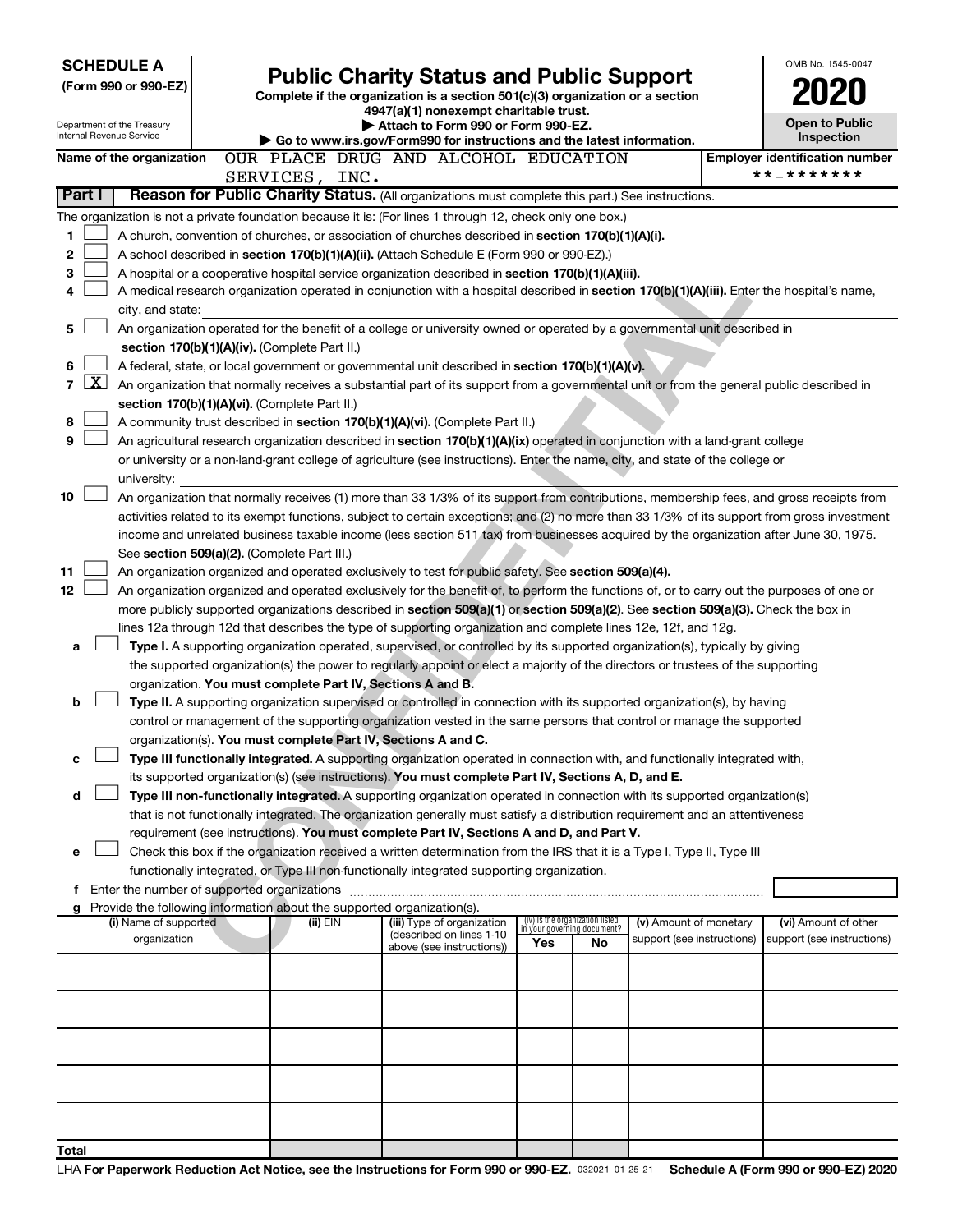**2**

## Schedule A (Form 990 or 990-EZ) 2020 SERVICES, INC.  $***$   $***$   $***$   $*$

(Complete only if you checked the box on line 5, 7, or 8 of Part I or if the organization failed to qualify under Part III. If the organization **Part II Support Schedule for Organizations Described in Sections 170(b)(1)(A)(iv) and 170(b)(1)(A)(vi)**

fails to qualify under the tests listed below, please complete Part III.)

|    | <b>Section A. Public Support</b>                                                                                                               |                      |                       |                        |                         |                      |                                    |  |  |  |  |
|----|------------------------------------------------------------------------------------------------------------------------------------------------|----------------------|-----------------------|------------------------|-------------------------|----------------------|------------------------------------|--|--|--|--|
|    | Calendar year (or fiscal year beginning in)                                                                                                    | (a) 2016             | (b) 2017              | $(c)$ 2018             | $(d)$ 2019              | (e) 2020             | (f) Total                          |  |  |  |  |
|    | 1 Gifts, grants, contributions, and                                                                                                            |                      |                       |                        |                         |                      |                                    |  |  |  |  |
|    | membership fees received. (Do not                                                                                                              |                      |                       |                        |                         |                      |                                    |  |  |  |  |
|    | include any "unusual grants.")                                                                                                                 | 795, 573.            | 775, 124.             | 842,828.               | 805, 354.               | 776,986.             | 3995865.                           |  |  |  |  |
|    | 2 Tax revenues levied for the organ-                                                                                                           |                      |                       |                        |                         |                      |                                    |  |  |  |  |
|    | ization's benefit and either paid to                                                                                                           |                      |                       |                        |                         |                      |                                    |  |  |  |  |
|    | or expended on its behalf                                                                                                                      |                      |                       |                        |                         |                      |                                    |  |  |  |  |
|    | 3 The value of services or facilities                                                                                                          |                      |                       |                        |                         |                      |                                    |  |  |  |  |
|    | furnished by a governmental unit to                                                                                                            |                      |                       |                        |                         |                      |                                    |  |  |  |  |
|    | the organization without charge                                                                                                                |                      |                       |                        |                         |                      |                                    |  |  |  |  |
|    | 4 Total. Add lines 1 through 3                                                                                                                 | 795,573.             | 775, 124.             | 842,828.               | 805, 354.               | 776,986.             | 3995865.                           |  |  |  |  |
| 5. | The portion of total contributions                                                                                                             |                      |                       |                        |                         |                      |                                    |  |  |  |  |
|    | by each person (other than a                                                                                                                   |                      |                       |                        |                         |                      |                                    |  |  |  |  |
|    | governmental unit or publicly                                                                                                                  |                      |                       |                        |                         |                      |                                    |  |  |  |  |
|    | supported organization) included                                                                                                               |                      |                       |                        |                         |                      |                                    |  |  |  |  |
|    | on line 1 that exceeds 2% of the                                                                                                               |                      |                       |                        |                         |                      |                                    |  |  |  |  |
|    | amount shown on line 11,                                                                                                                       |                      |                       |                        |                         |                      |                                    |  |  |  |  |
|    | column (f)                                                                                                                                     |                      |                       |                        |                         |                      |                                    |  |  |  |  |
|    |                                                                                                                                                |                      |                       |                        |                         |                      | 3995865.                           |  |  |  |  |
|    | 6 Public support. Subtract line 5 from line 4.<br><b>Section B. Total Support</b>                                                              |                      |                       |                        |                         |                      |                                    |  |  |  |  |
|    |                                                                                                                                                |                      |                       |                        |                         |                      |                                    |  |  |  |  |
|    | Calendar year (or fiscal year beginning in)                                                                                                    | (a) 2016<br>795,573. | (b) 2017<br>775, 124. | $(c)$ 2018<br>842,828. | $(d)$ 2019<br>805, 354. | (e) 2020<br>776,986. | (f) Total<br>3995865.              |  |  |  |  |
|    | <b>7</b> Amounts from line 4                                                                                                                   |                      |                       |                        |                         |                      |                                    |  |  |  |  |
| 8  | Gross income from interest,                                                                                                                    |                      |                       |                        |                         |                      |                                    |  |  |  |  |
|    | dividends, payments received on                                                                                                                |                      |                       |                        |                         |                      |                                    |  |  |  |  |
|    | securities loans, rents, royalties,                                                                                                            |                      |                       |                        |                         |                      |                                    |  |  |  |  |
|    | and income from similar sources                                                                                                                | 20.                  | 28.                   | 21                     | 51.                     | 51.                  | 171.                               |  |  |  |  |
| 9  | Net income from unrelated business                                                                                                             |                      |                       |                        |                         |                      |                                    |  |  |  |  |
|    | activities, whether or not the                                                                                                                 |                      |                       |                        |                         |                      |                                    |  |  |  |  |
|    | business is regularly carried on                                                                                                               |                      |                       |                        |                         |                      |                                    |  |  |  |  |
|    | 10 Other income. Do not include gain                                                                                                           |                      |                       |                        |                         |                      |                                    |  |  |  |  |
|    | or loss from the sale of capital                                                                                                               |                      |                       |                        |                         |                      |                                    |  |  |  |  |
|    | assets (Explain in Part VI.)                                                                                                                   |                      |                       |                        |                         |                      |                                    |  |  |  |  |
|    | <b>11 Total support.</b> Add lines 7 through 10                                                                                                |                      |                       |                        |                         |                      | 3996036.                           |  |  |  |  |
|    | 12 Gross receipts from related activities, etc. (see instructions)                                                                             |                      |                       |                        |                         | 12                   |                                    |  |  |  |  |
|    | 13 First 5 years. If the Form 990 is for the organization's first, second, third, fourth, or fifth tax year as a section 501(c)(3)             |                      |                       |                        |                         |                      |                                    |  |  |  |  |
|    | organization, check this box and stop here                                                                                                     |                      |                       |                        |                         |                      |                                    |  |  |  |  |
|    | <b>Section C. Computation of Public Support Percentage</b>                                                                                     |                      |                       |                        |                         |                      |                                    |  |  |  |  |
|    |                                                                                                                                                |                      |                       |                        |                         | 14                   | 100.00<br>%                        |  |  |  |  |
|    |                                                                                                                                                |                      |                       |                        |                         | 15                   | 100.00<br>%                        |  |  |  |  |
|    | 16a 33 1/3% support test - 2020. If the organization did not check the box on line 13, and line 14 is 33 1/3% or more, check this box and      |                      |                       |                        |                         |                      |                                    |  |  |  |  |
|    |                                                                                                                                                |                      |                       |                        |                         |                      | $\blacktriangleright$ $\mathbf{X}$ |  |  |  |  |
|    | b 33 1/3% support test - 2019. If the organization did not check a box on line 13 or 16a, and line 15 is 33 1/3% or more, check this box       |                      |                       |                        |                         |                      |                                    |  |  |  |  |
|    |                                                                                                                                                |                      |                       |                        |                         |                      |                                    |  |  |  |  |
|    | 17a 10% -facts-and-circumstances test - 2020. If the organization did not check a box on line 13, 16a, or 16b, and line 14 is 10% or more,     |                      |                       |                        |                         |                      |                                    |  |  |  |  |
|    | and if the organization meets the facts-and-circumstances test, check this box and stop here. Explain in Part VI how the organization          |                      |                       |                        |                         |                      |                                    |  |  |  |  |
|    | meets the facts-and-circumstances test. The organization qualifies as a publicly supported organization                                        |                      |                       |                        |                         |                      |                                    |  |  |  |  |
|    | <b>b 10%</b> -facts-and-circumstances test - 2019. If the organization did not check a box on line 13, 16a, 16b, or 17a, and line 15 is 10% or |                      |                       |                        |                         |                      |                                    |  |  |  |  |
|    | more, and if the organization meets the facts-and-circumstances test, check this box and stop here. Explain in Part VI how the                 |                      |                       |                        |                         |                      |                                    |  |  |  |  |
|    | organization meets the facts-and-circumstances test. The organization qualifies as a publicly supported organization                           |                      |                       |                        |                         |                      |                                    |  |  |  |  |
|    | 18 Private foundation. If the organization did not check a box on line 13, 16a, 16b, 17a, or 17b, check this box and see instructions          |                      |                       |                        |                         |                      |                                    |  |  |  |  |
|    |                                                                                                                                                |                      |                       |                        |                         |                      |                                    |  |  |  |  |

**Schedule A (Form 990 or 990-EZ) 2020**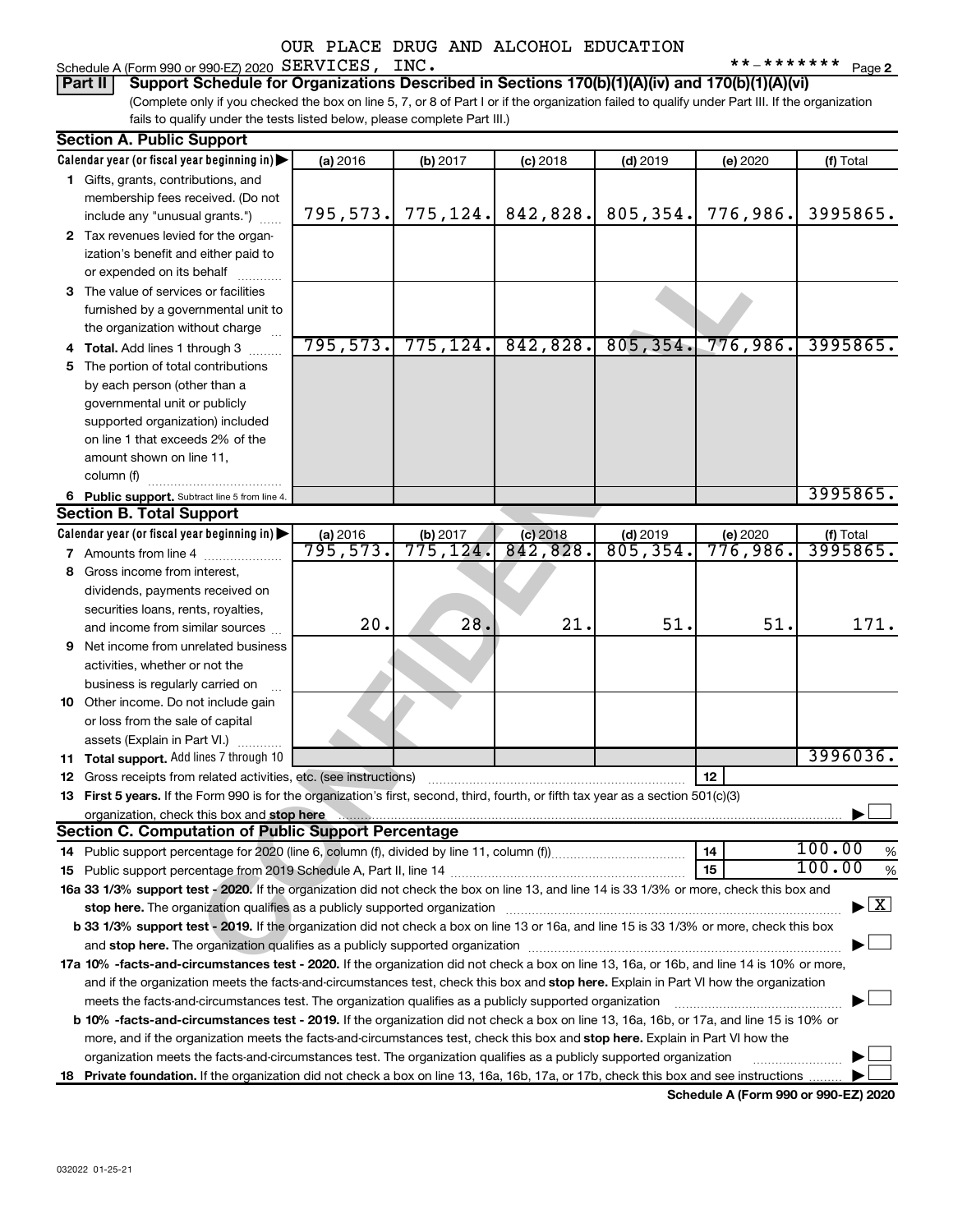Schedule A (Form 990 or 990-EZ) 2020 SERVICES, INC.

**3ERVICES, INC.** \*\*-\*\*\*\*\*\*\*\*\*\*\*\*<sub>Page</sub>3

#### **Part III Support Schedule for Organizations Described in Section 509(a)(2)**

(Complete only if you checked the box on line 10 of Part I or if the organization failed to qualify under Part II. If the organization fails to qualify under the tests listed below, please complete Part II.)

|    | <b>Section A. Public Support</b>                                                                                                                 |          |          |            |            |          |           |
|----|--------------------------------------------------------------------------------------------------------------------------------------------------|----------|----------|------------|------------|----------|-----------|
|    | Calendar year (or fiscal year beginning in)                                                                                                      | (a) 2016 | (b) 2017 | $(c)$ 2018 | $(d)$ 2019 | (e) 2020 | (f) Total |
|    | 1 Gifts, grants, contributions, and                                                                                                              |          |          |            |            |          |           |
|    | membership fees received. (Do not                                                                                                                |          |          |            |            |          |           |
|    | include any "unusual grants.")                                                                                                                   |          |          |            |            |          |           |
|    | 2 Gross receipts from admissions,                                                                                                                |          |          |            |            |          |           |
|    | merchandise sold or services per-                                                                                                                |          |          |            |            |          |           |
|    | formed, or facilities furnished in                                                                                                               |          |          |            |            |          |           |
|    | any activity that is related to the<br>organization's tax-exempt purpose                                                                         |          |          |            |            |          |           |
|    | 3 Gross receipts from activities that                                                                                                            |          |          |            |            |          |           |
|    | are not an unrelated trade or bus-                                                                                                               |          |          |            |            |          |           |
|    | iness under section 513                                                                                                                          |          |          |            |            |          |           |
|    | 4 Tax revenues levied for the organ-                                                                                                             |          |          |            |            |          |           |
|    | ization's benefit and either paid to                                                                                                             |          |          |            |            |          |           |
|    | or expended on its behalf<br>.                                                                                                                   |          |          |            |            |          |           |
|    | 5 The value of services or facilities                                                                                                            |          |          |            |            |          |           |
|    | furnished by a governmental unit to                                                                                                              |          |          |            |            |          |           |
|    | the organization without charge                                                                                                                  |          |          |            |            |          |           |
|    | <b>6 Total.</b> Add lines 1 through 5                                                                                                            |          |          |            |            |          |           |
|    | 7a Amounts included on lines 1, 2, and                                                                                                           |          |          |            |            |          |           |
|    | 3 received from disqualified persons                                                                                                             |          |          |            |            |          |           |
|    | <b>b</b> Amounts included on lines 2 and 3 received                                                                                              |          |          |            |            |          |           |
|    | from other than disqualified persons that                                                                                                        |          |          |            |            |          |           |
|    | exceed the greater of \$5,000 or 1% of the<br>amount on line 13 for the year                                                                     |          |          |            |            |          |           |
|    | c Add lines 7a and 7b                                                                                                                            |          |          |            |            |          |           |
|    | 8 Public support. (Subtract line 7c from line 6.)                                                                                                |          |          |            |            |          |           |
|    | <b>Section B. Total Support</b>                                                                                                                  |          |          |            |            |          |           |
|    | Calendar year (or fiscal year beginning in)                                                                                                      | (a) 2016 | (b) 2017 | $(c)$ 2018 | $(d)$ 2019 | (e) 2020 | (f) Total |
|    | <b>9</b> Amounts from line 6                                                                                                                     |          |          |            |            |          |           |
|    | <b>10a</b> Gross income from interest,                                                                                                           |          |          |            |            |          |           |
|    | dividends, payments received on                                                                                                                  |          |          |            |            |          |           |
|    | securities loans, rents, royalties,<br>and income from similar sources                                                                           |          |          |            |            |          |           |
|    | <b>b</b> Unrelated business taxable income                                                                                                       |          |          |            |            |          |           |
|    | (less section 511 taxes) from businesses                                                                                                         |          |          |            |            |          |           |
|    | acquired after June 30, 1975                                                                                                                     |          |          |            |            |          |           |
|    | c Add lines 10a and 10b                                                                                                                          |          |          |            |            |          |           |
| 11 | Net income from unrelated business                                                                                                               |          |          |            |            |          |           |
|    | activities not included in line 10b,                                                                                                             |          |          |            |            |          |           |
|    | whether or not the business is<br>regularly carried on                                                                                           |          |          |            |            |          |           |
|    | <b>12</b> Other income. Do not include gain                                                                                                      |          |          |            |            |          |           |
|    | or loss from the sale of capital                                                                                                                 |          |          |            |            |          |           |
|    | assets (Explain in Part VI.)<br><b>13</b> Total support. (Add lines 9, 10c, 11, and 12.)                                                         |          |          |            |            |          |           |
|    | 14 First 5 years. If the Form 990 is for the organization's first, second, third, fourth, or fifth tax year as a section 501(c)(3) organization, |          |          |            |            |          |           |
|    | check this box and stop here                                                                                                                     |          |          |            |            |          |           |
|    | Section C. Computation of Public Support Percentage                                                                                              |          |          |            |            |          |           |
|    |                                                                                                                                                  |          |          |            |            | 15       | %         |
|    | 16 Public support percentage from 2019 Schedule A, Part III, line 15                                                                             |          |          |            |            | 16       | %         |
|    | Section D. Computation of Investment Income Percentage                                                                                           |          |          |            |            |          |           |
|    |                                                                                                                                                  |          |          |            |            | 17       | %         |
|    | 18 Investment income percentage from 2019 Schedule A, Part III, line 17                                                                          |          |          |            |            | 18       | %         |
|    | 19a 33 1/3% support tests - 2020. If the organization did not check the box on line 14, and line 15 is more than 33 1/3%, and line 17 is not     |          |          |            |            |          |           |
|    | more than 33 1/3%, check this box and stop here. The organization qualifies as a publicly supported organization                                 |          |          |            |            |          |           |
|    | b 33 1/3% support tests - 2019. If the organization did not check a box on line 14 or line 19a, and line 16 is more than 33 1/3%, and            |          |          |            |            |          |           |
|    | line 18 is not more than 33 1/3%, check this box and stop here. The organization qualifies as a publicly supported organization                  |          |          |            |            |          |           |
|    |                                                                                                                                                  |          |          |            |            |          |           |
|    |                                                                                                                                                  |          |          |            |            |          |           |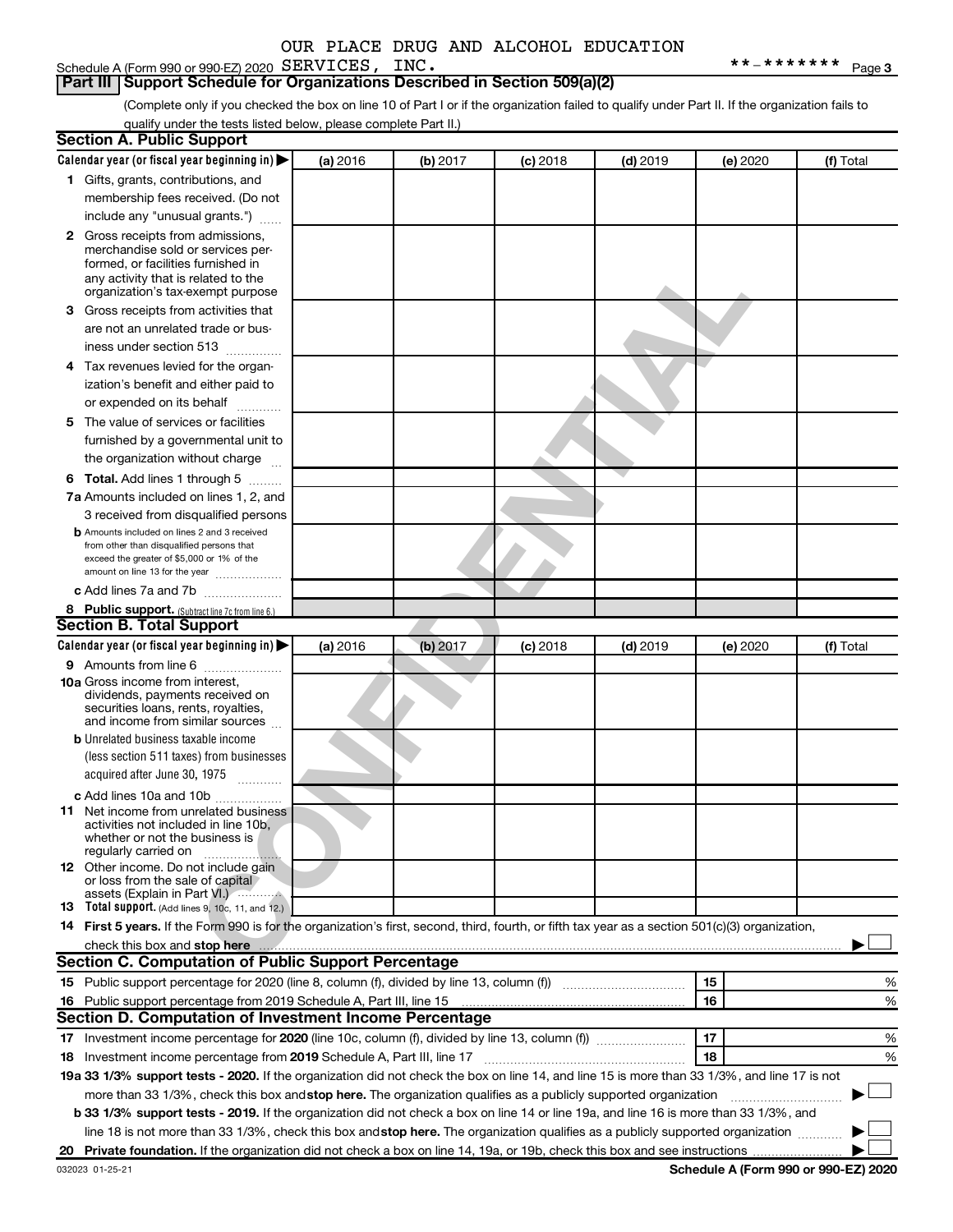### **Part IV Supporting Organizations**

(Complete only if you checked a box in line 12 on Part I. If you checked box 12a, Part I, complete Sections A and B. If you checked box 12b, Part I, complete Sections A and C. If you checked box 12c, Part I, complete Sections A, D, and E. If you checked box 12d, Part I, complete Sections A and D, and complete Part V.)

#### **Section A. All Supporting Organizations**

- **1** Are all of the organization's supported organizations listed by name in the organization's governing documents? If "No," describe in Part VI how the supported organizations are designated. If designated by *class or purpose, describe the designation. If historic and continuing relationship, explain.*
- **2** Did the organization have any supported organization that does not have an IRS determination of status under section 509(a)(1) or (2)? If "Yes," explain in Part **VI** how the organization determined that the supported *organization was described in section 509(a)(1) or (2).*
- **3a** Did the organization have a supported organization described in section 501(c)(4), (5), or (6)? If "Yes," answer *lines 3b and 3c below.*
- **b** Did the organization confirm that each supported organization qualified under section 501(c)(4), (5), or (6) and satisfied the public support tests under section 509(a)(2)? If "Yes," describe in Part VI when and how the *organization made the determination.*
- **c** Did the organization ensure that all support to such organizations was used exclusively for section 170(c)(2)(B) purposes? If "Yes," explain in Part VI what controls the organization put in place to ensure such use.
- **4 a** *If* Was any supported organization not organized in the United States ("foreign supported organization")? *"Yes," and if you checked box 12a or 12b in Part I, answer lines 4b and 4c below.*
- **b** Did the organization have ultimate control and discretion in deciding whether to make grants to the foreign supported organization? If "Yes," describe in Part VI how the organization had such control and discretion *despite being controlled or supervised by or in connection with its supported organizations.*
- **c** Did the organization support any foreign supported organization that does not have an IRS determination under sections 501(c)(3) and 509(a)(1) or (2)? If "Yes," explain in Part VI what controls the organization used *to ensure that all support to the foreign supported organization was used exclusively for section 170(c)(2)(B) purposes.*
- **5a** Did the organization add, substitute, or remove any supported organizations during the tax year? If "Yes," answer lines 5b and 5c below (if applicable). Also, provide detail in **Part VI,** including (i) the names and EIN *numbers of the supported organizations added, substituted, or removed; (ii) the reasons for each such action; (iii) the authority under the organization's organizing document authorizing such action; and (iv) how the action was accomplished (such as by amendment to the organizing document).*
- **b** Type I or Type II only. Was any added or substituted supported organization part of a class already designated in the organization's organizing document?
- **c Substitutions only.**  Was the substitution the result of an event beyond the organization's control?
- **Finance any suspension of the control of the state in the control of the mattern in the substitution of the control of the control of the control of the control of the control of the control of the control of the control 6** Did the organization provide support (whether in the form of grants or the provision of services or facilities) to **Part VI.** support or benefit one or more of the filing organization's supported organizations? If "Yes," provide detail in anyone other than (i) its supported organizations, (ii) individuals that are part of the charitable class benefited by one or more of its supported organizations, or (iii) other supporting organizations that also
- **7** Did the organization provide a grant, loan, compensation, or other similar payment to a substantial contributor regard to a substantial contributor? If "Yes," complete Part I of Schedule L (Form 990 or 990-EZ). (as defined in section 4958(c)(3)(C)), a family member of a substantial contributor, or a 35% controlled entity with
- **8** Did the organization make a loan to a disqualified person (as defined in section 4958) not described in line 7? *If "Yes," complete Part I of Schedule L (Form 990 or 990-EZ).*
- **9 a** Was the organization controlled directly or indirectly at any time during the tax year by one or more in section 509(a)(1) or (2))? If "Yes," provide detail in **Part VI.** disqualified persons, as defined in section 4946 (other than foundation managers and organizations described
- **b** Did one or more disqualified persons (as defined in line 9a) hold a controlling interest in any entity in which the supporting organization had an interest? If "Yes," provide detail in Part VI.
- **c** Did a disqualified person (as defined in line 9a) have an ownership interest in, or derive any personal benefit from, assets in which the supporting organization also had an interest? If "Yes," provide detail in Part VI.
- **10 a** Was the organization subject to the excess business holdings rules of section 4943 because of section supporting organizations)? If "Yes," answer line 10b below. 4943(f) (regarding certain Type II supporting organizations, and all Type III non-functionally integrated
- **b** Did the organization have any excess business holdings in the tax year? (Use Schedule C, Form 4720, to *determine whether the organization had excess business holdings.)*

**Yes No 1 2 3a 3b 3c 4a 4b 4c 5a 5b 5c 6 7 8 9a 9b 9c 10a 10b**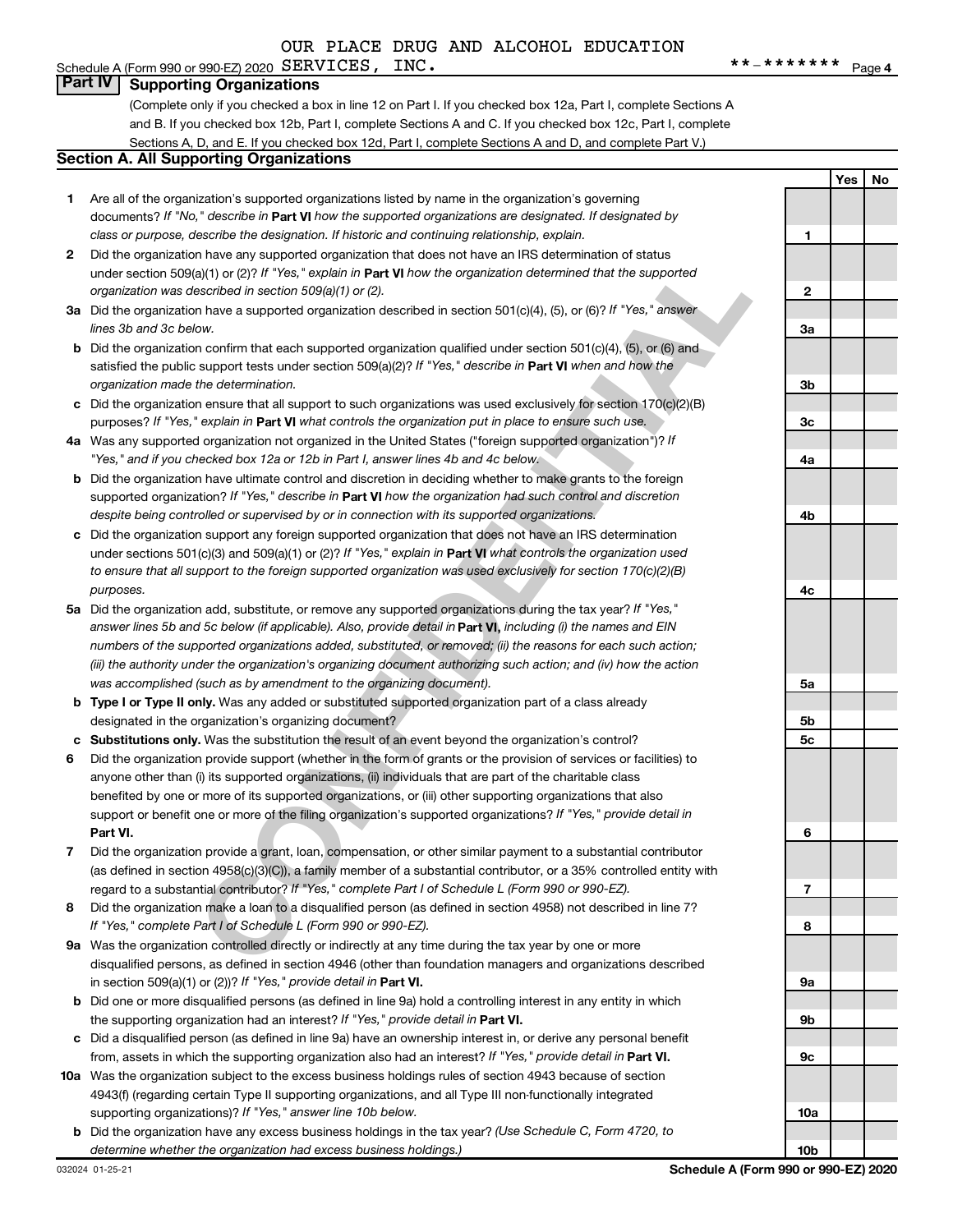|              | Schedule A (Form 990 or 990-EZ) 2020 SERVICES, INC.                                                                                                                                                                                                        | **_*******      |     | Page 5 |
|--------------|------------------------------------------------------------------------------------------------------------------------------------------------------------------------------------------------------------------------------------------------------------|-----------------|-----|--------|
|              | <b>Supporting Organizations (continued)</b><br>Part IV                                                                                                                                                                                                     |                 |     |        |
|              |                                                                                                                                                                                                                                                            |                 | Yes | No     |
| 11           | Has the organization accepted a gift or contribution from any of the following persons?                                                                                                                                                                    |                 |     |        |
|              | a A person who directly or indirectly controls, either alone or together with persons described in lines 11b and                                                                                                                                           |                 |     |        |
|              | 11c below, the governing body of a supported organization?                                                                                                                                                                                                 | 11a             |     |        |
|              | <b>b</b> A family member of a person described in line 11a above?                                                                                                                                                                                          | 11 <sub>b</sub> |     |        |
|              | c A 35% controlled entity of a person described in line 11a or 11b above?If "Yes" to line 11a, 11b, or 11c, provide                                                                                                                                        |                 |     |        |
|              | detail in Part VI.                                                                                                                                                                                                                                         | 11c             |     |        |
|              | <b>Section B. Type I Supporting Organizations</b>                                                                                                                                                                                                          |                 |     |        |
|              |                                                                                                                                                                                                                                                            |                 | Yes | No     |
| 1            | Did the governing body, members of the governing body, officers acting in their official capacity, or membership of one or                                                                                                                                 |                 |     |        |
|              | more supported organizations have the power to regularly appoint or elect at least a majority of the organization's officers,                                                                                                                              |                 |     |        |
|              | directors, or trustees at all times during the tax year? If "No," describe in Part VI how the supported organization(s)                                                                                                                                    |                 |     |        |
|              | effectively operated, supervised, or controlled the organization's activities. If the organization had more than one supported<br>organization, describe how the powers to appoint and/or remove officers, directors, or trustees were allocated among the |                 |     |        |
|              | supported organizations and what conditions or restrictions, if any, applied to such powers during the tax year.                                                                                                                                           | 1               |     |        |
| $\mathbf{2}$ | Did the organization operate for the benefit of any supported organization other than the supported                                                                                                                                                        |                 |     |        |
|              | organization(s) that operated, supervised, or controlled the supporting organization? If "Yes," explain in                                                                                                                                                 |                 |     |        |
|              | Part VI how providing such benefit carried out the purposes of the supported organization(s) that operated,                                                                                                                                                |                 |     |        |
|              | supervised, or controlled the supporting organization.                                                                                                                                                                                                     | 2               |     |        |
|              | <b>Section C. Type II Supporting Organizations</b>                                                                                                                                                                                                         |                 |     |        |
|              |                                                                                                                                                                                                                                                            |                 | Yes | No     |
| 1            | Were a majority of the organization's directors or trustees during the tax year also a majority of the directors                                                                                                                                           |                 |     |        |
|              | or trustees of each of the organization's supported organization(s)? If "No," describe in Part VI how control                                                                                                                                              |                 |     |        |
|              | or management of the supporting organization was vested in the same persons that controlled or managed                                                                                                                                                     |                 |     |        |
|              | the supported organization(s).                                                                                                                                                                                                                             | 1               |     |        |
|              | <b>Section D. All Type III Supporting Organizations</b>                                                                                                                                                                                                    |                 |     |        |
|              |                                                                                                                                                                                                                                                            |                 | Yes | No     |
| 1            | Did the organization provide to each of its supported organizations, by the last day of the fifth month of the                                                                                                                                             |                 |     |        |
|              | organization's tax year, (i) a written notice describing the type and amount of support provided during the prior tax                                                                                                                                      |                 |     |        |
|              | year, (ii) a copy of the Form 990 that was most recently filed as of the date of notification, and (iii) copies of the                                                                                                                                     |                 |     |        |
|              | organization's governing documents in effect on the date of notification, to the extent not previously provided?                                                                                                                                           | 1               |     |        |
| $\mathbf{2}$ | Were any of the organization's officers, directors, or trustees either (i) appointed or elected by the supported                                                                                                                                           |                 |     |        |
|              | organization(s) or (ii) serving on the governing body of a supported organization? If "No," explain in Part VI how                                                                                                                                         |                 |     |        |
|              | the organization maintained a close and continuous working relationship with the supported organization(s).                                                                                                                                                | $\mathbf{2}$    |     |        |
| 3            | By reason of the relationship described in line 2, above, did the organization's supported organizations have a                                                                                                                                            |                 |     |        |
|              | significant voice in the organization's investment policies and in directing the use of the organization's                                                                                                                                                 |                 |     |        |
|              | income or assets at all times during the tax year? If "Yes," describe in Part VI the role the organization's                                                                                                                                               |                 |     |        |
|              | supported organizations played in this regard.                                                                                                                                                                                                             | 3               |     |        |
|              | Section E. Type III Functionally Integrated Supporting Organizations                                                                                                                                                                                       |                 |     |        |
| 1            | Check the box next to the method that the organization used to satisfy the Integral Part Test during the yealsee instructions).                                                                                                                            |                 |     |        |
| a            | The organization satisfied the Activities Test. Complete line 2 below.                                                                                                                                                                                     |                 |     |        |
| b            | The organization is the parent of each of its supported organizations. Complete line 3 below.                                                                                                                                                              |                 |     |        |
| c            | The organization supported a governmental entity. Describe in Part VI how you supported a governmental entity (see instructions).                                                                                                                          |                 |     |        |
| 2            | Activities Test. Answer lines 2a and 2b below.                                                                                                                                                                                                             |                 | Yes | No     |
| a            | Did substantially all of the organization's activities during the tax year directly further the exempt purposes of                                                                                                                                         |                 |     |        |
|              | the supported organization(s) to which the organization was responsive? If "Yes," then in Part VI identify                                                                                                                                                 |                 |     |        |
|              | those supported organizations and explain how these activities directly furthered their exempt purposes,                                                                                                                                                   |                 |     |        |
|              | how the organization was responsive to those supported organizations, and how the organization determined                                                                                                                                                  |                 |     |        |
|              | that these activities constituted substantially all of its activities.                                                                                                                                                                                     | 2a              |     |        |
|              | <b>b</b> Did the activities described in line 2a, above, constitute activities that, but for the organization's involvement,                                                                                                                               |                 |     |        |
|              | one or more of the organization's supported organization(s) would have been engaged in? If "Yes," explain in                                                                                                                                               |                 |     |        |
|              |                                                                                                                                                                                                                                                            |                 |     |        |
|              | Part VI the reasons for the organization's position that its supported organization(s) would have engaged in                                                                                                                                               |                 |     |        |
|              | these activities but for the organization's involvement.                                                                                                                                                                                                   | 2b              |     |        |
| з            | Parent of Supported Organizations. Answer lines 3a and 3b below.<br>examination have the nower to requierly ennaint as elect a majerity of the officers, disaster                                                                                          |                 |     |        |

- **a** Did the organization have the power to regularly appoint or elect a majority of the officers, directors, or trustees of each of the supported organizations? If "Yes" or "No" provide details in Part VI.
- **b** Did the organization exercise a substantial degree of direction over the policies, programs, and activities of each of its supported organizations? If "Yes," describe in Part VI the role played by the organization in this regard.

**3a**

**3b**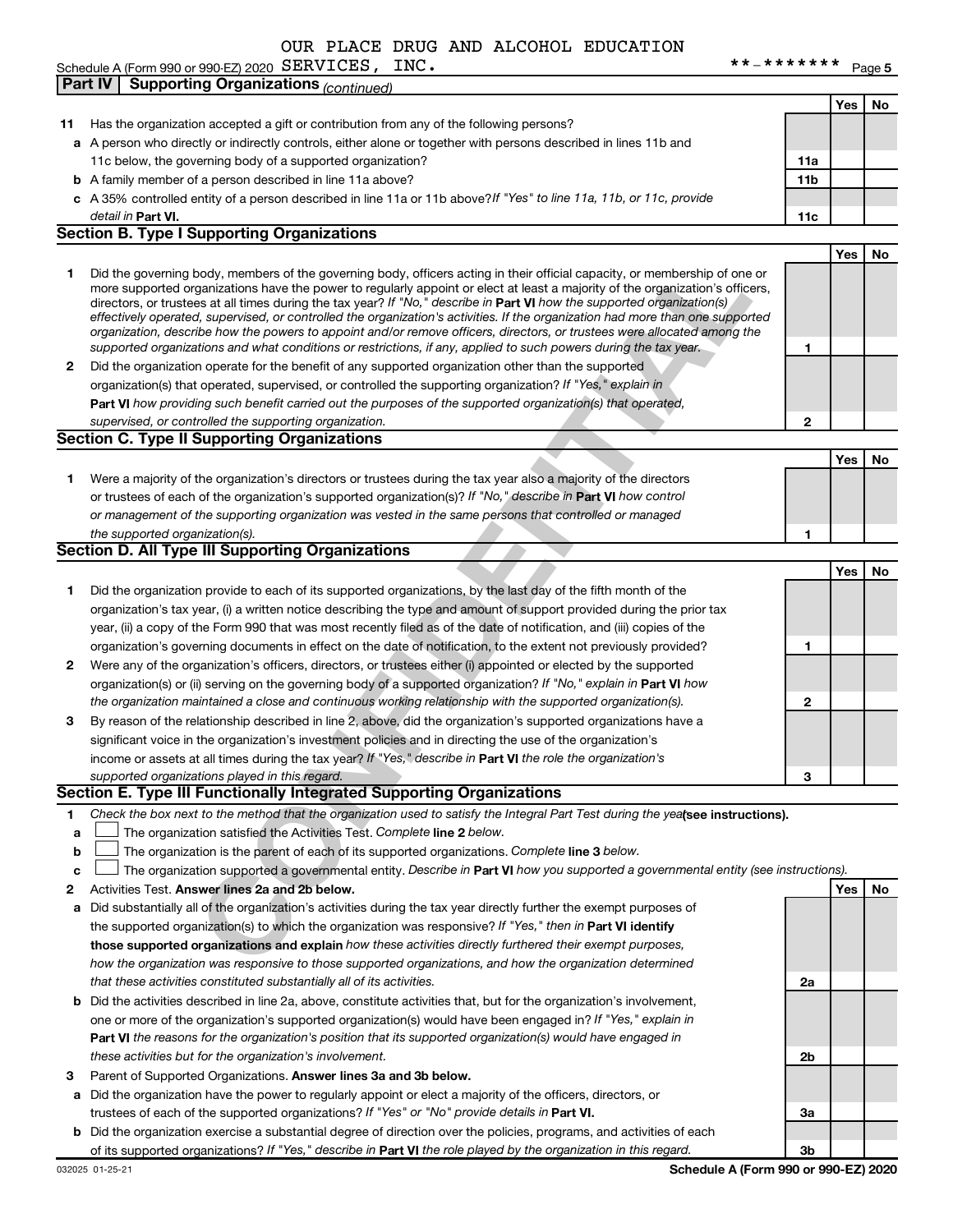**Exploration**<br>
In properties paid or incurred for production or<br>
Income or for management, conservation, or<br>
Derivation of monomic different conservation, and<br>
Derivation of income and increased (see<br>
text water of all mon **1 Part VI** Check here if the organization satisfied the Integral Part Test as a qualifying trust on Nov. 20, 1970 (*explain in* Part **VI**). See instructions. **Section A - Adjusted Net Income 1 2 3 4 5 6 7 8 1 2 3 4 5 6 7 Adjusted Net Income** (subtract lines 5, 6, and 7 from line 4) **8 8 Section B - Minimum Asset Amount 1 2 3 4 5 6 7 8 a** Average monthly value of securities **b** Average monthly cash balances **c** Fair market value of other non-exempt-use assets **d Total**  (add lines 1a, 1b, and 1c) **e Discount** claimed for blockage or other factors **1a 1b 1c 1d 2 3 4 5 6 7 8** (explain in detail in Part VI): **Minimum Asset Amount**  (add line 7 to line 6) **Section C - Distributable Amount 1 2 3 4 5 6 1 2 3 4 5** Distributable Amount. Subtract line 5 from line 4, unless subject to Schedule A (Form 990 or 990-EZ) 2020 SERVICES, INC.  $***$   $***$   $***$   $*$ All other Type III non-functionally integrated supporting organizations must complete Sections A through E. (B) Current Year<br>(optional) (A) Prior Year Net short-term capital gain Recoveries of prior-year distributions Other gross income (see instructions) Add lines 1 through 3. Depreciation and depletion Portion of operating expenses paid or incurred for production or collection of gross income or for management, conservation, or maintenance of property held for production of income (see instructions) Other expenses (see instructions) (B) Current Year  $(A)$  Prior Year  $(B)$  Content Topology Aggregate fair market value of all non-exempt-use assets (see instructions for short tax year or assets held for part of year): Acquisition indebtedness applicable to non-exempt-use assets Subtract line 2 from line 1d. Cash deemed held for exempt use. Enter 0.015 of line 3 (for greater amount, see instructions). Net value of non-exempt-use assets (subtract line 4 from line 3) Multiply line 5 by 0.035. Recoveries of prior-year distributions Current Year Adjusted net income for prior year (from Section A, line 8, column A) Enter 0.85 of line 1. Minimum asset amount for prior year (from Section B, line 8, column A) Enter greater of line 2 or line 3. Income tax imposed in prior year **Part V** Type III Non-Functionally Integrated 509(a)(3) Supporting Organizations  $\Box$ 

emergency temporary reduction (see instructions).

**7** Check here if the current year is the organization's first as a non-functionally integrated Type III supporting organization (see † instructions).

**6**

**Schedule A (Form 990 or 990-EZ) 2020**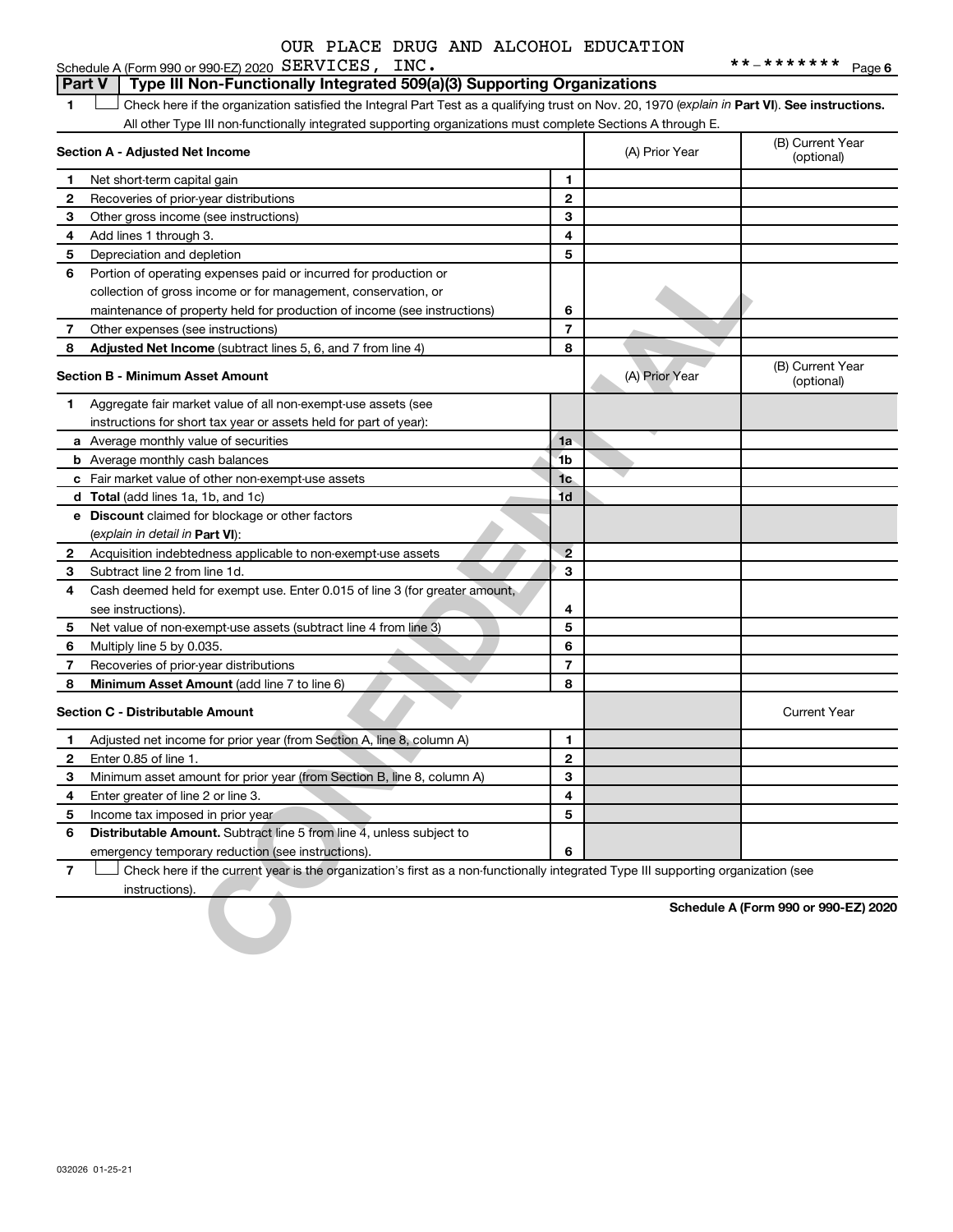|        | Schedule A (Form 990 or 990-EZ) 2020 SERVICES, INC.                                        |                                    |                                               | **_*******<br>Page 7                                    |  |  |  |  |  |
|--------|--------------------------------------------------------------------------------------------|------------------------------------|-----------------------------------------------|---------------------------------------------------------|--|--|--|--|--|
| Part V | Type III Non-Functionally Integrated 509(a)(3) Supporting Organizations (continued)        |                                    |                                               |                                                         |  |  |  |  |  |
|        | <b>Section D - Distributions</b>                                                           |                                    |                                               | <b>Current Year</b>                                     |  |  |  |  |  |
| 1      | Amounts paid to supported organizations to accomplish exempt purposes                      |                                    | 1                                             |                                                         |  |  |  |  |  |
| 2      | Amounts paid to perform activity that directly furthers exempt purposes of supported       |                                    |                                               |                                                         |  |  |  |  |  |
|        | organizations, in excess of income from activity                                           | 2                                  |                                               |                                                         |  |  |  |  |  |
| 3      | Administrative expenses paid to accomplish exempt purposes of supported organizations      |                                    | 3                                             |                                                         |  |  |  |  |  |
| 4      | Amounts paid to acquire exempt-use assets                                                  |                                    | 4                                             |                                                         |  |  |  |  |  |
| 5      | Qualified set-aside amounts (prior IRS approval required - provide details in Part VI)     |                                    | 5                                             |                                                         |  |  |  |  |  |
| 6      | Other distributions (describe in Part VI). See instructions.                               |                                    | 6                                             |                                                         |  |  |  |  |  |
| 7      | Total annual distributions. Add lines 1 through 6.                                         |                                    | $\overline{7}$                                |                                                         |  |  |  |  |  |
| 8      | Distributions to attentive supported organizations to which the organization is responsive |                                    |                                               |                                                         |  |  |  |  |  |
|        | (provide details in Part VI). See instructions.                                            |                                    | 8                                             |                                                         |  |  |  |  |  |
| 9      | Distributable amount for 2020 from Section C, line 6                                       |                                    | 9                                             |                                                         |  |  |  |  |  |
| 10     | Line 8 amount divided by line 9 amount                                                     |                                    | 10 <sub>1</sub>                               |                                                         |  |  |  |  |  |
|        | <b>Section E - Distribution Allocations (see instructions)</b>                             | (i)<br><b>Excess Distributions</b> | (ii)<br><b>Underdistributions</b><br>Pre-2020 | (iii)<br><b>Distributable</b><br><b>Amount for 2020</b> |  |  |  |  |  |
| 1      | Distributable amount for 2020 from Section C, line 6                                       |                                    |                                               |                                                         |  |  |  |  |  |
| 2      | Underdistributions, if any, for years prior to 2020 (reason-                               |                                    |                                               |                                                         |  |  |  |  |  |
|        | able cause required - explain in Part VI). See instructions.                               |                                    |                                               |                                                         |  |  |  |  |  |
| 3      | Excess distributions carryover, if any, to 2020                                            |                                    |                                               |                                                         |  |  |  |  |  |
|        | a From 2015                                                                                |                                    |                                               |                                                         |  |  |  |  |  |
|        | <b>b</b> From 2016                                                                         |                                    |                                               |                                                         |  |  |  |  |  |
|        | c From 2017                                                                                |                                    |                                               |                                                         |  |  |  |  |  |
|        | <b>d</b> From 2018                                                                         |                                    |                                               |                                                         |  |  |  |  |  |
|        | e From 2019                                                                                |                                    |                                               |                                                         |  |  |  |  |  |
|        | f Total of lines 3a through 3e                                                             |                                    |                                               |                                                         |  |  |  |  |  |
|        | g Applied to underdistributions of prior years                                             |                                    |                                               |                                                         |  |  |  |  |  |
|        | h Applied to 2020 distributable amount                                                     |                                    |                                               |                                                         |  |  |  |  |  |
| Ť.     | Carryover from 2015 not applied (see instructions)                                         |                                    |                                               |                                                         |  |  |  |  |  |
|        | Remainder. Subtract lines 3g, 3h, and 3i from line 3f.                                     |                                    |                                               |                                                         |  |  |  |  |  |
| 4      | Distributions for 2020 from Section D,                                                     |                                    |                                               |                                                         |  |  |  |  |  |
|        | line $7:$                                                                                  |                                    |                                               |                                                         |  |  |  |  |  |
|        | a Applied to underdistributions of prior years                                             |                                    |                                               |                                                         |  |  |  |  |  |
|        | <b>b</b> Applied to 2020 distributable amount                                              |                                    |                                               |                                                         |  |  |  |  |  |
|        | c Remainder. Subtract lines 4a and 4b from line 4.                                         |                                    |                                               |                                                         |  |  |  |  |  |
|        | 5 Remaining underdistributions for years prior to 2020, if                                 |                                    |                                               |                                                         |  |  |  |  |  |
|        | any. Subtract lines 3g and 4a from line 2. For result greater                              |                                    |                                               |                                                         |  |  |  |  |  |
|        | than zero, explain in Part VI. See instructions.                                           |                                    |                                               |                                                         |  |  |  |  |  |
| 6      | Remaining underdistributions for 2020. Subtract lines 3h                                   |                                    |                                               |                                                         |  |  |  |  |  |
|        | and 4b from line 1. For result greater than zero, explain in                               |                                    |                                               |                                                         |  |  |  |  |  |
|        | <b>Part VI.</b> See instructions.                                                          |                                    |                                               |                                                         |  |  |  |  |  |
| 7      | Excess distributions carryover to 2021. Add lines 3j                                       |                                    |                                               |                                                         |  |  |  |  |  |
|        | and 4c.                                                                                    |                                    |                                               |                                                         |  |  |  |  |  |
| 8      | Breakdown of line 7:                                                                       |                                    |                                               |                                                         |  |  |  |  |  |
|        | a Excess from 2016                                                                         |                                    |                                               |                                                         |  |  |  |  |  |
|        | <b>b</b> Excess from 2017                                                                  |                                    |                                               |                                                         |  |  |  |  |  |
|        | c Excess from 2018                                                                         |                                    |                                               |                                                         |  |  |  |  |  |
|        | d Excess from 2019                                                                         |                                    |                                               |                                                         |  |  |  |  |  |
|        | e Excess from 2020                                                                         |                                    |                                               |                                                         |  |  |  |  |  |

**Schedule A (Form 990 or 990-EZ) 2020**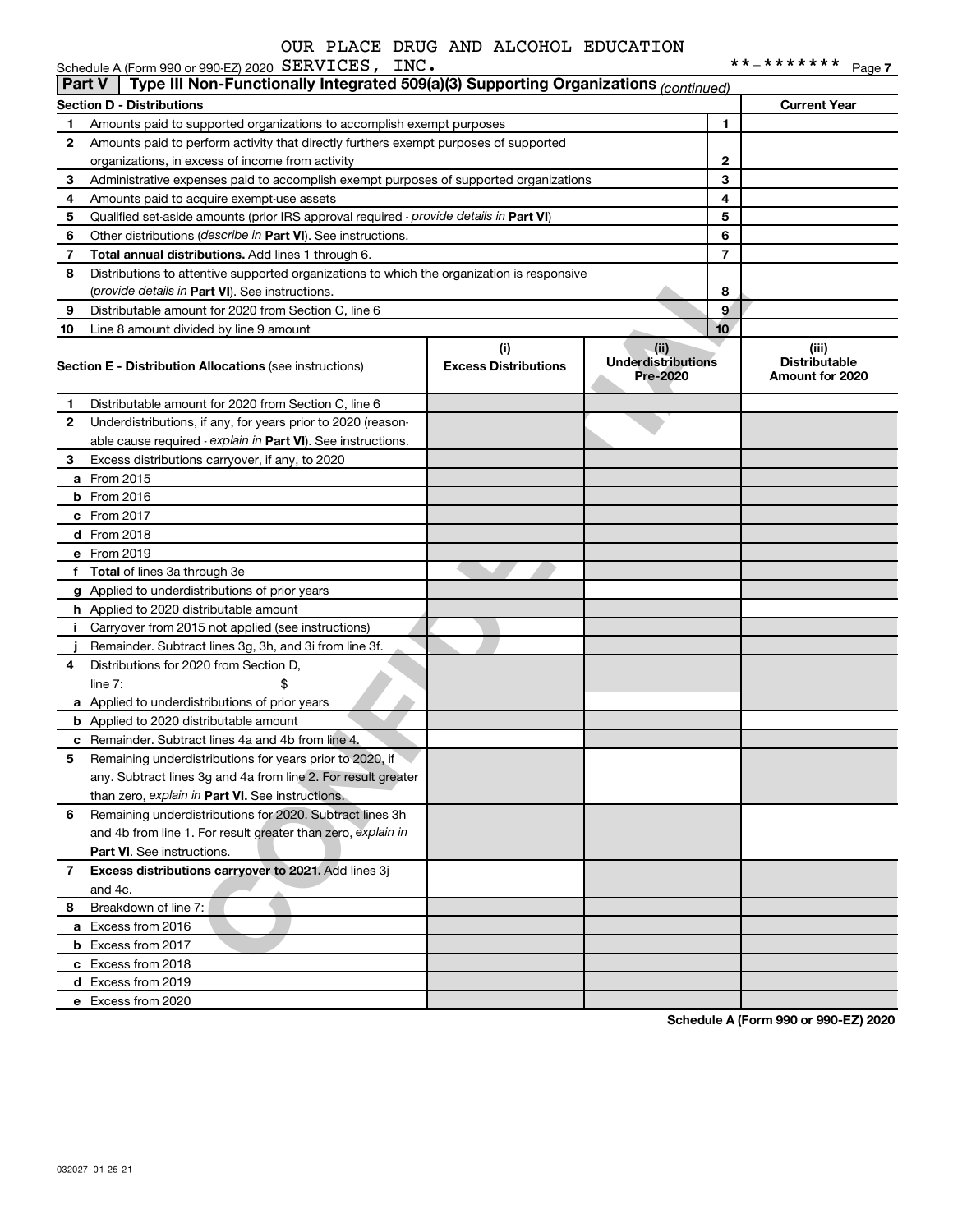|                |                                                                                                                                                                                                                                                                                                                                                                                                                                                                                                                                                                                             |  | OUR PLACE DRUG AND ALCOHOL EDUCATION |                   |  |
|----------------|---------------------------------------------------------------------------------------------------------------------------------------------------------------------------------------------------------------------------------------------------------------------------------------------------------------------------------------------------------------------------------------------------------------------------------------------------------------------------------------------------------------------------------------------------------------------------------------------|--|--------------------------------------|-------------------|--|
|                | Schedule A (Form 990 or 990-EZ) 2020 SERVICES, INC.                                                                                                                                                                                                                                                                                                                                                                                                                                                                                                                                         |  |                                      | **_******* Page 8 |  |
| <b>Part VI</b> | Supplemental Information. Provide the explanations required by Part II, line 10; Part II, line 17a or 17b; Part III, line 12;<br>Part IV, Section A, lines 1, 2, 3b, 3c, 4b, 4c, 5a, 6, 9a, 9b, 9c, 11a, 11b, and 11c; Part IV, Section B, lines 1 and 2; Part IV, Section C,<br>line 1; Part IV, Section D, lines 2 and 3; Part IV, Section E, lines 1c, 2a, 2b, 3a, and 3b; Part V, line 1; Part V, Section B, line 1e; Part V,<br>Section D, lines 5, 6, and 8; and Part V, Section E, lines 2, 5, and 6. Also complete this part for any additional information.<br>(See instructions.) |  |                                      |                   |  |
|                |                                                                                                                                                                                                                                                                                                                                                                                                                                                                                                                                                                                             |  |                                      |                   |  |
|                |                                                                                                                                                                                                                                                                                                                                                                                                                                                                                                                                                                                             |  |                                      |                   |  |
|                |                                                                                                                                                                                                                                                                                                                                                                                                                                                                                                                                                                                             |  |                                      |                   |  |
|                |                                                                                                                                                                                                                                                                                                                                                                                                                                                                                                                                                                                             |  |                                      |                   |  |
|                |                                                                                                                                                                                                                                                                                                                                                                                                                                                                                                                                                                                             |  |                                      |                   |  |
|                |                                                                                                                                                                                                                                                                                                                                                                                                                                                                                                                                                                                             |  |                                      |                   |  |
|                |                                                                                                                                                                                                                                                                                                                                                                                                                                                                                                                                                                                             |  |                                      |                   |  |
|                |                                                                                                                                                                                                                                                                                                                                                                                                                                                                                                                                                                                             |  |                                      |                   |  |
|                |                                                                                                                                                                                                                                                                                                                                                                                                                                                                                                                                                                                             |  |                                      |                   |  |
|                |                                                                                                                                                                                                                                                                                                                                                                                                                                                                                                                                                                                             |  |                                      |                   |  |
|                |                                                                                                                                                                                                                                                                                                                                                                                                                                                                                                                                                                                             |  |                                      |                   |  |
|                |                                                                                                                                                                                                                                                                                                                                                                                                                                                                                                                                                                                             |  |                                      |                   |  |
|                |                                                                                                                                                                                                                                                                                                                                                                                                                                                                                                                                                                                             |  |                                      |                   |  |
|                |                                                                                                                                                                                                                                                                                                                                                                                                                                                                                                                                                                                             |  |                                      |                   |  |
|                |                                                                                                                                                                                                                                                                                                                                                                                                                                                                                                                                                                                             |  |                                      |                   |  |
|                |                                                                                                                                                                                                                                                                                                                                                                                                                                                                                                                                                                                             |  |                                      |                   |  |
|                |                                                                                                                                                                                                                                                                                                                                                                                                                                                                                                                                                                                             |  |                                      |                   |  |
|                |                                                                                                                                                                                                                                                                                                                                                                                                                                                                                                                                                                                             |  |                                      |                   |  |
|                |                                                                                                                                                                                                                                                                                                                                                                                                                                                                                                                                                                                             |  |                                      |                   |  |
|                |                                                                                                                                                                                                                                                                                                                                                                                                                                                                                                                                                                                             |  |                                      |                   |  |
|                |                                                                                                                                                                                                                                                                                                                                                                                                                                                                                                                                                                                             |  |                                      |                   |  |
|                |                                                                                                                                                                                                                                                                                                                                                                                                                                                                                                                                                                                             |  |                                      |                   |  |
|                |                                                                                                                                                                                                                                                                                                                                                                                                                                                                                                                                                                                             |  |                                      |                   |  |
|                |                                                                                                                                                                                                                                                                                                                                                                                                                                                                                                                                                                                             |  |                                      |                   |  |
|                |                                                                                                                                                                                                                                                                                                                                                                                                                                                                                                                                                                                             |  |                                      |                   |  |
|                |                                                                                                                                                                                                                                                                                                                                                                                                                                                                                                                                                                                             |  |                                      |                   |  |
|                |                                                                                                                                                                                                                                                                                                                                                                                                                                                                                                                                                                                             |  |                                      |                   |  |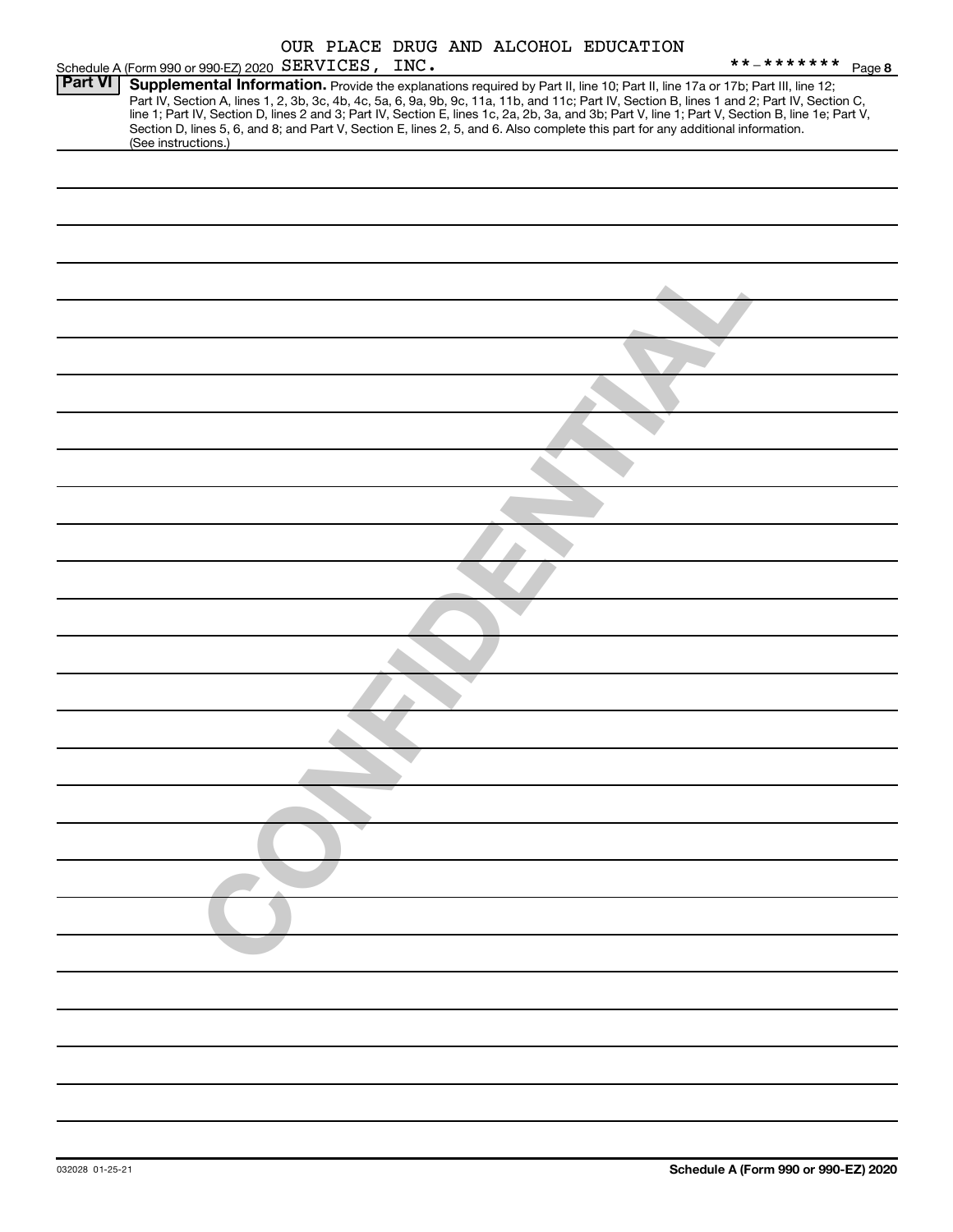|         |                                                        |                                                                             |  |                                                                                                                                                |  |                         | OMB No. 1545-0047                                  |
|---------|--------------------------------------------------------|-----------------------------------------------------------------------------|--|------------------------------------------------------------------------------------------------------------------------------------------------|--|-------------------------|----------------------------------------------------|
|         | <b>SCHEDULE D</b><br>(Form 990)                        |                                                                             |  | <b>Supplemental Financial Statements</b><br>Complete if the organization answered "Yes" on Form 990,                                           |  |                         |                                                    |
|         |                                                        |                                                                             |  | Part IV, line 6, 7, 8, 9, 10, 11a, 11b, 11c, 11d, 11e, 11f, 12a, or 12b.                                                                       |  |                         |                                                    |
|         | Department of the Treasury<br>Internal Revenue Service |                                                                             |  | Attach to Form 990.<br>Go to www.irs.gov/Form990 for instructions and the latest information.                                                  |  |                         | Open to Public<br>Inspection                       |
|         | Name of the organization                               | OUR PLACE DRUG AND ALCOHOL EDUCATION                                        |  |                                                                                                                                                |  |                         | <b>Employer identification number</b>              |
|         |                                                        | SERVICES, INC.                                                              |  |                                                                                                                                                |  |                         | **_*******                                         |
| Part I  |                                                        |                                                                             |  | Organizations Maintaining Donor Advised Funds or Other Similar Funds or Accounts. Complete if the                                              |  |                         |                                                    |
|         |                                                        | organization answered "Yes" on Form 990, Part IV, line 6.                   |  |                                                                                                                                                |  |                         |                                                    |
|         |                                                        |                                                                             |  | (a) Donor advised funds                                                                                                                        |  |                         | (b) Funds and other accounts                       |
| 1       |                                                        |                                                                             |  |                                                                                                                                                |  |                         |                                                    |
| 2       |                                                        | Aggregate value of contributions to (during year)                           |  |                                                                                                                                                |  |                         |                                                    |
| З       |                                                        |                                                                             |  |                                                                                                                                                |  |                         |                                                    |
| 4       |                                                        |                                                                             |  |                                                                                                                                                |  |                         |                                                    |
| 5       |                                                        |                                                                             |  | Did the organization inform all donors and donor advisors in writing that the assets held in donor advised funds                               |  |                         |                                                    |
|         |                                                        |                                                                             |  |                                                                                                                                                |  |                         | Yes<br><b>No</b>                                   |
| 6       |                                                        |                                                                             |  | Did the organization inform all grantees, donors, and donor advisors in writing that grant funds can be used only                              |  |                         |                                                    |
|         |                                                        |                                                                             |  | for charitable purposes and not for the benefit of the donor or donor advisor, or for any other purpose conferring                             |  |                         |                                                    |
|         | impermissible private benefit?                         |                                                                             |  |                                                                                                                                                |  |                         | Yes<br>No                                          |
| Part II |                                                        |                                                                             |  | Conservation Easements. Complete if the organization answered "Yes" on Form 990, Part IV, line 7.                                              |  |                         |                                                    |
| 1       |                                                        |                                                                             |  | Purpose(s) of conservation easements held by the organization (check all that apply).                                                          |  |                         |                                                    |
|         |                                                        | Preservation of land for public use (for example, recreation or education)  |  |                                                                                                                                                |  |                         | Preservation of a historically important land area |
|         |                                                        | Protection of natural habitat                                               |  | Preservation of a certified historic structure                                                                                                 |  |                         |                                                    |
|         |                                                        | Preservation of open space                                                  |  |                                                                                                                                                |  |                         |                                                    |
| 2       |                                                        |                                                                             |  | Complete lines 2a through 2d if the organization held a qualified conservation contribution in the form of a conservation easement on the last |  |                         |                                                    |
|         | day of the tax year.                                   |                                                                             |  |                                                                                                                                                |  |                         | Held at the End of the Tax Year                    |
|         |                                                        |                                                                             |  |                                                                                                                                                |  | 2a                      |                                                    |
| b       |                                                        |                                                                             |  |                                                                                                                                                |  | 2 <sub>b</sub>          |                                                    |
|         |                                                        |                                                                             |  | Number of conservation easements on a certified historic structure included in (a) manufacture of conservation                                 |  | 2c                      |                                                    |
|         |                                                        |                                                                             |  | d Number of conservation easements included in (c) acquired after 7/25/06, and not on a historic structure                                     |  |                         |                                                    |
|         |                                                        |                                                                             |  |                                                                                                                                                |  | 2d                      |                                                    |
| 3       |                                                        |                                                                             |  | Number of conservation easements modified, transferred, released, extinguished, or terminated by the organization during the tax               |  |                         |                                                    |
|         | year                                                   |                                                                             |  |                                                                                                                                                |  |                         |                                                    |
| 4       |                                                        | Number of states where property subject to conservation easement is located |  |                                                                                                                                                |  |                         |                                                    |
| 5       |                                                        | violations, and enforcement of the conservation easements it holds?         |  | Does the organization have a written policy regarding the periodic monitoring, inspection, handling of                                         |  |                         | Yes<br><b>No</b>                                   |
| 6       |                                                        |                                                                             |  |                                                                                                                                                |  |                         |                                                    |
|         |                                                        |                                                                             |  | Staff and volunteer hours devoted to monitoring, inspecting, handling of violations, and enforcing conservation easements during the year      |  |                         |                                                    |
| 7       |                                                        |                                                                             |  | Amount of expenses incurred in monitoring, inspecting, handling of violations, and enforcing conservation easements during the year            |  |                         |                                                    |
|         | ▶ \$                                                   |                                                                             |  |                                                                                                                                                |  |                         |                                                    |
| 8       |                                                        |                                                                             |  | Does each conservation easement reported on line 2(d) above satisfy the requirements of section 170(h)(4)(B)(i)                                |  |                         |                                                    |
|         |                                                        |                                                                             |  |                                                                                                                                                |  |                         | Yes<br>No                                          |
| 9       |                                                        |                                                                             |  | In Part XIII, describe how the organization reports conservation easements in its revenue and expense statement and                            |  |                         |                                                    |
|         |                                                        |                                                                             |  | balance sheet, and include, if applicable, the text of the footnote to the organization's financial statements that describes the              |  |                         |                                                    |
|         |                                                        | organization's accounting for conservation easements.                       |  |                                                                                                                                                |  |                         |                                                    |
|         | Part III                                               |                                                                             |  | Organizations Maintaining Collections of Art, Historical Treasures, or Other Similar Assets.                                                   |  |                         |                                                    |
|         |                                                        | Complete if the organization answered "Yes" on Form 990, Part IV, line 8.   |  |                                                                                                                                                |  |                         |                                                    |
|         |                                                        |                                                                             |  | 1a If the organization elected, as permitted under FASB ASC 958, not to report in its revenue statement and balance sheet works                |  |                         |                                                    |
|         |                                                        |                                                                             |  | of art, historical treasures, or other similar assets held for public exhibition, education, or research in furtherance of public              |  |                         |                                                    |
|         |                                                        |                                                                             |  | service, provide in Part XIII the text of the footnote to its financial statements that describes these items.                                 |  |                         |                                                    |
|         |                                                        |                                                                             |  | <b>b</b> If the organization elected, as permitted under FASB ASC 958, to report in its revenue statement and balance sheet works of           |  |                         |                                                    |
|         |                                                        |                                                                             |  | art, historical treasures, or other similar assets held for public exhibition, education, or research in furtherance of public service,        |  |                         |                                                    |
|         |                                                        | provide the following amounts relating to these items:                      |  |                                                                                                                                                |  |                         |                                                    |
|         |                                                        |                                                                             |  |                                                                                                                                                |  | -\$                     |                                                    |
|         |                                                        |                                                                             |  | (ii) Assets included in Form 990, Part X [11] Marson Marson Marson Marson Marson Marson Marson Marson Marson M                                 |  | - \$                    |                                                    |
| 2       |                                                        |                                                                             |  | If the organization received or held works of art, historical treasures, or other similar assets for financial gain, provide                   |  |                         |                                                    |
|         |                                                        |                                                                             |  | the following amounts required to be reported under FASB ASC 958 relating to these items:                                                      |  |                         |                                                    |
| а       |                                                        |                                                                             |  |                                                                                                                                                |  | -\$                     |                                                    |
|         |                                                        |                                                                             |  |                                                                                                                                                |  | $\blacktriangleright$ s |                                                    |
|         |                                                        | LHA For Paperwork Reduction Act Notice, see the Instructions for Form 990.  |  |                                                                                                                                                |  |                         | Schedule D (Form 990) 2020                         |

032051 12-01-20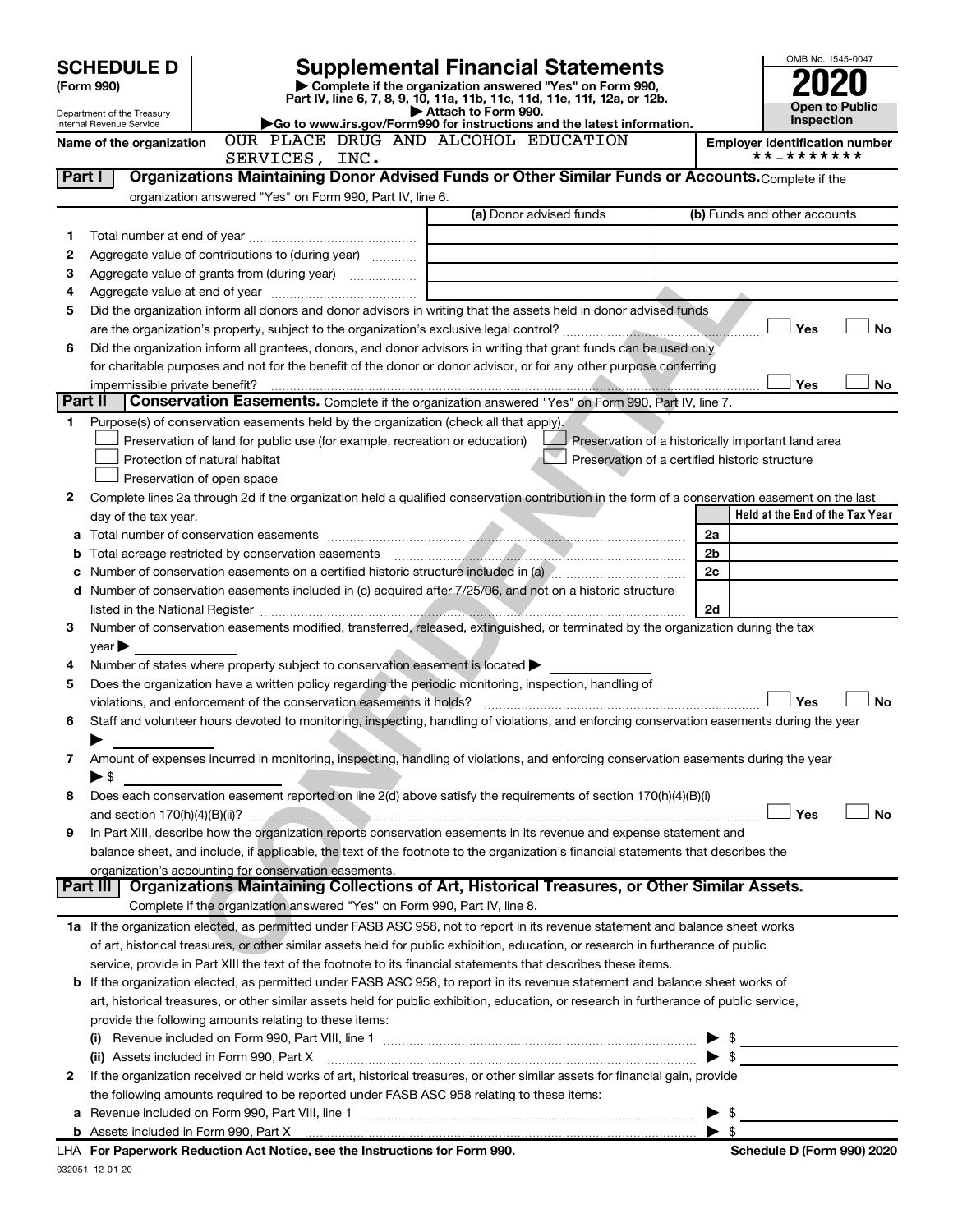|               |                                                                                                                                                                                                                                | OUR PLACE DRUG AND ALCOHOL EDUCATION |                    |                |                                                                                                                                                                                                                               |                                         |                     |           |
|---------------|--------------------------------------------------------------------------------------------------------------------------------------------------------------------------------------------------------------------------------|--------------------------------------|--------------------|----------------|-------------------------------------------------------------------------------------------------------------------------------------------------------------------------------------------------------------------------------|-----------------------------------------|---------------------|-----------|
|               | Schedule D (Form 990) 2020                                                                                                                                                                                                     | SERVICES, INC.                       |                    |                |                                                                                                                                                                                                                               |                                         | **_*******          | Page 2    |
| Part III      | Organizations Maintaining Collections of Art, Historical Treasures, or Other Similar Assets (continued)                                                                                                                        |                                      |                    |                |                                                                                                                                                                                                                               |                                         |                     |           |
| 3             | Using the organization's acquisition, accession, and other records, check any of the following that make significant use of its                                                                                                |                                      |                    |                |                                                                                                                                                                                                                               |                                         |                     |           |
|               | collection items (check all that apply):                                                                                                                                                                                       |                                      |                    |                |                                                                                                                                                                                                                               |                                         |                     |           |
| a             | Public exhibition                                                                                                                                                                                                              |                                      | d                  |                | Loan or exchange program                                                                                                                                                                                                      |                                         |                     |           |
| b             | Scholarly research                                                                                                                                                                                                             |                                      | е                  |                | Other and the contract of the contract of the contract of the contract of the contract of the contract of the contract of the contract of the contract of the contract of the contract of the contract of the contract of the |                                         |                     |           |
| c             | Preservation for future generations                                                                                                                                                                                            |                                      |                    |                |                                                                                                                                                                                                                               |                                         |                     |           |
|               | Provide a description of the organization's collections and explain how they further the organization's exempt purpose in Part XIII.                                                                                           |                                      |                    |                |                                                                                                                                                                                                                               |                                         |                     |           |
| 5             | During the year, did the organization solicit or receive donations of art, historical treasures, or other similar assets                                                                                                       |                                      |                    |                |                                                                                                                                                                                                                               |                                         |                     |           |
|               |                                                                                                                                                                                                                                |                                      |                    |                |                                                                                                                                                                                                                               |                                         | Yes                 | No        |
|               | Part IV<br><b>Escrow and Custodial Arrangements.</b> Complete if the organization answered "Yes" on Form 990, Part IV, line 9, or                                                                                              |                                      |                    |                |                                                                                                                                                                                                                               |                                         |                     |           |
|               | reported an amount on Form 990, Part X, line 21.                                                                                                                                                                               |                                      |                    |                |                                                                                                                                                                                                                               |                                         |                     |           |
|               | 1a Is the organization an agent, trustee, custodian or other intermediary for contributions or other assets not included                                                                                                       |                                      |                    |                |                                                                                                                                                                                                                               |                                         |                     |           |
|               |                                                                                                                                                                                                                                |                                      |                    |                |                                                                                                                                                                                                                               |                                         | Yes                 | <b>No</b> |
|               | b If "Yes," explain the arrangement in Part XIII and complete the following table:                                                                                                                                             |                                      |                    |                |                                                                                                                                                                                                                               |                                         |                     |           |
|               |                                                                                                                                                                                                                                |                                      |                    |                |                                                                                                                                                                                                                               |                                         | Amount              |           |
|               | c Beginning balance measurements and the contract of the contract of the contract of the contract of the contract of the contract of the contract of the contract of the contract of the contract of the contract of the contr |                                      |                    |                |                                                                                                                                                                                                                               | 1 <sub>c</sub>                          |                     |           |
|               |                                                                                                                                                                                                                                |                                      |                    |                |                                                                                                                                                                                                                               | 1d                                      |                     |           |
|               | e Distributions during the year measurements and contained a contact the contact of the contact of the contact of the contact of the contact of the contact of the contact of the contact of the contact of the contact of the |                                      |                    |                |                                                                                                                                                                                                                               | 1e                                      |                     |           |
| Ť.            |                                                                                                                                                                                                                                |                                      |                    |                |                                                                                                                                                                                                                               | 1f                                      |                     |           |
|               | 2a Did the organization include an amount on Form 990, Part X, line 21, for escrow or custodial account liability?                                                                                                             |                                      |                    |                |                                                                                                                                                                                                                               |                                         | Yes                 | No        |
|               | b If "Yes," explain the arrangement in Part XIII. Check here if the explanation has been provided on Part XIII                                                                                                                 |                                      |                    |                |                                                                                                                                                                                                                               |                                         |                     |           |
| <b>Part V</b> | <b>Endowment Funds.</b> Complete if the organization answered "Yes" on Form 990, Part IV, line 10.                                                                                                                             |                                      |                    |                |                                                                                                                                                                                                                               |                                         |                     |           |
|               |                                                                                                                                                                                                                                | (a) Current year                     |                    | (b) Prior year |                                                                                                                                                                                                                               | (c) Two years back (d) Three years back | (e) Four years back |           |
|               | 1a Beginning of year balance                                                                                                                                                                                                   |                                      |                    |                |                                                                                                                                                                                                                               |                                         |                     |           |
|               |                                                                                                                                                                                                                                |                                      |                    |                |                                                                                                                                                                                                                               |                                         |                     |           |
|               | Net investment earnings, gains, and losses                                                                                                                                                                                     |                                      |                    |                |                                                                                                                                                                                                                               |                                         |                     |           |
|               |                                                                                                                                                                                                                                |                                      |                    |                |                                                                                                                                                                                                                               |                                         |                     |           |
|               | e Other expenditures for facilities                                                                                                                                                                                            |                                      |                    |                |                                                                                                                                                                                                                               |                                         |                     |           |
|               |                                                                                                                                                                                                                                |                                      |                    |                |                                                                                                                                                                                                                               |                                         |                     |           |
|               |                                                                                                                                                                                                                                |                                      |                    |                |                                                                                                                                                                                                                               |                                         |                     |           |
| g             |                                                                                                                                                                                                                                |                                      |                    |                |                                                                                                                                                                                                                               |                                         |                     |           |
| 2             | Provide the estimated percentage of the current year end balance (line 1g, column (a)) held as:                                                                                                                                |                                      |                    |                |                                                                                                                                                                                                                               |                                         |                     |           |
| a             | Board designated or quasi-endowment                                                                                                                                                                                            |                                      | %                  |                |                                                                                                                                                                                                                               |                                         |                     |           |
|               | Permanent endowment                                                                                                                                                                                                            | %                                    |                    |                |                                                                                                                                                                                                                               |                                         |                     |           |
|               | <b>c</b> Term endowment $\blacktriangleright$                                                                                                                                                                                  | %                                    |                    |                |                                                                                                                                                                                                                               |                                         |                     |           |
|               | The percentages on lines 2a, 2b, and 2c should equal 100%.                                                                                                                                                                     |                                      |                    |                |                                                                                                                                                                                                                               |                                         |                     |           |
|               | 3a Are there endowment funds not in the possession of the organization that are held and administered for the organization                                                                                                     |                                      |                    |                |                                                                                                                                                                                                                               |                                         |                     |           |
|               | by:                                                                                                                                                                                                                            |                                      |                    |                |                                                                                                                                                                                                                               |                                         |                     | Yes<br>No |
|               | (i)                                                                                                                                                                                                                            |                                      |                    |                |                                                                                                                                                                                                                               |                                         | 3a(i)               |           |
|               |                                                                                                                                                                                                                                |                                      |                    |                |                                                                                                                                                                                                                               |                                         | 3a(ii)              |           |
|               |                                                                                                                                                                                                                                |                                      |                    |                |                                                                                                                                                                                                                               |                                         | 3b                  |           |
| 4             | Describe in Part XIII the intended uses of the organization's endowment funds.                                                                                                                                                 |                                      |                    |                |                                                                                                                                                                                                                               |                                         |                     |           |
|               | Land, Buildings, and Equipment.<br><b>Part VI</b>                                                                                                                                                                              |                                      |                    |                |                                                                                                                                                                                                                               |                                         |                     |           |
|               | Complete if the organization answered "Yes" on Form 990, Part IV, line 11a. See Form 990, Part X, line 10.                                                                                                                     |                                      |                    |                |                                                                                                                                                                                                                               |                                         |                     |           |
|               | Description of property                                                                                                                                                                                                        |                                      | (a) Cost or other  |                | (b) Cost or other                                                                                                                                                                                                             | (c) Accumulated                         | (d) Book value      |           |
|               |                                                                                                                                                                                                                                |                                      | basis (investment) |                | basis (other)                                                                                                                                                                                                                 | depreciation                            |                     |           |
|               |                                                                                                                                                                                                                                |                                      |                    |                |                                                                                                                                                                                                                               | 100, 788.                               |                     | 170,079.  |
|               |                                                                                                                                                                                                                                |                                      |                    |                | 270,867.                                                                                                                                                                                                                      |                                         |                     |           |
|               |                                                                                                                                                                                                                                |                                      |                    |                |                                                                                                                                                                                                                               |                                         |                     | 1,639.    |
|               |                                                                                                                                                                                                                                |                                      |                    |                | 9,542.                                                                                                                                                                                                                        | 7,903.                                  |                     |           |
|               |                                                                                                                                                                                                                                |                                      |                    |                |                                                                                                                                                                                                                               |                                         |                     | 171,718.  |
|               | Total. Add lines 1a through 1e. (Column (d) must equal Form 990, Part X, column (B), line 10c.)                                                                                                                                |                                      |                    |                |                                                                                                                                                                                                                               |                                         |                     |           |

**Schedule D (Form 990) 2020**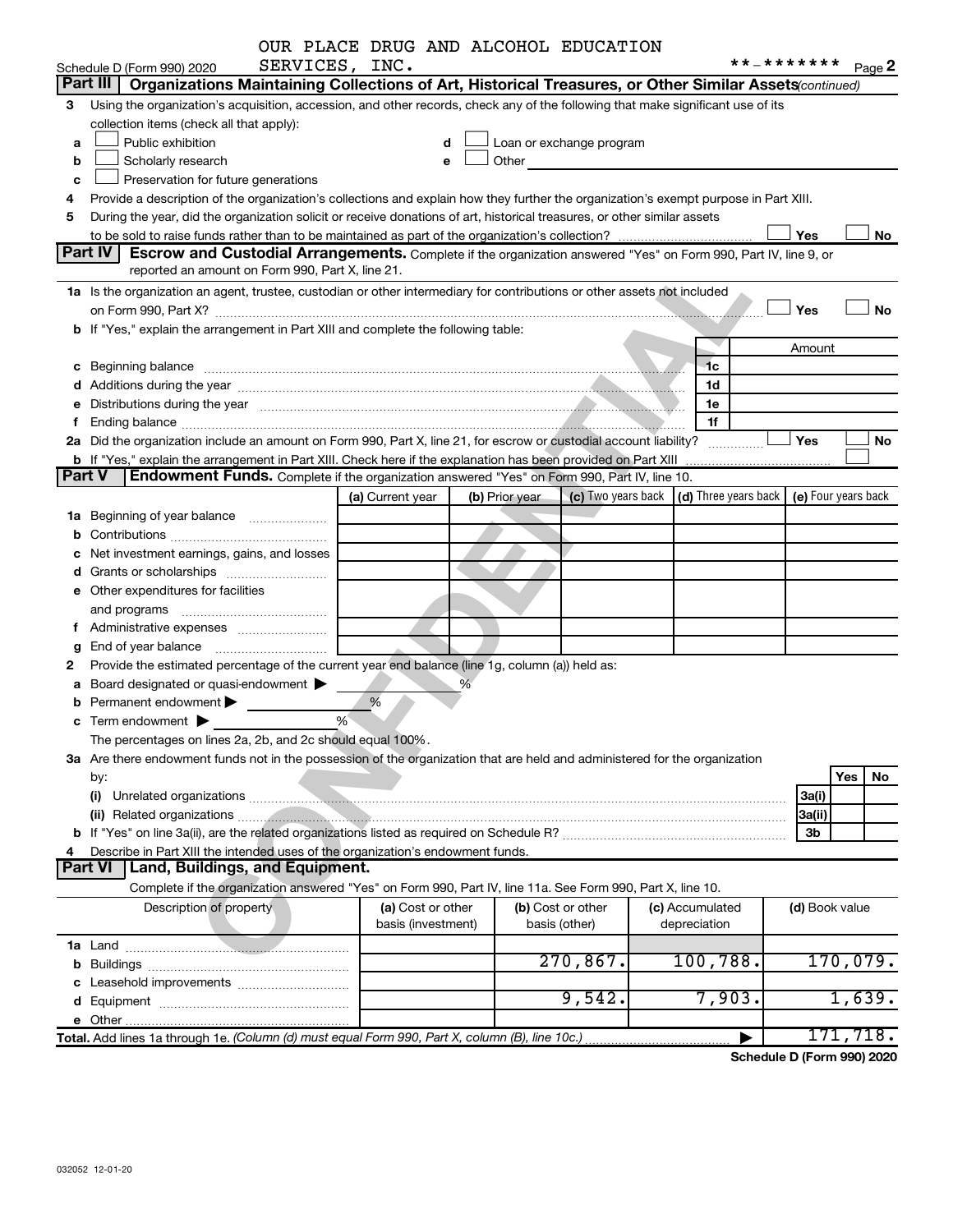|  |  | OUR PLACE DRUG AND ALCOHOL EDUCATION |
|--|--|--------------------------------------|
|  |  |                                      |

|                  | Schedule D (Form 990) 2020                                           | SERVICES, INC.               |                 |                                                                                                                                                      | **_*******     | Page 3 |
|------------------|----------------------------------------------------------------------|------------------------------|-----------------|------------------------------------------------------------------------------------------------------------------------------------------------------|----------------|--------|
| <b>Part VIII</b> | <b>Investments - Other Securities.</b>                               |                              |                 |                                                                                                                                                      |                |        |
|                  |                                                                      |                              |                 | Complete if the organization answered "Yes" on Form 990, Part IV, line 11b. See Form 990, Part X, line 12.                                           |                |        |
|                  | (a) Description of security or category (including name of security) |                              | (b) Book value  | (c) Method of valuation: Cost or end-of-year market value                                                                                            |                |        |
|                  | (1) Financial derivatives                                            |                              |                 |                                                                                                                                                      |                |        |
|                  |                                                                      |                              |                 |                                                                                                                                                      |                |        |
|                  |                                                                      |                              |                 |                                                                                                                                                      |                |        |
| (3) Other        |                                                                      |                              |                 |                                                                                                                                                      |                |        |
| (A)              |                                                                      |                              |                 |                                                                                                                                                      |                |        |
| (B)              |                                                                      |                              |                 |                                                                                                                                                      |                |        |
| (C)              |                                                                      |                              |                 |                                                                                                                                                      |                |        |
| (D)              |                                                                      |                              |                 |                                                                                                                                                      |                |        |
| (E)              |                                                                      |                              |                 |                                                                                                                                                      |                |        |
| (F)              |                                                                      |                              |                 |                                                                                                                                                      |                |        |
| (G)              |                                                                      |                              |                 |                                                                                                                                                      |                |        |
| (H)              |                                                                      |                              |                 |                                                                                                                                                      |                |        |
|                  | Total. (Col. (b) must equal Form 990, Part X, col. (B) line 12.)     |                              |                 |                                                                                                                                                      |                |        |
|                  | Part VIII Investments - Program Related.                             |                              |                 |                                                                                                                                                      |                |        |
|                  |                                                                      |                              |                 | Complete if the organization answered "Yes" on Form 990, Part IV, line 11c. See Form 990, Part X, line 13.                                           |                |        |
|                  | (a) Description of investment                                        |                              | (b) Book value  | (c) Method of valuation: Cost or end-of-year market value                                                                                            |                |        |
| (1)              |                                                                      |                              |                 |                                                                                                                                                      |                |        |
| (2)              |                                                                      |                              |                 |                                                                                                                                                      |                |        |
| (3)              |                                                                      |                              |                 |                                                                                                                                                      |                |        |
| (4)              |                                                                      |                              |                 |                                                                                                                                                      |                |        |
| (5)              |                                                                      |                              |                 |                                                                                                                                                      |                |        |
|                  |                                                                      |                              |                 |                                                                                                                                                      |                |        |
| (6)              |                                                                      |                              |                 |                                                                                                                                                      |                |        |
| (7)              |                                                                      |                              |                 |                                                                                                                                                      |                |        |
| (8)              |                                                                      |                              |                 |                                                                                                                                                      |                |        |
| (9)              |                                                                      |                              |                 |                                                                                                                                                      |                |        |
|                  | Total. (Col. (b) must equal Form 990, Part X, col. (B) line 13.)     |                              |                 |                                                                                                                                                      |                |        |
| Part IX          | <b>Other Assets.</b>                                                 |                              |                 |                                                                                                                                                      |                |        |
|                  |                                                                      |                              |                 | Complete if the organization answered "Yes" on Form 990, Part IV, line 11d. See Form 990, Part X, line 15.                                           |                |        |
|                  |                                                                      |                              | (a) Description |                                                                                                                                                      | (b) Book value |        |
| (1)              |                                                                      |                              |                 |                                                                                                                                                      |                |        |
| (2)              |                                                                      |                              |                 |                                                                                                                                                      |                |        |
| (3)              |                                                                      |                              |                 |                                                                                                                                                      |                |        |
| (4)              |                                                                      |                              |                 |                                                                                                                                                      |                |        |
| (5)              |                                                                      |                              |                 |                                                                                                                                                      |                |        |
| (6)              |                                                                      |                              |                 |                                                                                                                                                      |                |        |
| (7)              |                                                                      |                              |                 |                                                                                                                                                      |                |        |
| (8)              |                                                                      |                              |                 |                                                                                                                                                      |                |        |
| (9)              |                                                                      |                              |                 |                                                                                                                                                      |                |        |
|                  | Total. (Column (b) must equal Form 990, Part X, col. (B) line 15.)   |                              |                 |                                                                                                                                                      |                |        |
| Part X           | <b>Other Liabilities.</b>                                            |                              |                 |                                                                                                                                                      |                |        |
|                  |                                                                      |                              |                 | Complete if the organization answered "Yes" on Form 990, Part IV, line 11e or 11f. See Form 990, Part X, line 25.                                    |                |        |
| <u>1.</u>        |                                                                      | (a) Description of liability |                 |                                                                                                                                                      | (b) Book value |        |
|                  | (1) Federal income taxes                                             |                              |                 |                                                                                                                                                      |                |        |
| (2)              | PAYROLL PROTECTION PROGRAM (PPP)                                     |                              |                 |                                                                                                                                                      |                |        |
|                  | REFUNDABLE ADVANCE                                                   |                              |                 |                                                                                                                                                      | 134,060.       |        |
| (3)              |                                                                      |                              |                 |                                                                                                                                                      |                |        |
| (4)              |                                                                      |                              |                 |                                                                                                                                                      |                |        |
| (5)              |                                                                      |                              |                 |                                                                                                                                                      |                |        |
| (6)              |                                                                      |                              |                 |                                                                                                                                                      |                |        |
| (7)              |                                                                      |                              |                 |                                                                                                                                                      |                |        |
| (8)              |                                                                      |                              |                 |                                                                                                                                                      |                |        |
| (9)              |                                                                      |                              |                 |                                                                                                                                                      |                |        |
|                  |                                                                      |                              |                 |                                                                                                                                                      | 134,060.       |        |
|                  |                                                                      |                              |                 | 2. Liability for uncertain tax positions. In Part XIII, provide the text of the footnote to the organization's financial statements that reports the |                |        |

Liability for uncertain tax positions. In Part XIII, provide the text of the footnote to the organization's financial statements that reports the organization's liability for uncertain tax positions under FASB ASC 740. Check here if the text of the footnote has been provided in Part XIII ...  $\fbox{\bf X}$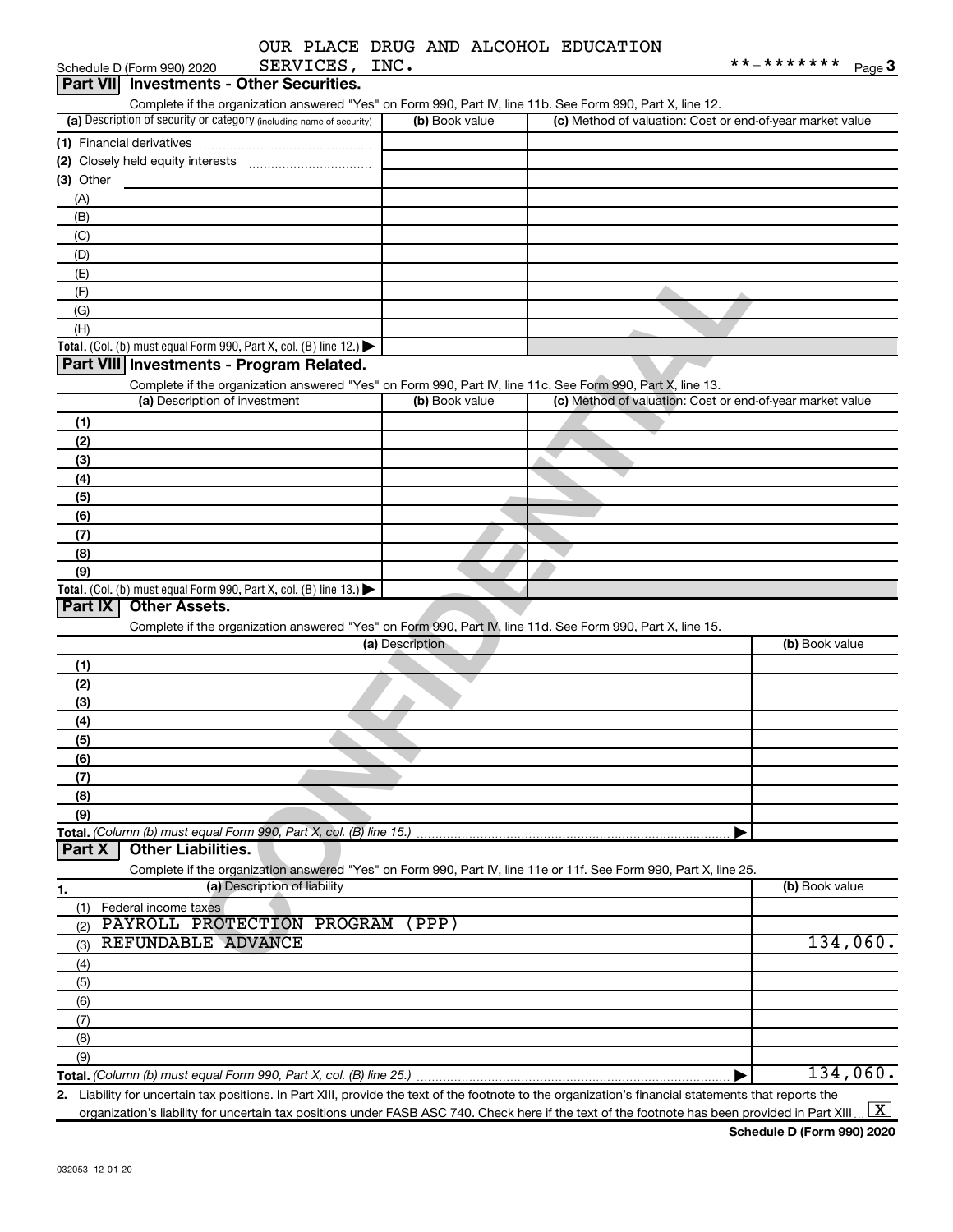|                | OUR PLACE DRUG AND ALCOHOL EDUCATION                                                                                                                           |                |                |         |           |
|----------------|----------------------------------------------------------------------------------------------------------------------------------------------------------------|----------------|----------------|---------|-----------|
|                | SERVICES, INC.<br>Schedule D (Form 990) 2020                                                                                                                   |                | **_*******     |         | Page 4    |
| <b>Part XI</b> | Reconciliation of Revenue per Audited Financial Statements With Revenue per Return.                                                                            |                |                |         |           |
|                | Complete if the organization answered "Yes" on Form 990, Part IV, line 12a.                                                                                    |                |                |         |           |
| 1.             | Total revenue, gains, and other support per audited financial statements                                                                                       |                | $\blacksquare$ |         | 784,318.  |
| 2              | Amounts included on line 1 but not on Form 990, Part VIII, line 12:                                                                                            |                |                |         |           |
| а              |                                                                                                                                                                | 2a             |                |         |           |
| b              |                                                                                                                                                                | 2 <sub>b</sub> |                |         |           |
|                |                                                                                                                                                                | 2 <sub>c</sub> |                |         |           |
| d              |                                                                                                                                                                | 2d             |                |         |           |
| е              | Add lines 2a through 2d                                                                                                                                        |                | 2e             |         |           |
| з              |                                                                                                                                                                |                | 3              | 784,318 |           |
|                | Amounts included on Form 990, Part VIII, line 12, but not on line 1:                                                                                           |                |                |         |           |
|                |                                                                                                                                                                | 4a             |                |         |           |
| b              |                                                                                                                                                                | 4b             |                |         |           |
|                | c Add lines 4a and 4b                                                                                                                                          |                | 4c             |         |           |
|                | Total revenue. Add lines 3 and 4c. (This must equal Form 990, Part I, line 12.)                                                                                |                | 5              |         | 784,318   |
|                | Part XII Reconciliation of Expenses per Audited Financial Statements With Expenses per Return.                                                                 |                |                |         |           |
|                | Complete if the organization answered "Yes" on Form 990, Part IV, line 12a.                                                                                    |                |                |         |           |
| 1.             |                                                                                                                                                                |                | 1.             |         | 870, 325. |
| 2              | Amounts included on line 1 but not on Form 990, Part IX, line 25:                                                                                              |                |                |         |           |
| а              |                                                                                                                                                                | 2a             |                |         |           |
| b              |                                                                                                                                                                | 2 <sub>b</sub> |                |         |           |
|                |                                                                                                                                                                | 2 <sub>c</sub> |                |         |           |
|                |                                                                                                                                                                | 2d             |                |         |           |
| е              | Add lines 2a through 2d                                                                                                                                        |                | 2e             |         |           |
| з              |                                                                                                                                                                |                | 3              | 870,325 |           |
|                | Amounts included on Form 990, Part IX, line 25, but not on line 1:                                                                                             |                |                |         |           |
| а              | Investment expenses not included on Form 990, Part VIII, line 7b [1000100010001001001001001001001010                                                           | 4a             |                |         |           |
|                |                                                                                                                                                                | 4b             |                |         |           |
|                | c Add lines 4a and 4b                                                                                                                                          |                | 4с             |         |           |
|                |                                                                                                                                                                |                | 5              |         | 870, 325. |
|                | Part XIII Supplemental Information.                                                                                                                            |                |                |         |           |
|                | Provide the descriptions required for Part II, lines 3, 5, and 9; Part III, lines 1a and 4; Part IV, lines 1b and 2b; Part V, line 4; Part X, line 2; Part XI, |                |                |         |           |
|                | lines 2d and 4b; and Part XII, lines 2d and 4b. Also complete this part to provide any additional information.                                                 |                |                |         |           |
|                |                                                                                                                                                                |                |                |         |           |
|                |                                                                                                                                                                |                |                |         |           |
|                | PART X, LINE 2:                                                                                                                                                |                |                |         |           |
|                |                                                                                                                                                                |                |                |         |           |
|                | THE ORGANIZATION QUALIFIES AS A TAX EXEMPT ORGANIZATION UNDER SECTION                                                                                          |                |                |         |           |
|                | $501(C)(3)$ OF THE INTERNAL REVENUE CODE AND, ACCORDINGLY, NO PROVISION FOR                                                                                    |                |                |         |           |
|                | FEDERAL AND STATE INCOME TAXES HAS BEEN MADE IN THESE STATEMENTS.                                                                                              |                |                |         |           |
|                |                                                                                                                                                                |                |                |         |           |
|                | THE ORGANIZATION'S ACCOUNTING POLICY PROVIDES THAT A TAX EXPENSE/BENEFIT                                                                                       |                |                |         |           |
|                |                                                                                                                                                                |                |                |         |           |
|                | FROM AN UNCERTAIN TAX POSITION MAY BE RECOGNIZED WHEN IT IS MORE LIKELY                                                                                        |                |                |         |           |

#### PART X, LINE 2:

THE ORGANIZATION'S ACCOUNTING POLICY PROVIDES THAT A TAX EXPENSE/BENEFIT FROM AN UNCERTAIN TAX POSITION MAY BE RECOGNIZED WHEN IT IS MORE LIKELY THAN NOT THAT THE POSITION WILL BE SUSTAINED UPON EXAMINATION, INCLUDING RESOLUTIONS OF ANY RELATED APPEALS OR LITIGATION PROCESSES, BASED ON THE TECHNICAL MERITS. THE ORGANIZATION HAS NO UNCERTAIN TAX POSITIONS RESULTING IN AN ACCRUAL OF TAX EXPENSE OR BENEFIT.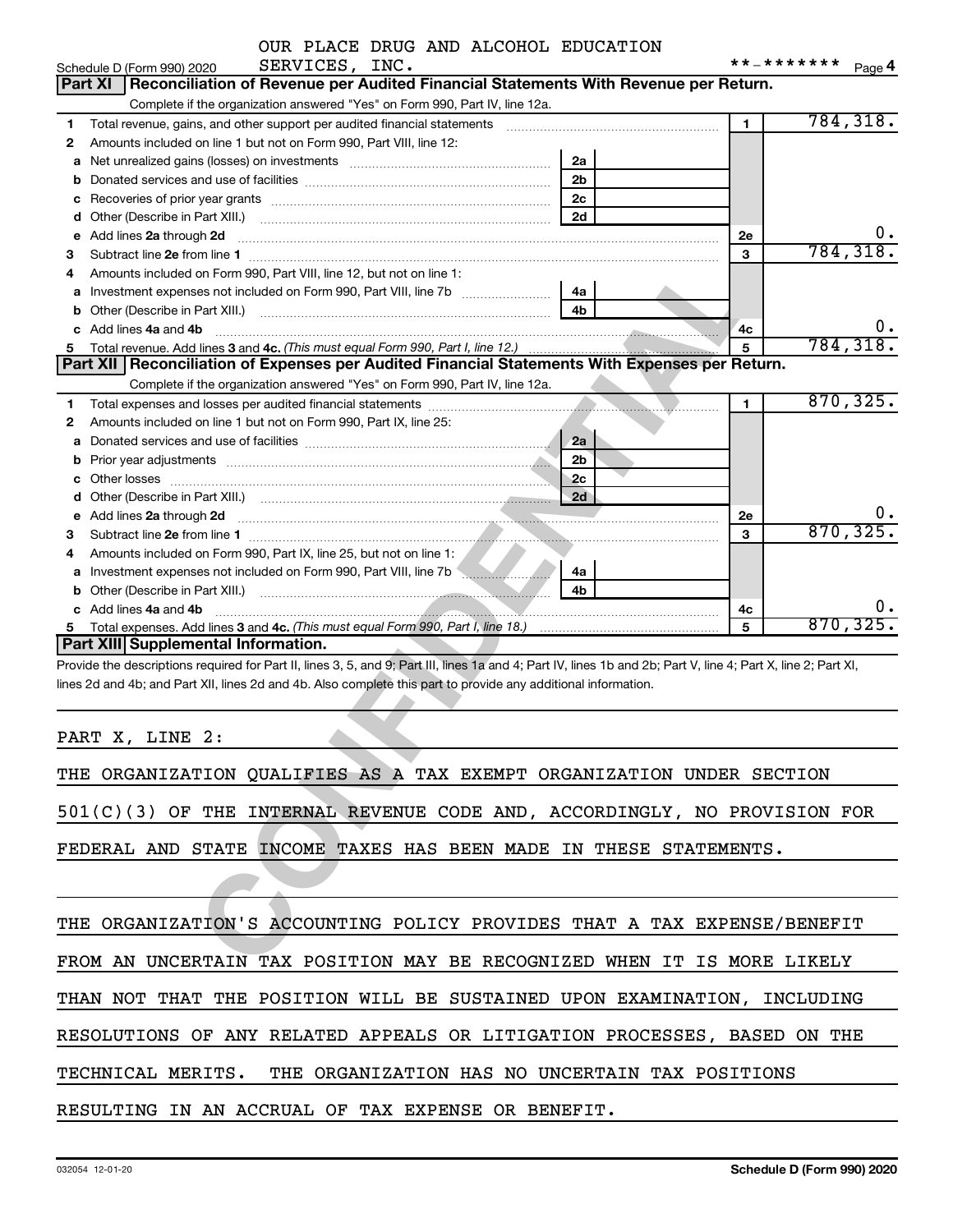|                                                                                               | SERVICES, INC. |  | OUR PLACE DRUG AND ALCOHOL EDUCATION | **_*******    Page 5 |
|-----------------------------------------------------------------------------------------------|----------------|--|--------------------------------------|----------------------|
| Schedule D (Form 990) 2020 SERVICES,<br><b>Part XIII Supplemental Information</b> (continued) |                |  |                                      |                      |
|                                                                                               |                |  |                                      |                      |
|                                                                                               |                |  |                                      |                      |
|                                                                                               |                |  |                                      |                      |
|                                                                                               |                |  |                                      |                      |
|                                                                                               |                |  |                                      |                      |
|                                                                                               |                |  |                                      |                      |
|                                                                                               |                |  |                                      |                      |
|                                                                                               |                |  |                                      |                      |
|                                                                                               |                |  |                                      |                      |
|                                                                                               |                |  |                                      |                      |
|                                                                                               |                |  |                                      |                      |
|                                                                                               |                |  |                                      |                      |
|                                                                                               |                |  |                                      |                      |
|                                                                                               |                |  |                                      |                      |
|                                                                                               |                |  |                                      |                      |
|                                                                                               |                |  |                                      |                      |
|                                                                                               |                |  |                                      |                      |
|                                                                                               |                |  |                                      |                      |
|                                                                                               |                |  |                                      |                      |
|                                                                                               |                |  |                                      |                      |
|                                                                                               |                |  |                                      |                      |
|                                                                                               |                |  |                                      |                      |
|                                                                                               |                |  |                                      |                      |
|                                                                                               |                |  |                                      |                      |
|                                                                                               |                |  |                                      |                      |
|                                                                                               |                |  |                                      |                      |
|                                                                                               |                |  |                                      |                      |
|                                                                                               |                |  |                                      |                      |
|                                                                                               |                |  |                                      |                      |
|                                                                                               |                |  |                                      |                      |
|                                                                                               |                |  |                                      |                      |
|                                                                                               |                |  |                                      |                      |
|                                                                                               |                |  |                                      |                      |
|                                                                                               |                |  |                                      |                      |
|                                                                                               |                |  |                                      |                      |
|                                                                                               |                |  |                                      |                      |
|                                                                                               |                |  |                                      |                      |
|                                                                                               |                |  |                                      |                      |
|                                                                                               |                |  |                                      |                      |
|                                                                                               |                |  |                                      |                      |
|                                                                                               |                |  |                                      |                      |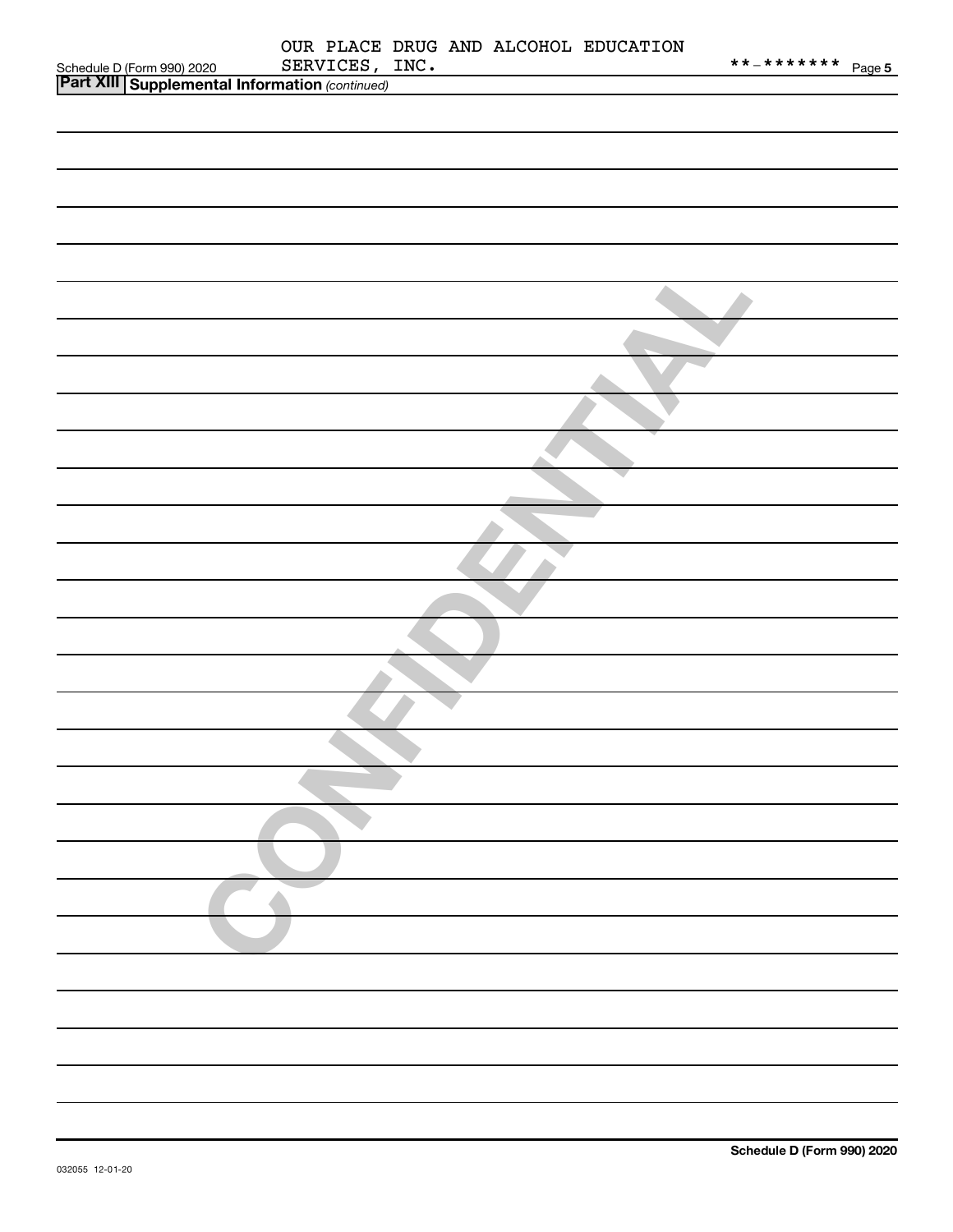**(Form 990 or 990-EZ)**

**Complete to provide information for responses to specific questions on Form 990 or 990-EZ or to provide any additional information. | Attach to Form 990 or 990-EZ. SCHEDULE O Supplemental Information to Form 990 or 990-EZ 2020**<br>(Form 990 or 990-EZ) Complete to provide information for responses to specific questions on

Department of the Treasury Internal Revenue Service Name of the organization

**| Go to www.irs.gov/Form990 for the latest information.** OUR PLACE DRUG AND ALCOHOL EDUCATION

**Open to Public Inspection**

OMB No. 1545-0047

**Employer identification number**<br>\*\*\_\*\*\*\*\*\*\*

#### FORM 990, PART VI, SECTION B, LINE 11B:

SERVICES, INC.

FORM 990 IS REVIEWED BY THE BOARD OF DIRECTORS AND EXECUTIVE DIRECTOR

BEFORE FILING WITH THE IRS.

FORM 990, PART VI, SECTION B, LINE 12C:

NEW BOARD MEMBERS SIGN CONFLICT OF INTEREST STATEMENTS AND ARE ASKED ABOUT

CHANGES EACH YEAR.

FORM 990, PART VI, SECTION B, LINE 15A:

SALARIES FOR THE EXECUTIVE DIRECTOR AND OTHER EMPLOYEES ARE REVIEWED AND

APPROVED BY THE BOARD OF DIRECTORS ANNUALLY.

FORM 990, PART VI, SECTION C, LINE 19:

**EXAMPLE THE READ ONE ASSESS AND AREA SERVED ONE ASSESS STON CONFILICT OF INTEREST STATEMENTS AND ARE ASKLY YEAR.**<br>
YEAR.<br>
THE EXECUTIVE DIRECTOR AND OTHER EMPLOYEES ARE REVIEW THE BOARD OF DIRECTORS ANNUALLY.<br>
THE BOARD O THE ORGANIZATION MAKES ITS GOVERNING DOCUMENTS AND AUDITED FINANCIAL

STATEMENTS AVAILABLE UPON REQUEST.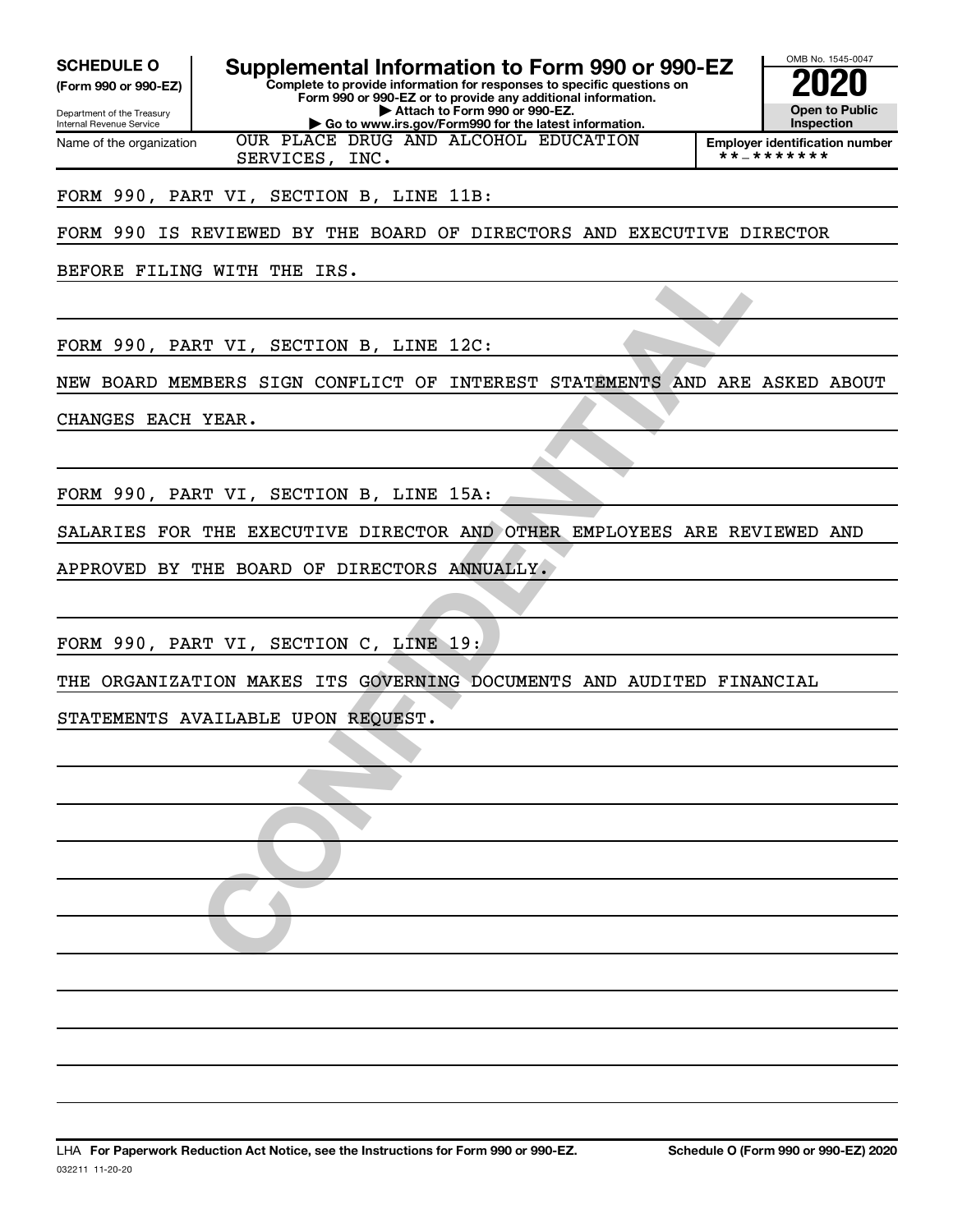

Jones, Nale & Mattingly PLC

OUR PLACE DRUG AND ALCOHOL EDUCATION SERVICES, INC. 400 EAST SPRING ST NEW ALBANY, IN 47150

DEAR MERIBETH:

LACE DRUG AND ALCOHOL EDUCATION<br>
CES, INC.<br>
LEANY, IN 47150<br>
MERIBETH:<br>
LEANY, IN 47150<br>
MERIBETH:<br>
CONFIT ANNUAL REPORT, THE REPORT SHOULD BE SIGNED, DATED<br>
AND FORM NP-20:<br>
NA FORM NP-20:<br>
NDIANA DEPARTMENT OF REVENUE<br>
T WE HAVE PREPARED AND ENCLOSED YOUR 2020 INDIANA FORM NP-20, NONPROFIT ANNUAL REPORT. THE REPORT SHOULD BE SIGNED, DATED, AND MAILED AS INDICATED.

INDIANA FORM NP-20:

THE INDIANA FORM NP-20 SHOULD BE MAILED AS SOON AS POSSIBLE TO:

> INDIANA DEPARTMENT OF REVENUE TAX ADMINISTRATION P.O. BOX 6481 INDIANAPOLIS, INDIANA 46206-6481

NO PAYMENT IS REQUIRED.

THE REPORT SHOULD BE SIGNED AND DATED BY THE AUTHORIZED INDIVIDUAL(S).

A COPY OF THE RETURN IS ENCLOSED FOR YOUR FILES. WE SUGGEST THAT YOU RETAIN THIS COPY INDEFINITELY.

SINCERELY,

JONATHON D. EADE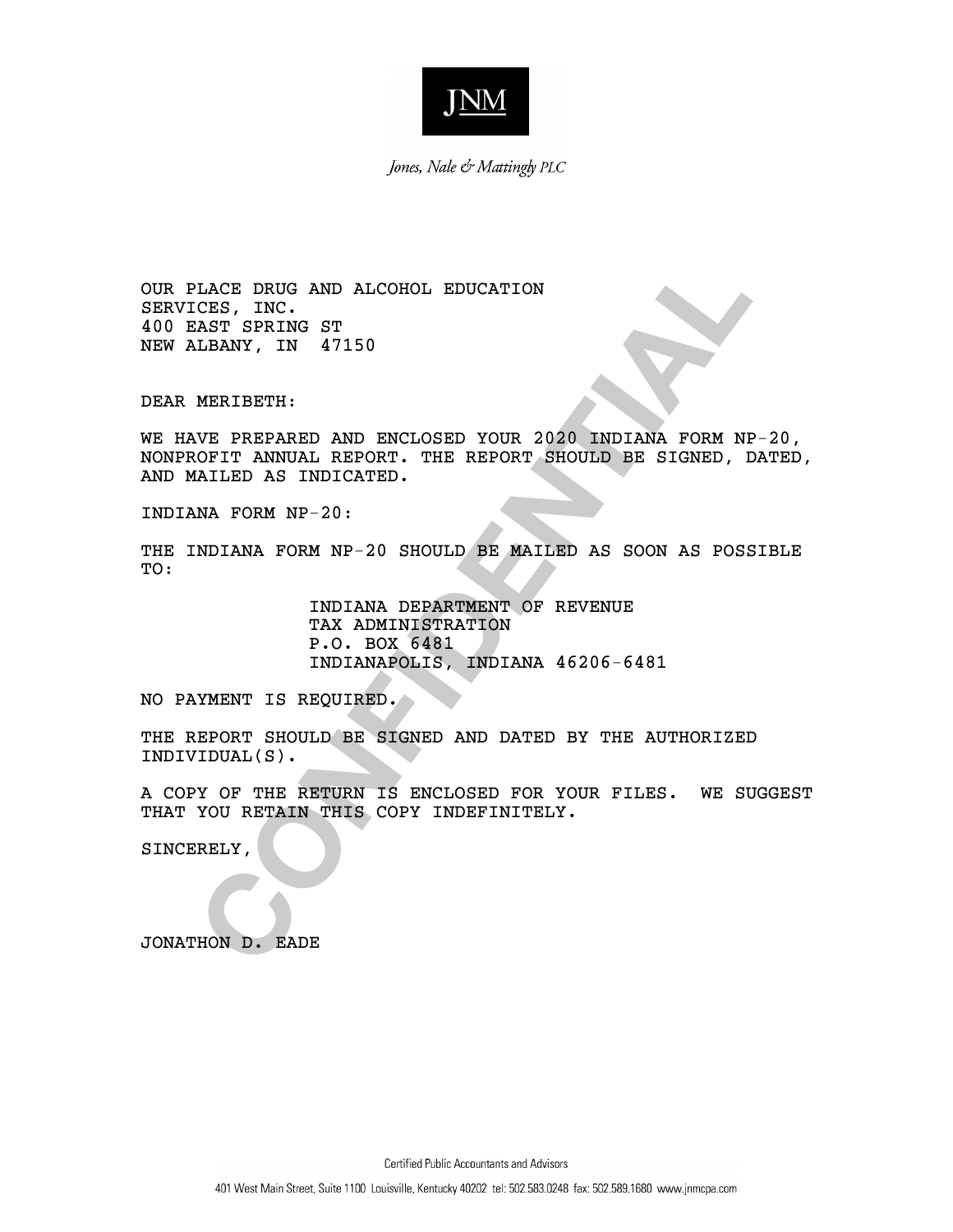| <b>NP-20</b><br>State Form 51062<br>(R11 / 8.20)                                                                                                                                                                                                                                |          | <b>Indiana Department of Revenue</b><br><b>Indiana Nonprofit Organization's Annual Report</b><br>For the Calendar Year or Fiscal Year |                                                                                                                                                                                                                   |
|---------------------------------------------------------------------------------------------------------------------------------------------------------------------------------------------------------------------------------------------------------------------------------|----------|---------------------------------------------------------------------------------------------------------------------------------------|-------------------------------------------------------------------------------------------------------------------------------------------------------------------------------------------------------------------|
| <b>Beginning</b>                                                                                                                                                                                                                                                                | 01<br>07 | 2020<br>and Ending $\sqrt{06}$                                                                                                        | 30<br>2021                                                                                                                                                                                                        |
| Place "X" in box if: Change of Address                                                                                                                                                                                                                                          |          | Amended Report                                                                                                                        | Final Report:  <br>Indicate Date Closed                                                                                                                                                                           |
|                                                                                                                                                                                                                                                                                 |          | Due on the 15th day of the 5th month following the end of the tax year.                                                               |                                                                                                                                                                                                                   |
|                                                                                                                                                                                                                                                                                 |          | NO FEE REQUIRED                                                                                                                       |                                                                                                                                                                                                                   |
| Name of Organization                                                                                                                                                                                                                                                            |          |                                                                                                                                       | Telephone Number                                                                                                                                                                                                  |
| OUR PLACE DRUG AND ALCOHOL EDUCATION SER                                                                                                                                                                                                                                        |          |                                                                                                                                       | 812 945 3400                                                                                                                                                                                                      |
| <b>Address</b>                                                                                                                                                                                                                                                                  |          | County                                                                                                                                | Indiana Taxpayer Identification Number                                                                                                                                                                            |
| 400 EAST SPRING ST                                                                                                                                                                                                                                                              |          |                                                                                                                                       |                                                                                                                                                                                                                   |
| City                                                                                                                                                                                                                                                                            | State    | <b>ZIP Code</b>                                                                                                                       | Federal Employer Identification Number                                                                                                                                                                            |
| NEW ALBANY                                                                                                                                                                                                                                                                      | ΙN       | 47150                                                                                                                                 | * * _ * * * * * * *                                                                                                                                                                                               |
| Printed Name of Person to Contact                                                                                                                                                                                                                                               |          |                                                                                                                                       | Contact's Telephone Number                                                                                                                                                                                        |
| MERIBETH ADAMS-WOLF                                                                                                                                                                                                                                                             |          |                                                                                                                                       |                                                                                                                                                                                                                   |
| If you are filing a federal return, attach a completed copy of Form 990, 990EZ, or 990PF.                                                                                                                                                                                       |          |                                                                                                                                       |                                                                                                                                                                                                                   |
| Internal Revenue Code, you must also file Form IT-20NP.                                                                                                                                                                                                                         |          |                                                                                                                                       | Note: If your organization has unrelated business income of more than \$1,000 as defined under Section 513 of the                                                                                                 |
| <b>Current Information</b>                                                                                                                                                                                                                                                      |          |                                                                                                                                       |                                                                                                                                                                                                                   |
| 1. Indicate number of years your organization has been in continuous existance:<br>description of changes.<br>3. Attach a schedule, listing the names, titles and addresses of your current officers.<br>4. Briefly describe the purpose or mission of your organization below. |          |                                                                                                                                       | 2. Have any changes not previously reported to the Department been made in your governing instruments,<br>(e.g.) articles of incorporation, bylaws, or other instruments of importance? If yes, attach a detailed |
| Email Address:                                                                                                                                                                                                                                                                  |          |                                                                                                                                       |                                                                                                                                                                                                                   |

### **Current Information**

- 1. Indicate number of years your organization has been in continuous existance:
- 2. Have any changes not previously reported to the Department been made in your governing instruments, (e.g.) articles of incorporation, bylaws, or other instruments of importance? If yes, attach a detailed description of changes.
- 3. Attach a schedule, listing the names, titles and addresses of your current officers.
- 4. Briefly describe the purpose or mission of your organization below.

| Email Address: [ |  |
|------------------|--|

I declare under the penalties of perjury that I have examined this return, including all attachments, and to the best of my knowledge and belief, it is true, complete, and correct.

|                                 | EXECUTIVE DIRECTOR                                                                            |      |
|---------------------------------|-----------------------------------------------------------------------------------------------|------|
| Signature of Officer or Trustee | Title                                                                                         | Date |
| Name of Person(s) to Contact    | Daytime Telephone Number                                                                      |      |
| 50091 06-19-20                  | I IODIID IIODI DIIII BIDID IIDII DOIDI IIODI IIODI IIOII DOIDI IIDID IDII IODI<br>25420111019 |      |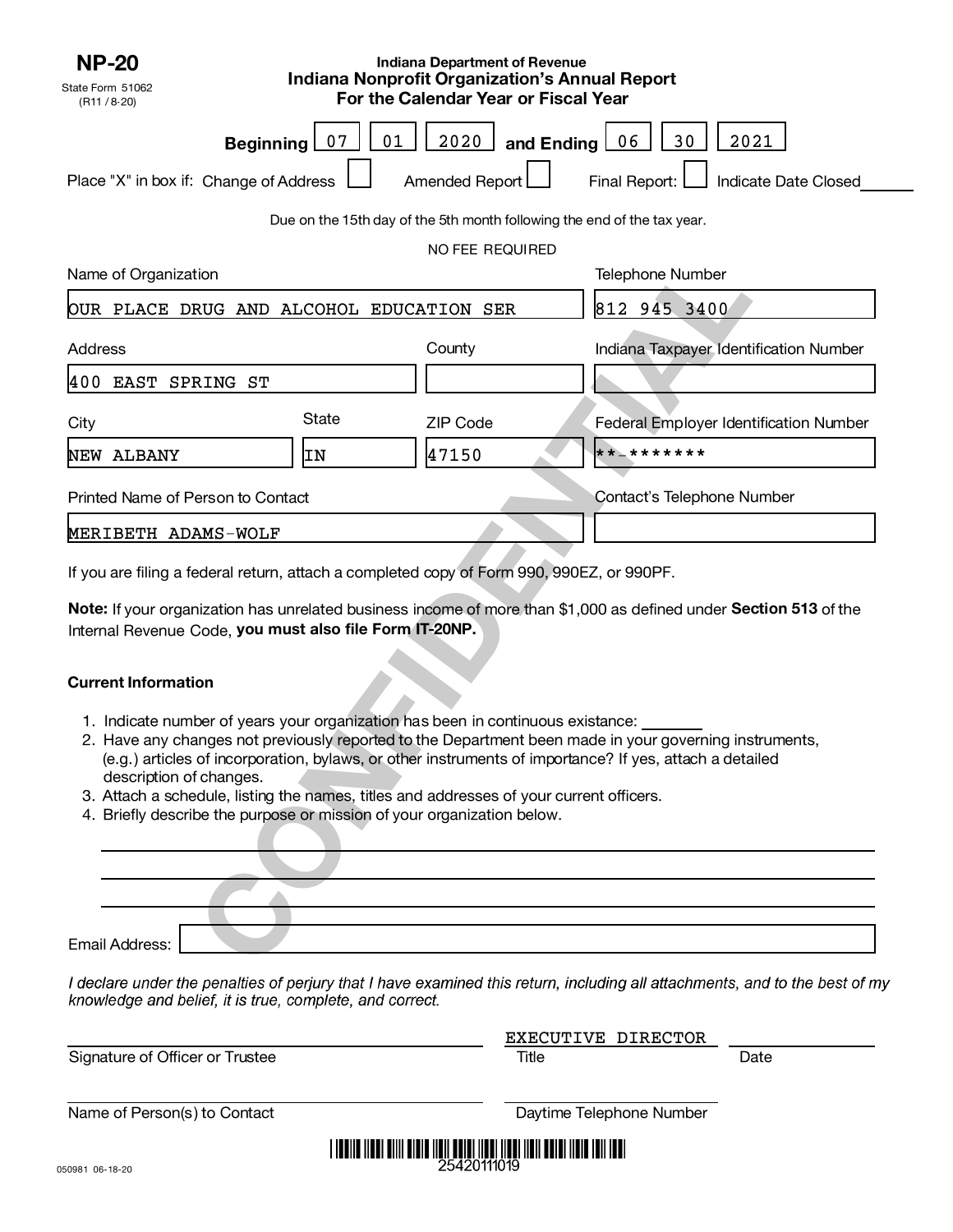| FORM $NP-20$                                                           | LIST OF OFFICERS, DIRECTORS AND TRUSTEES |                    |  | $\mathbf{1}$<br><b>STATEMENT</b> |
|------------------------------------------------------------------------|------------------------------------------|--------------------|--|----------------------------------|
| NAME AND ADDRESS                                                       |                                          | TITLE              |  |                                  |
| MERIBETH ADAMS-WOLF<br>400 EAST SPRING ST<br>NEW ALBANY, IN 47150      |                                          | EXECUTIVE DIRECTOR |  |                                  |
| SHANNON JOHNSON<br>400 EAST SPRING ST<br>NEW ALBANY, IN 47150          |                                          | <b>DIRECTOR</b>    |  |                                  |
| LYNETTA MATHIS, MSW<br>400 EAST SPRING ST<br>NEW ALBANY, IN 47150      |                                          | <b>DIRECTOR</b>    |  |                                  |
| KEVIN RAGLAND<br>400 EAST SPRING ST<br>NEW ALBANY, IN 47150            |                                          | PRESIDENT          |  |                                  |
| ZYNTHIA MCCRITE<br>400 EAST SPRING ST<br>NEW ALBANY, IN 47150          |                                          | <b>DIRECTOR</b>    |  |                                  |
| KEITH RAGLAND<br>400 EAST SPRING ST<br>NEW ALBANY, IN 47150            |                                          | <b>DIRECTOR</b>    |  |                                  |
| MELANIE DOUGLAS<br>400 EAST SPRING ST<br>NEW ALBANY, IN 47150          |                                          | <b>DIRECTOR</b>    |  |                                  |
| SARA GLASS<br>400 EAST SPRING ST<br>NEW ALBANY, IN 47150               |                                          | <b>DIRECTOR</b>    |  |                                  |
| <b>JENNY BRANSON</b><br>400 EAST SPRING ST<br>NEW ALBANY, IN 47150     |                                          | <b>SECRETARY</b>   |  |                                  |
| MIGUEL MONROY<br>400 EAST SPRING ST<br>NEW ALBANY, IN                  | 47150                                    | VICE PRESIDENT     |  |                                  |
| <b>BRANDON WISEHEART</b><br>400 EAST SPRING ST<br>NEW ALBANY, IN 47150 |                                          | <b>DIRECTOR</b>    |  |                                  |
| ALLIE GILLENWATER<br>400 EAST SPRING ST<br>NEW ALBANY, IN 47150        |                                          | <b>DIRECTOR</b>    |  |                                  |

~~~~~~~~~~~~~~~~~~~~~~~~~~~~~~~~~~~~~~~~~~~~~~~~~~~~~~~~~~~~~~~~~~~~~~~~~~~~~~

}}}}}}}}}}}}}}}}}}}}}}}}}}}}}}}}}}}}}}}} }}}}}}}}}}